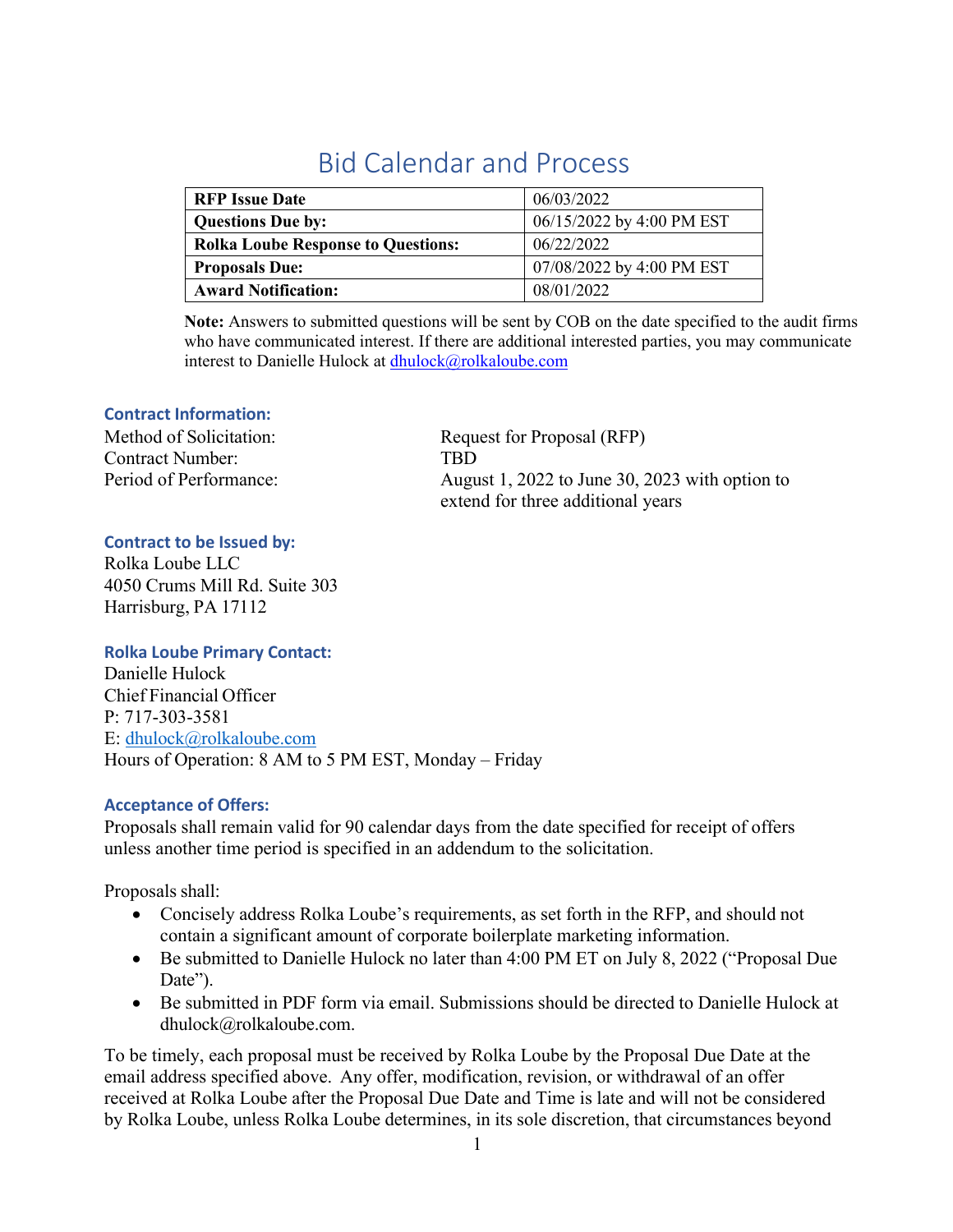the control of the vendor prevented timely submission, consideration of the offer is in the best interest of Rolka Loube, or the offer is the only proposal received by Rolka Loube.

Proposals, once submitted, cannot be withdrawn for the term of the validity period except with written consent of Rolka Loube.

#### **Submission of Questions:**

Rolka Loube will only accept written questions regarding the RFP. All questions must be emailed to [dhulock@rolkaloube.com n](mailto:dhulock@rolkaloube.com)o later than June 15, 2022, 4:00 PM EST. Rolka Loube plans to respond to all questions by June 22, 2022.

#### **Amend, Revise, or Cancel RFP:**

Rolka Loube reserves the right to amend, revise or cancel this RFP at any time, at the sole discretion of Rolka Loube, and no legal or other obligations are assumed by Rolka Loube by virtue of the issuance of this RFP, including payment of any proposal costs or expenses, or any commitment to procure the services sought herein.

#### **Best and Final Offers:**

Rolka Loube does not anticipate a request for Best and Final Offers. Respondents should submit their best and final offer subject to contract negotiations. In the event that Rolka Loube does request Best and Final Offers, all providers that have not been eliminated due to nonresponsiveness of their proposal will be invited to submit a Best and Final Offer for review.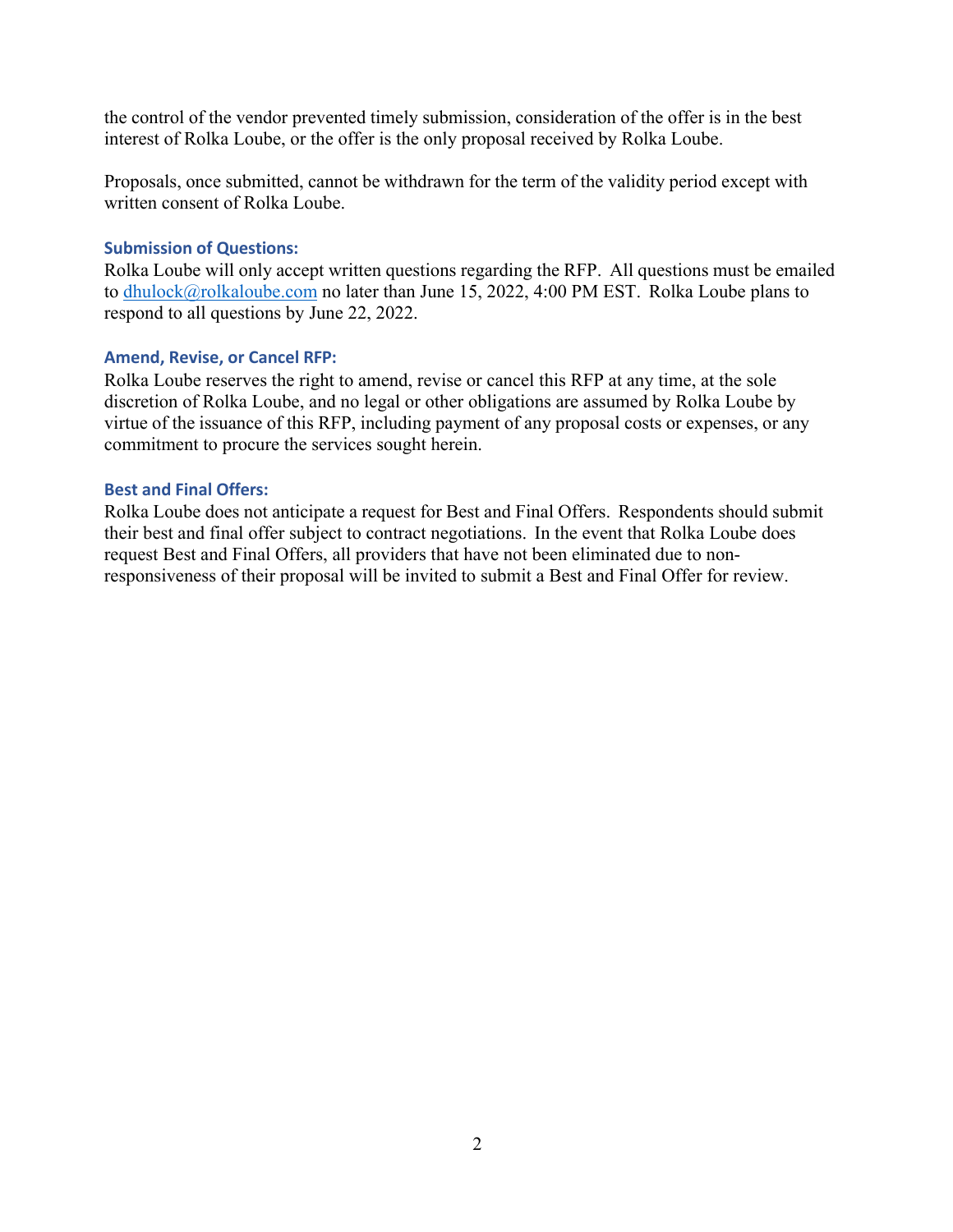# Section A

## I. TRS Background and Overview

Rolka Loube, LLC ("RL"), the Interstate TRS Fund Administrator, is requesting proposals from governmental auditing firms to conduct an annual audit of the Telecommunications Relay Service (TRS) Fund Financial Statements. This Request for Proposals ("RFP") describes the services requested and provides instructions on how to respond.

The Americans with Disabilities Act of 1990 recognized the need to ensure that Telecommunications Relay Service was made available to the extent possible and in the most efficient manner to hearing-impaired and speech-impaired individuals in the United States.<sup>1</sup> In order to implement this mandate, the Federal Communications Commission ("FCC" or "Commission") originated the Telecommunications Relay Service ("TRS") Fund in July of 1993.

The FCC explains TRS as follows:

Telecommunications Relay Service (TRS) is a telephone service that allows persons with hearing or speech disabilities to place and receive telephone calls. TRS uses operators, called communications assistants (CAs), to facilitate telephone calls between people with hearing and speech disabilities and other individuals. A TRS call may be initiated by either a person with a hearing or speech disability, or a person without such disability. When a person with a hearing or speech disability initiates a TRS call, the person uses a teletypewriter (TTY) or other text input device to call the TRS relay center and gives a CA the number of the party that he or she wants to call. The CA in turn places an outbound traditional voice call to that person. The CA then serves as a link for the call, relaying the text of the calling party in voice to the called party, and converting to text what the called party voices back to the calling party.<sup>2</sup>

Each telecommunications common carrier providing voice transmission services is required to offer TRS throughout their respective service areas. Since its inception, TRS has grown to also provide services for persons with sight disabilities.

At the present time there are six forms of services offered as part of TRS:

- 1) Text-to-Voice TTY-based TRS
- 2) Speech-to-Speech (STS)
- 3) Captioned Telephone Service (CTS)
- 4) Internet Protocol (IP) Relay
- 5) Internet Protocol Captioned Telephone Service (IP CTS)

 $147$  U.S.C. § 225.

<sup>2</sup> <http://www.fcc.gov/guides/telecommunications-relay-service-trs>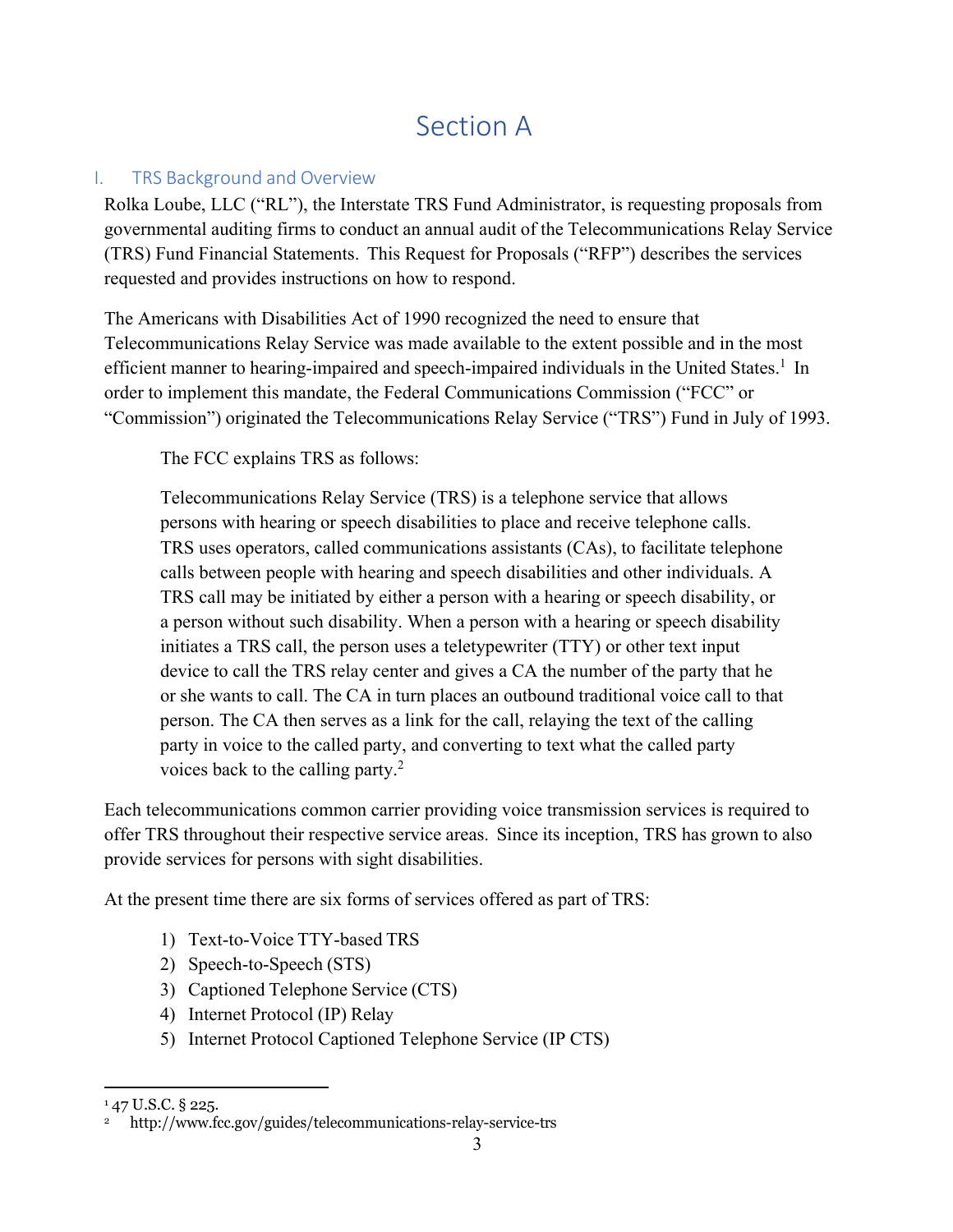6) Video Relay Service (VRS)

The TRS Fund also supports the administration of the National Deaf Blind Equipment Distribution Program (NDBEDP) at the direction of the FCC Consumer and Governmental Affairs Bureau (CGB).

The TRS Fund compensates relay service providers for the reasonable costs of offering services to enable a person with a sight, hearing or speech disability to communicate with a person without such a disability. The costs of providing relay services are recovered from subscribers of interstate telecommunications services through a shared funding cost recovery mechanism.

The TRS Fund Administrator shall obtain an independent annual financial audit of the TRS Fund in compliance with generally accepted government auditing standards (GAGAS), and such auditors shall report directly to the Commission. If requested, the form and content of the audit program shall be submitted to the FCC for review.

Upon request, the independent auditor must make available to the FCC all documentation related to the audit, including its working papers, engagement letters, audit plans, memoranda, emails, letters and any other information relating to the audit.

The Administrator shall provide all information related to the Interstate TRS Fund, including associated administrative expenses, to the Commission and the Commission staff.

The Administrator shall provide all of the information and/or data, as required in the regular reporting requirements, to the Commission.

The Administrator shall provide any additional information and/or data as may be required by the Commission or federal government, as part of a formal information request.

The Interstate TRS Fund has grown significantly over its 25 years of operation, and its present size of receipts and outlays is estimated to be around \$1.5 Billion for the program year July 1, 2022 – June 30, 2023. Please note that the program year is not coincident with the financial audit term.

# Section B

## II. Solicitation/Contract

A. Schedule of Services

## 1) Type of Contract

This is a firm-fixed-price contract. All firm-fixed prices include all direct and indirect costs, including travel.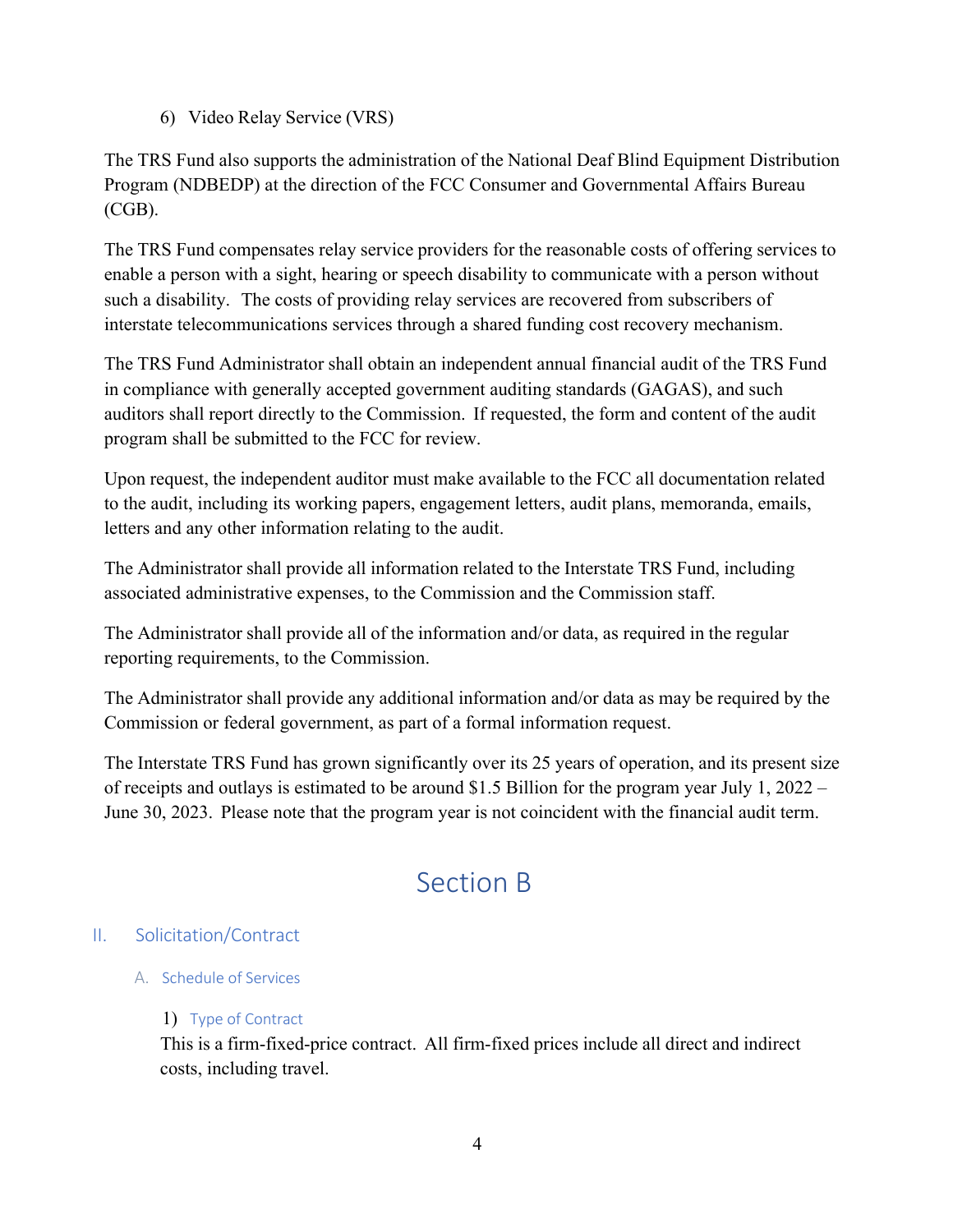#### 2) Contract Term

The term of this Contract consists of a one-year base period with two one-year option periods. The term of this Contract shall commence on the Effective Date of the engagement.

- 3) Place of Performance
	- a) Rolka Loube, LLC (RL) headquarters is located 4050 Crums Mill Rd., Suite 303 Harrisburg, PA 17112. RL shall provide appropriate temporary office space and appropriate access to its computer network for duties performed at RL's headquarters.
	- b) All Contractor personnel that perform work on site at RL shall complete the RL Visitor Form prior to being assigned a temporary RL Visitor's Badge and being allowed on site and follow all company covid protocols
- 4) General Performance Requirements
	- a) Contractor shall commence work on the engagement promptly after contract execution and perform work in accordance with the Contract timing requirements, including this Section B, and Section E, Contract Attachments.
	- b) Contractor shall work with the FCC Office of Managing Director ("FCC OMD") during contract performance in accordance with the requirements in Part 64 of Title 47 Subpart F of the Code of Federal Regulations ("CFR"). Contractors shall, as necessary, consult and provide accounting and rule interpretations to the FCC OMD in connection with the TRS Fund financial statements audit.
	- c) RL will provide specialized training as needed to the Contractor concerning the Telecommunications Relay Service support programs and TRS Fund contribution rules, procedures and operations as part of the preliminary steps of the audit. If deemed necessary, personnel providing financial statement annual audits will receive one day of training, which will be held at RL headquarters in conjunction with the audit kick-off meeting. An additional day of training will be available as necessary. Contractor is required to provide similar training to all employees who are unable to attend the RL-provided training session or who are assigned to this Contract after the RL-provided training session.
	- d) Contractor is responsible for preparing, reviewing and indexing working papers supporting the required deliverables set forth herein. In accordance with Contract requirements and 47 C.F.R.  $\S$  64.604(C)(5)(iii)(H), Contractor shall submit to RL and the FCC OMD, on an external USB drive, complete copies of all reports, working papers and related background materials and supporting materials used in contract performance, if requested.
	- e) All Services required under this Contract shall be performed within the United States. Additionally, all data and files must remain in the United States.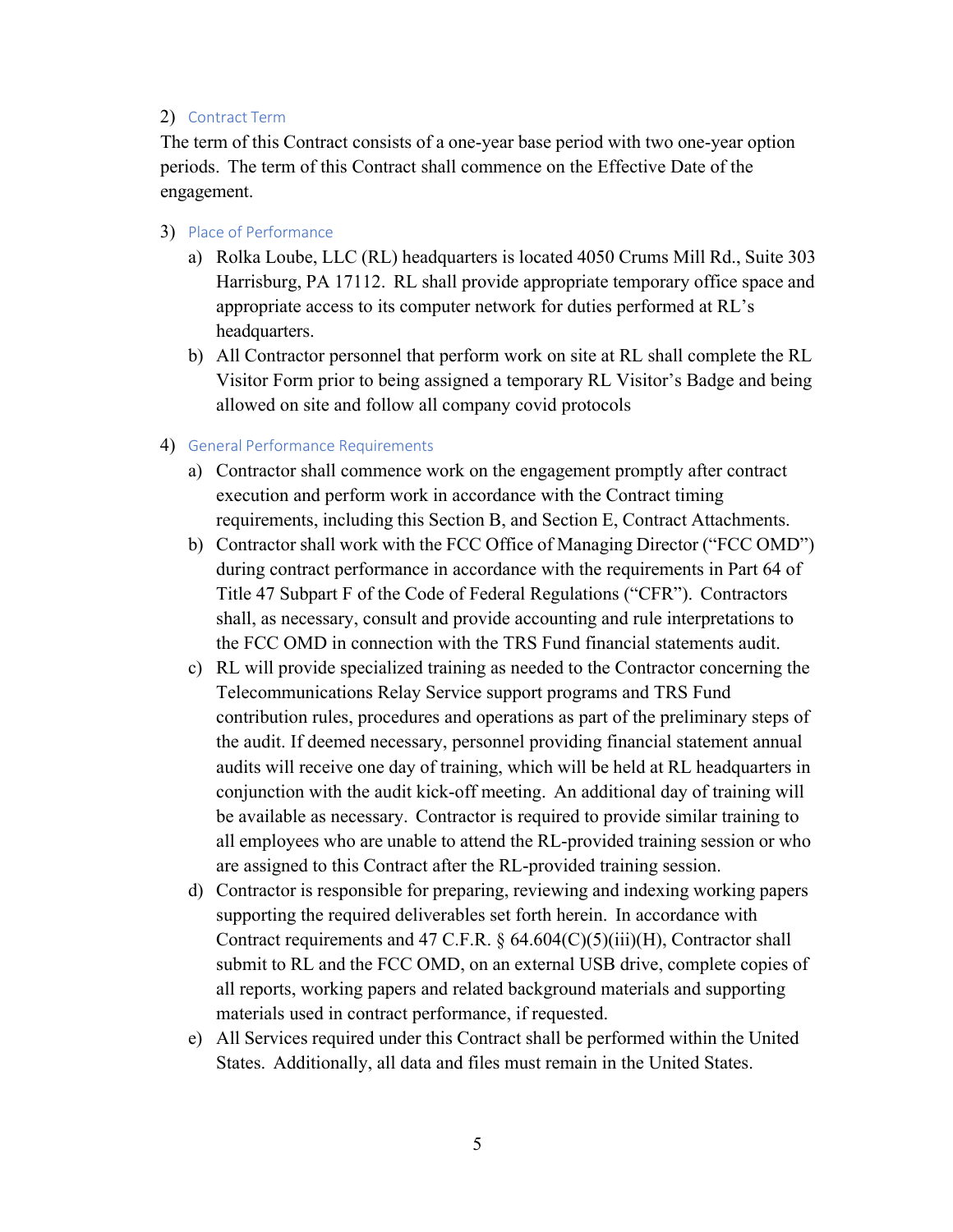#### 5) Annual Audit of TRS Fund Financial Statements

Contractor shall audit: (1) the financial position of the TRS Fund; (2) the related statements of operations and changes in unrestricted net assets and cash flows; and (3) the accompanying supplementary information, for each calendar year ending September 30th during the term of this contract.

Contractor shall perform the audit in accordance with the generally accepted auditing standards ("GAAS") established by the American Institute of Certified Public Accountants ("AICPA") and Generally Accepted Government Auditing Standards ("GAGAS") issued by the US Government Accountability Office ("GAO").

Upon completion of the audit, Contractor shall provide RL and the FCC OMD an audit report on the financial statements, including a report on internal controls.

a) Status Meetings

During performance of the annual financial statement audits, Contractor shall meet and/or communicate frequently (at a minimum monthly) with the RL staff as requested by the RL-designated Technical Point of Contact ("TPOC") to discuss project status, including percentage of completion of the annual financial statement audit and status of performance of milestones and deliverables to date. Contractor shall meet with FCC OMD staff, including the Assistant Inspector General – Audits, the Deputy Inspector General, and the Inspector General, as required, to facilitate completion of the project. Reasonable efforts will be made to conduct such meetings via conference call.

- i. Contractor's team leaders shall attend monthly status meetings, which can be conducted via conference call. Contractor shall prepare a meeting agenda and provide a milestone schedule detailing progress for each item in the audit program.
- ii. Contractor shall participate in entrance and exit conferences and other meetings as required to facilitate completion of the annual audit of TRS Fund financial statements. Contractor shall prepare and provide agendas and meeting minutes of the entrance and exit conferences. Appropriate FCC OIG, OMD and other FCC staff shall be invited to these meetings and other necessary meetings to complete the audit. Contractor shall provide copies of the meeting agenda to RL at least five days prior to each meeting.
- iii. Contractor shall provide a briefing to FCC OMD and RL staff on the results of the annual financial statement audit.
- b) Audit Program

Contractor shall develop a detailed audit program describing the specific steps to be taken to accomplish the objectives of the annual financial statement audit. The audit program shall provide a detailed schedule of milestones with corresponding due dates for all deliverables. Contractor shall revise the audit program as required by the FCC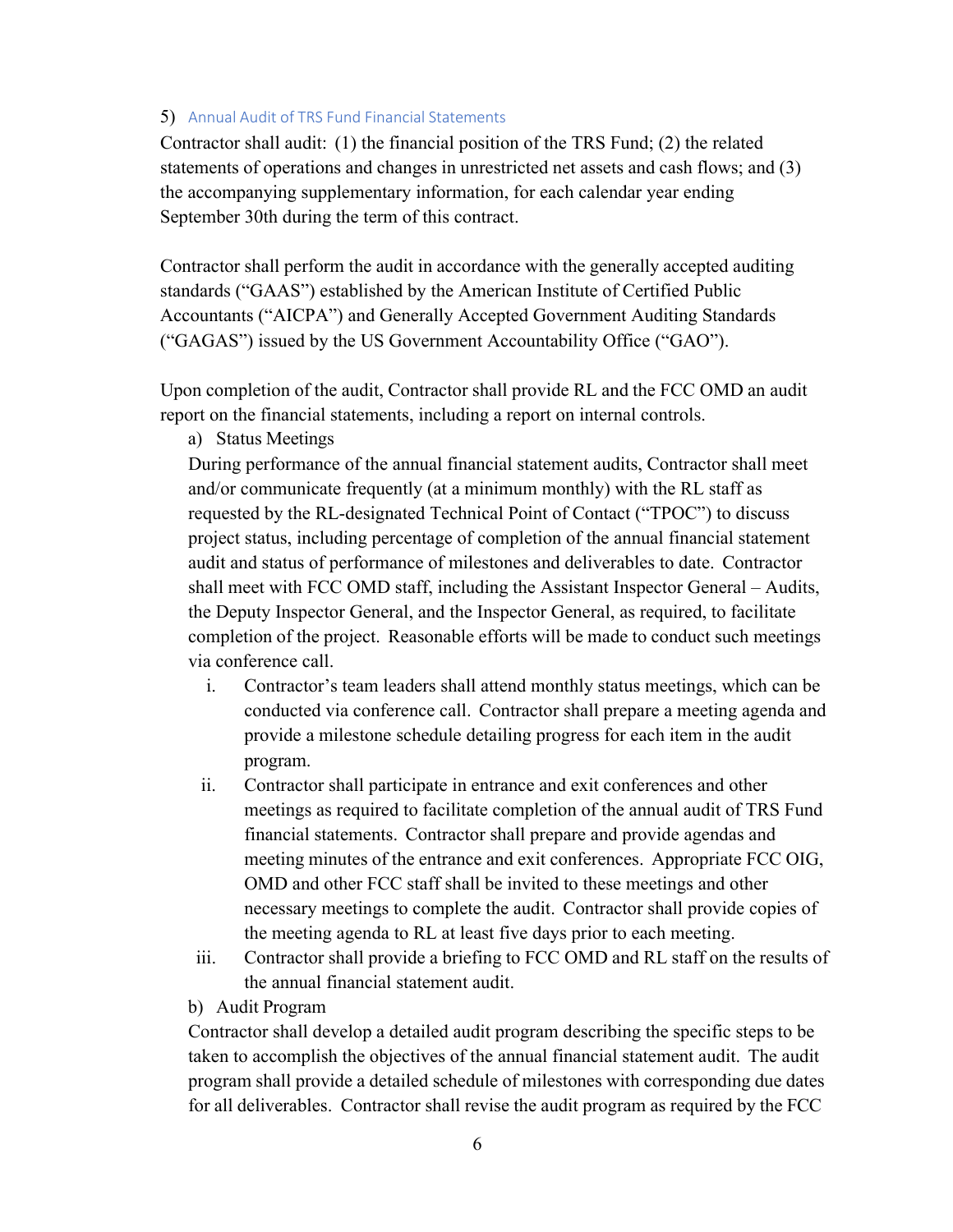OMD and FCC, and it is Contractor's responsibility to keep the audit program current. The FCC OMD will review and make any needed modifications to the audit program in accordance with Part 64 of Title 47 of the CFR.

c) Attestation Standards

All working papers shall be prepared in accordance with GAGAS and the FCC OMD Manual of Policies and Procedures. These working papers will be subject to review in accordance with the FCC OMD's quality control procedures, and shall not be considered complete until written approval is received from the FCC OMD. All working papers may be reviewed by the RL TPOC.

- 6) Deliverables
	- a) Annual Audit of Interstate TRS Fund Financial Statements
		- i. Contractor shall submit deliverables to RL and the FCC OMD designated staff, unless Contractor is directed in writing to submit deliverables only to FCC OMD staff. FCC OMD and RL staff will review each deliverable and provide comments to Contractor. Contractor shall incorporate FCC OMD and RL comments and return the revised deliverables to the FCC OMD and RL within five business days of receipt. Procedures for the review and approval process are set forth more fully in section E, Attachment 1, Commission Guidance for Audit of the Administrator, and section E, Attachment 2, Audit Process and Preliminary Timetable for 2022-2023 TRS Fund Annual Audit.
		- ii. All deliverables related to audit findings, including Notifications of Findings and Recommendations, shall be submitted to the FCC OMD with the components of condition, criteria, cause, effect, and recommendation (if applicable) as defined in GAGAS.
	- iii. Reports shall not be released to any party outside of RL and the FCC OMD without the written permission of RL or the FCC OMD staff. Each report shall be submitted in an electronic format
	- iv. Contractor shall not release any confidential information to any person or entity outside of RL and the FCC OMD without the prior written permission of RL or the FCC OMD staff. .
	- v. Contractor shall deliver the reports identified herein and copies of supporting working papers to the Office of Managing Director, Federal Communications Commission, Attention: Kadian Ferguson, . 45 L Street NE, Washington, DC 20554. Contractor shall submit deliverables to the RL TPOC at the address set forth in this RFP. The FCC OMD will evaluate all draft reports and Contractor will incorporate FCC OMD revisions and RL comments. Upon approval of each draft report by the FCC OMD, a final report shall be prepared and delivered to the FCC OMD and RL.
	- vi. Contractor shall provide the Financial Audit deliverables on the following dates for each year during the term of this contract beginning in 2022: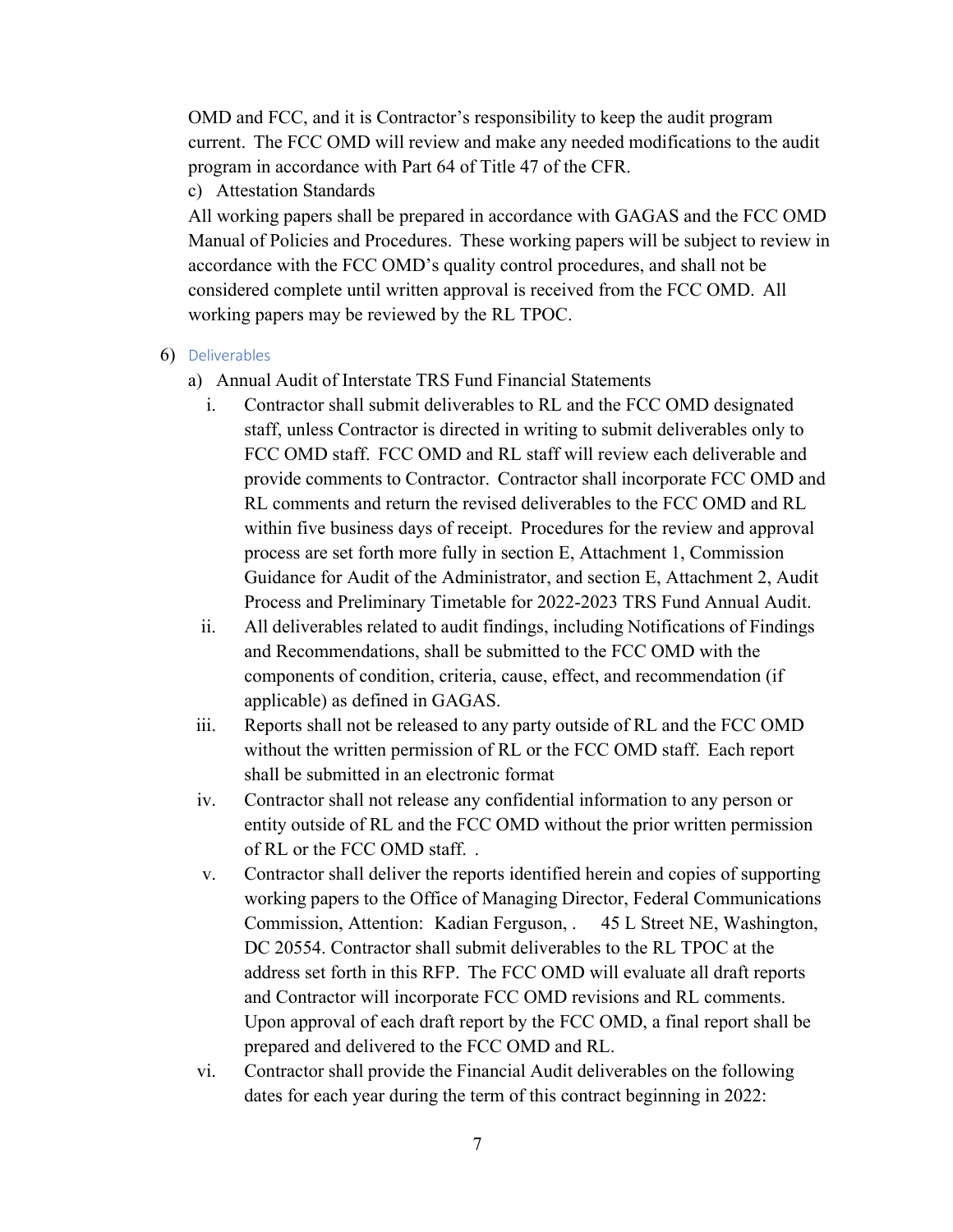| Deliverables*                                   | <b>Due Date</b>                                            |
|-------------------------------------------------|------------------------------------------------------------|
| <b>Audit Program</b>                            | 30 days after Effective Date<br>of the contract or option. |
| <b>Working Papers</b>                           | As required by the FCC<br>OMD.                             |
| Notification of Findings<br>and Recommendations | As required.                                               |
| Draft Audit Report                              | December 31, 2022                                          |
| Final Audit Report                              | dependent upon FCC<br>approval.                            |

\* All deliverables are subject to requirements of 47 CFR § 64.604.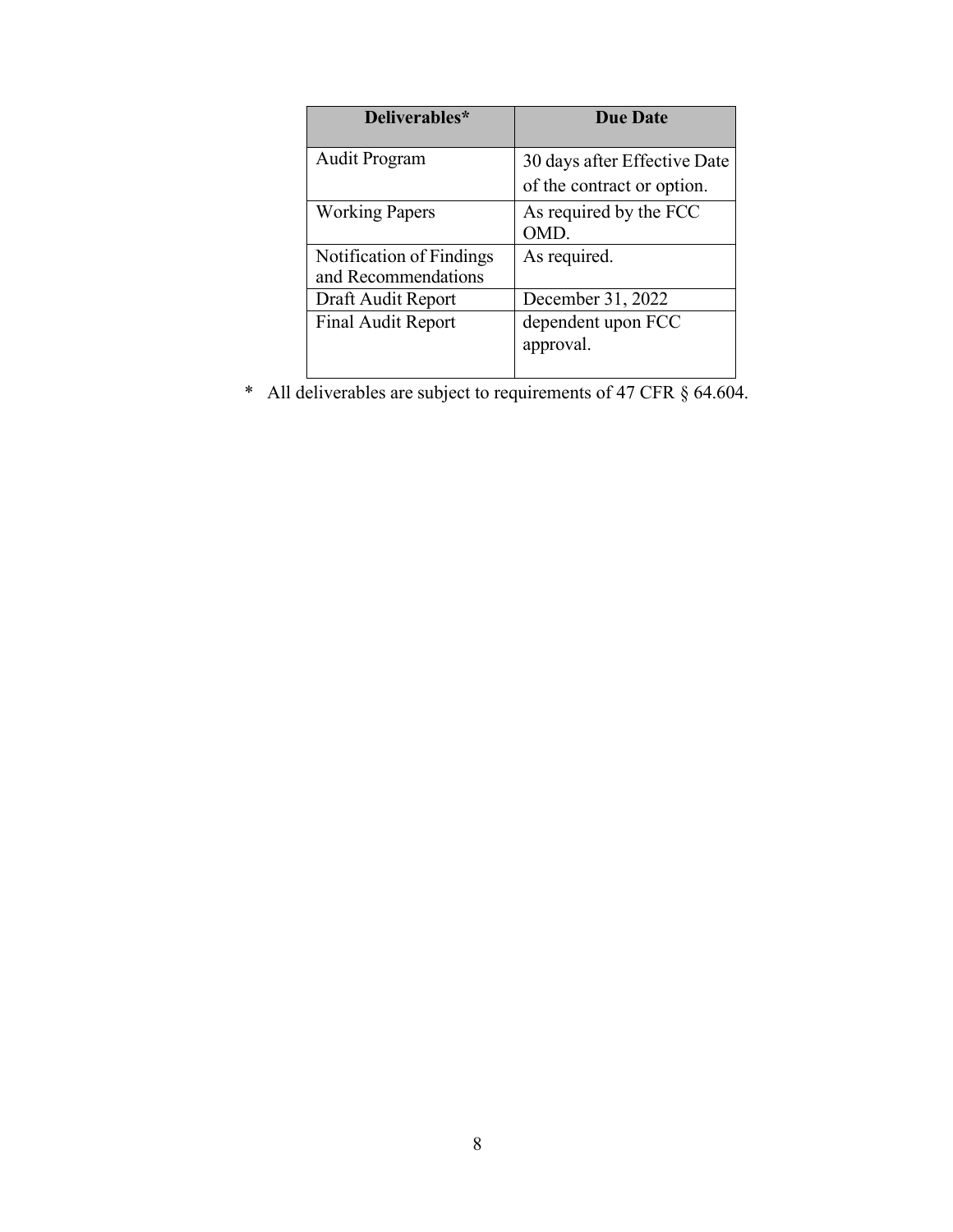# Section C

## III. Contract Clauses: Terms and Conditions

#### A. Inspection/Acceptance

Contractor shall only tender for acceptance those items that conform to the requirements of this Contract. RL reserves the right to inspect or test any supplies or Services that have been tendered for acceptance. RL may require repair or replacement of nonconforming supplies or re-performance of nonconforming Services at no increase in contract price. If repair/replacement or re-performance will not correct the defects or is not possible, RL may seek an equitable price reduction or adequate consideration for acceptance of nonconforming Services. RL must exercise its post-acceptance rights:

- 1) Within a reasonable time after the defect was discovered; and
- 2) Before any substantial change occurs in the condition of the item, unless the change is due to the defect in the item.

#### B. Access to Nonpublic Information

#### (a) **Definition**

" Non-Public Information" means any Government or third-party information, whether included, revealed, or learned in the performance of the Agreement (including any purchase order or order under a task or delivery order contract or a GSA schedule contract), that:

- (1) Has been determined by the FCC to be exempt from disclosure under the Freedom of Information Act (FIOA) or otherwise protected from disclosure by statute, Executive order, or regulation; or
- (2) Has not been disseminated to the general public, and the FCC has not yet determined whether the information can or should be made available to the public.

#### **(b) Restrictions on use and disclosure of nonpublic information**

(1) The restrictions provided in this clause are intended to protect the Government, Rolka Loube, and third-party owners of nonpublic information from unauthorized use or disclosure of such information.

(i) The Contractor shall indemnify and hold harmless, the Government and Rolka Loube, their agents, and employees from every claim or liability, including attorney's fees, court costs, and expenses arising out of, or in any way related to, the misuse or unauthorized modification, reproduction, release, performance, display or disclosure of any nonpublic information to which it is given access during performance of this Subcontract. This includes, but is not limited to, indemnifying Rolka Loube for any remedies, fines or penalties the FCC imposes on Rolka Loube for the unauthorized release of nonpublic information. (ii) Third-party owners of nonpublic information to which the Contractor may have access during performance of this Subcontract are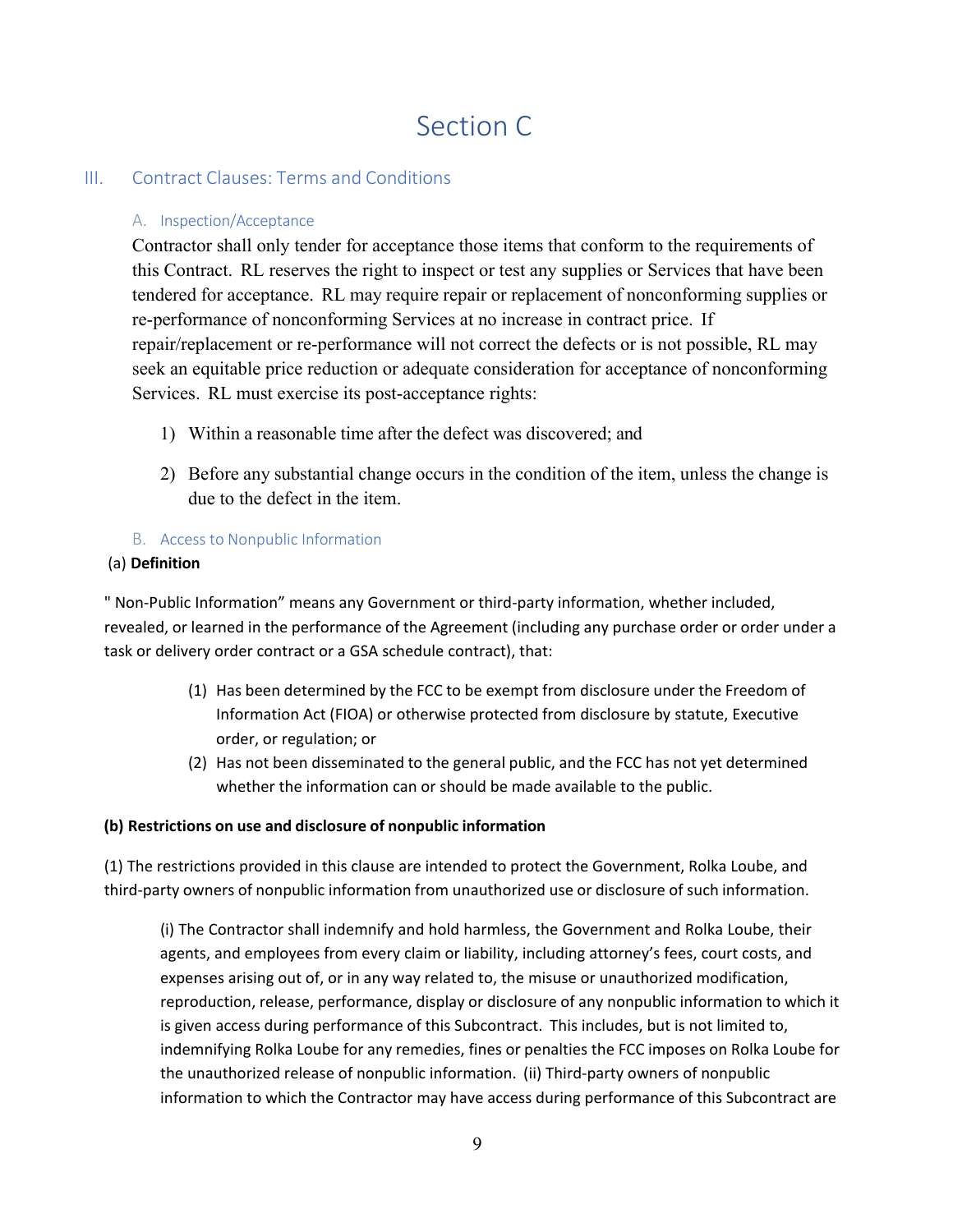third-party beneficiaries with respect to the terms of this clause who, in addition to any other third-party rights, have a right of direct action against the Contractor to seek damages for injuries arising from any violation of the terms of this clause.

(2) With regard to any nonpublic information to which the Contractor is given access in performance of this Subcontract, whether the information comes from the Government, Rolka Loube, or from third parties, the Contractor shall:

(i) Utilize the nonpublic Information only for the purpose of performing the service specified in the Subcontract, and not for any other purposes;

(ii) Safeguard the nonpublic Information from unauthorized use and disclosure;

(iii) Limit access to the nonpublic Information to only those persons who need it to perform services under this Subcontract; and

(iv) Inform persons who may have access to nonpublic Information about their obligations to utilize it only to perform the services specified in this Subcontract and to safeguard it from unauthorized use and disclosure;

(v) Include the following language in its non-disclosure agreement:

"These provisions are consistent with and do not supersede, conflict with, or otherwise alter the employee obligations, rights, or liabilities created by existing statute or Executive order relating to (1) classified information, (2) communications to Congress, (3) the reporting to an Inspector General of a violation of any law, rule, or regulation, or mismanagement, a gross waste of funds, an abuse of authority, or a substantial and specific danger to public health or safety, of (4) any other whistleblower protection. The definitions, requirements, obligations, rights, sanctions, and liabilities created by controlling Executive orders and statutory provisions are incorporated into this Subcontract and are controlling."

(vi) Obtain a signed nondisclosure agreement, which at a minimum includes language implementing the restriction on use and disclosure of nonpublic information found in paragraphs  $(b)(2)(i)$  through  $(v)$ , and  $(b)(3)$  of this clause, from each person who may have access to the nonpublic information;

(vii) Provide a copy of any such nondisclosure agreement to Rolka Loube upon request; and;

(viii) Report to Rolka Loube any violations of requirements (b)(2)(i) through (vi) of this paragraph as soon as the violation is identified. This report shall include a description of the violation and the proposed actions to be taken by the Contractor in response to the violation, with follow-up reports of corrective actions taken as necessary.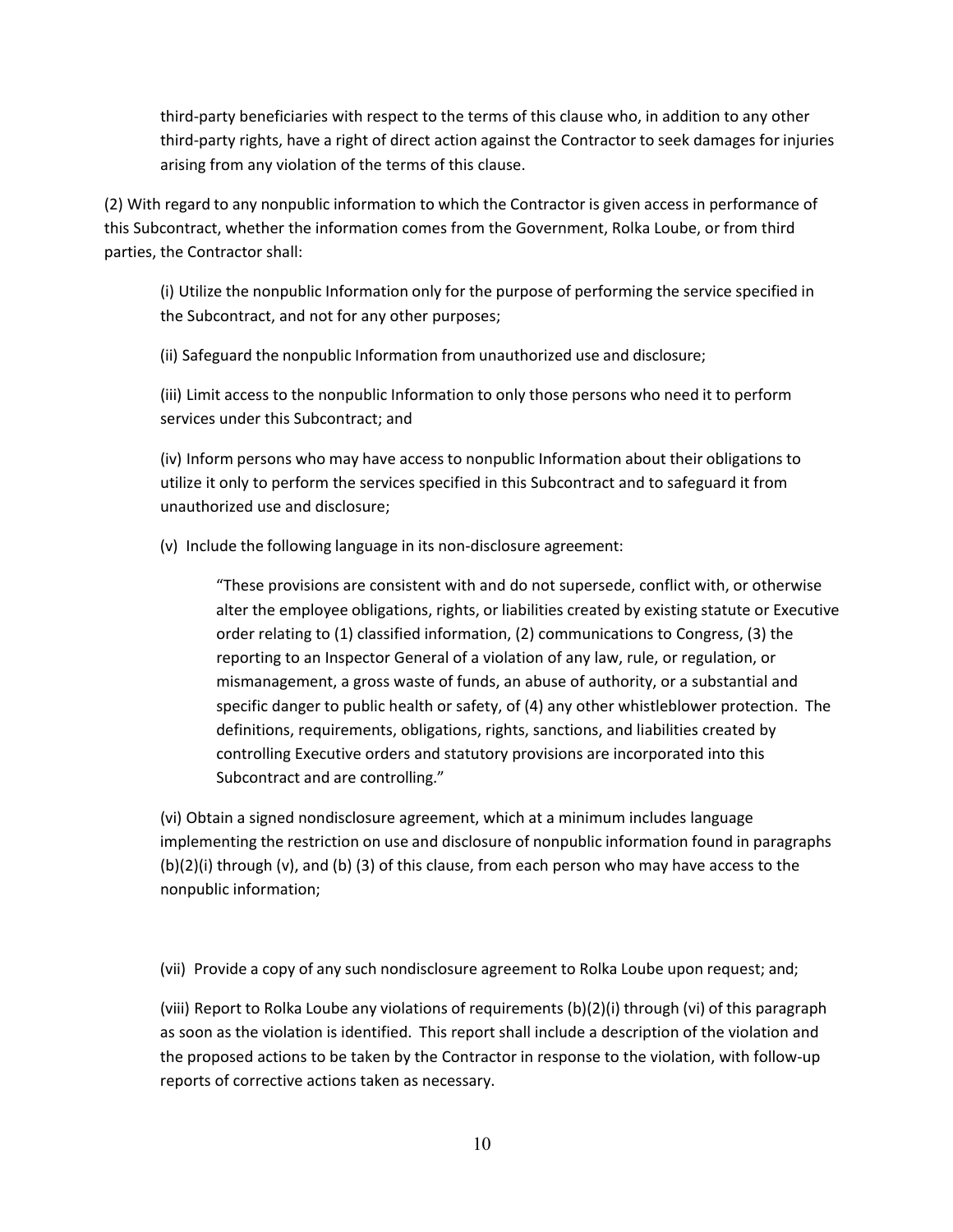(3) If the Contractor receives information that is marked in a way that indicates the Contractor should not receive this information, the Contractor shall:

- (i) Notify Rolka Loube;
- (ii) Use the information only in accordance with the instructions of Rolka Loube; and
- (iii) Comply with any other notification provisions contained in this Subcontract.

#### **(c) Applicability**

(1) The obligations and prohibitions of paragraph (b) do not apply if the Contractor can demonstrate to Rolka Loube that the information:

(I) Was in the public domain at the time the information was accessed by the Contractor

(ii) Was published, after having been accessed by the Subcontractor, or otherwise becomes part of the public domain through no fault of the Subcontractor.

(iii)Was lawfully in the Subcontractor's possession at the time the Contractor accessed it and was not acquired directly or indirectly:

- a. From the Government; or
- b. Under another Government contract;

(iv)Was received by the Contractor from a party, other than the information owner, who has the authority to release the information and did not required the Contractor to hold it in confidence.

(v)Is or becomes available, on an unrestricted basis in a lawful manner, to a third party from the information owner or someone acting under the control of the information owner;

(vi) Is developed by or for the Contractor independently of the information received from the Government, Rolka Loube, or the information owner and such independent development can be shown;

(vii) Becomes available to the Contractor by wholly lawful inspection or analysis of products offered for sale by the information owner or someone acting under the information owner's control, or an authorized third-party or distributor; or

(viii) Is provided to a third party by the Contractor with the prior written approval of the information owner.

(2) The Contractor may release nonpublic information to which the Contractor is given access in performance of this Subcontract to a third party pursuant to the lawful order or rules of a United State Court or Federal administrative tribunal or body of competent jurisdiction, provided that the Contractor gives to the information owner the opportunity to oppose such disclosure by providing the owner with prior written notice of: any proceeding in which compulsory disclosure of the information is foreseeable; and any specific request or demand for the information during such proceedings. The Contractor shall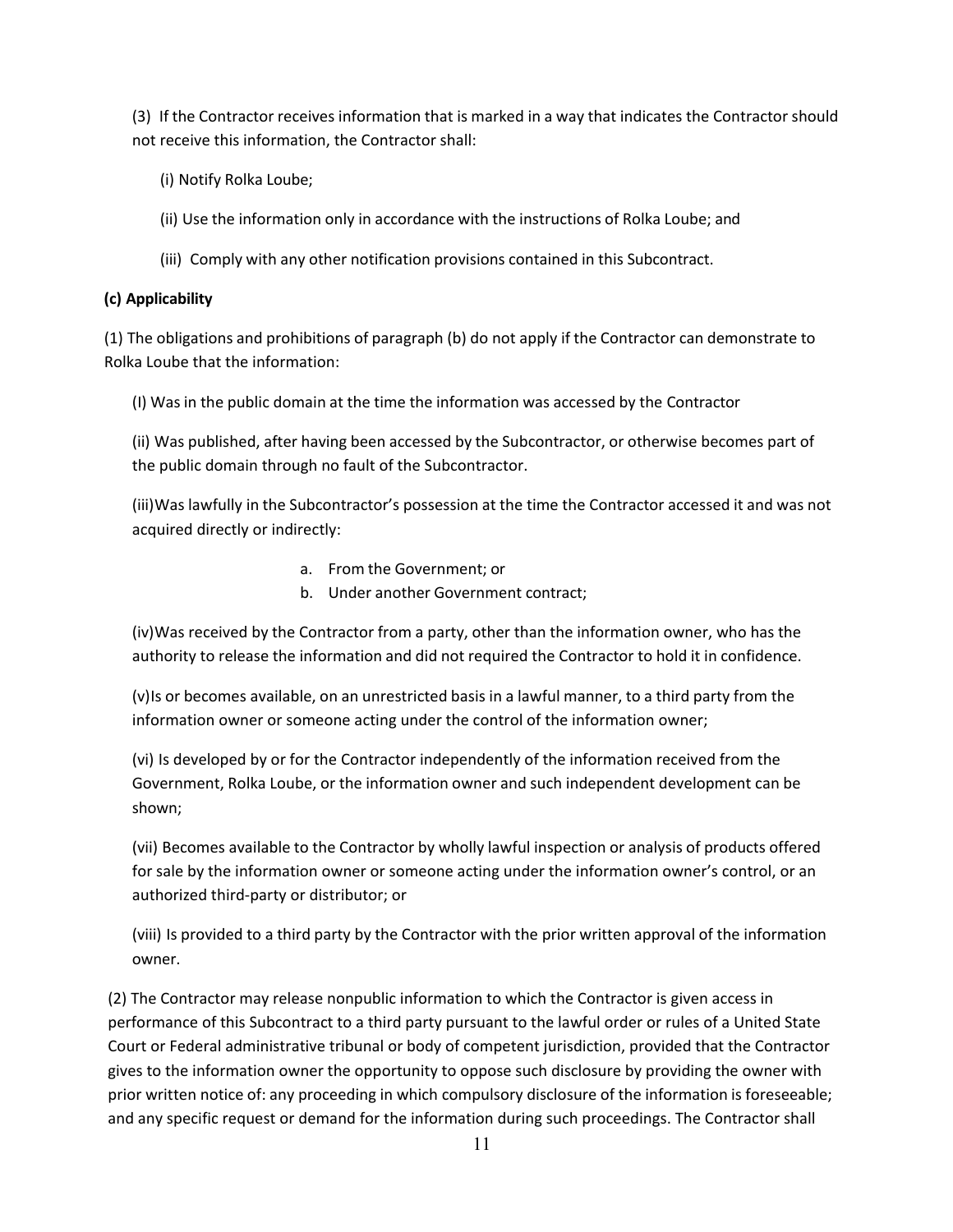notify Rolka Loube, and the third-party information owner (if applicable), within two (2) business days of the Subcontractor's notice of the proceeding and the Subcontractor's notice of specific request or demand for the information. More prompt notice, calculated to afford the information owner maximum opportunity to oppose such disclosure, shall be provided when production of information is required in less than two business days.

#### (d) **Other Sub-contractual restrictions on information.**

This clause is subordinate to all other Federal Acquisition Regulation (FAR), FCC contract or Rolka Loube Subcontract clauses or requirements that specifically address the access, use, handling or disclosure of information. If any restrictions or authorizations in this clause are inconsistent with a requirement of any other FAR, a clause of the FCC/Rolka Loube contract or a clause of this Subcontract, the requirement of the other clause shall take precedence over the requirement of this clause. This clause is not subordinate to any Contractor terms or conditions that are incorporated into this Subcontract.

#### (e) **Remedies available to a third-party information owner**.

The Contractor's failure to comply with the requirements of this clause may provide grounds for independent legal action or other remedies available to a third-party information owner based on the protections of paragraph (b)(1) of this clause.

#### (f) **Release of Contractor's information**.

The Contractor agrees that the Government or Rolka Loube may, in appropriate circumstances, release to its other contractors, their subcontractors and their individual employees, nonpublic information provided by the Contractor in the performance of this contract, subject to the following protections. To receive access to nonpublic information needed to assist in accomplishing Rolka Loube functions, the entity that will receive access to the nonpublic information must be operating under a contract that contains this clause, which obliges the entity to respect use limitations as described in paragraph (b)(2) and provides third-party beneficiary rights as set forth in paragraph (e).

#### **(g) Contractor Releases.**

The Contractor shall not publish, distribute, or permit to be published or distributed any press release, promotional material, or statement relating to the Subcontract that contains nonpublic information. If the Contractor is unsure whether the information it intends to publish or distribute contains nonpublic information, the document shall be provided, in its entirety to Rolka Loube for the sole purpose of determining whether nonpublic information is included.

#### **(h) Relationship to other Government commitments.**

This clause does not affect the FCC's or Rolka Loube's responsibilities, if any, under the Freedom of Information Act or Procurement Integrity Act.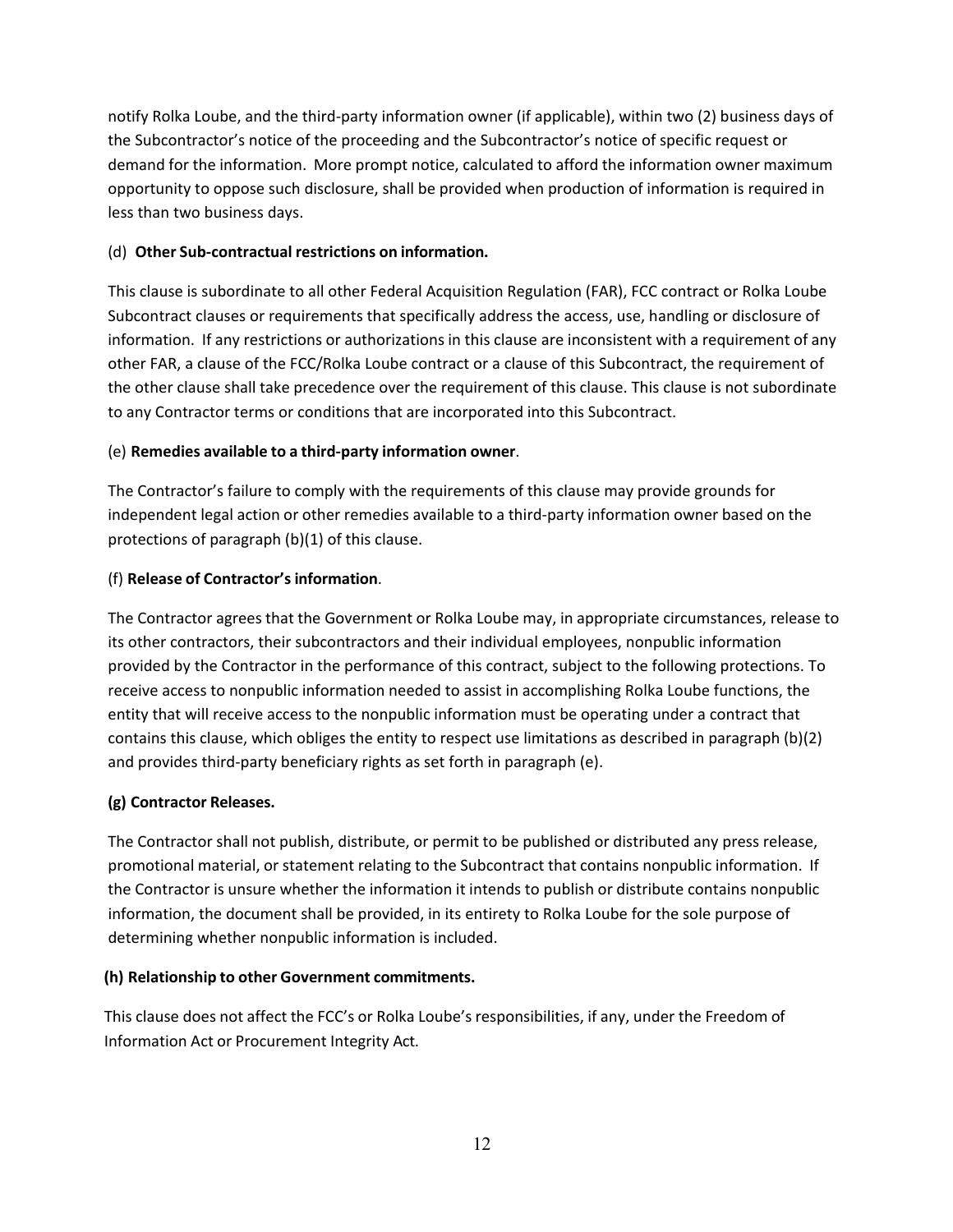#### **(i)Subcontracts**

The Contractor shall insert this clause, including this paragraph (i), in all its subcontracts related to its Subcontract with Rolka Loube that may require the furnishing of nonpublic information to the FCC or Rolka Loube and in all subcontracts under which a Contractor may have access to nonpublic information. The clause so inserted shall be appropriately modified to reflect the relationship of the parties, and the terms "contract," "Contractor," "Rolka Loube," shall be appropriately modified for the subcontract and to preserve the Government's and Rolka Loube's rights.

#### C. Reporting on Breaches of Personally Identifiable Information.

If the Contractor is required to use or operate FCC information systems that create, collect, use, process, store, maintain, disseminate, disclose, dispose, or otherwise handle PII on behalf of the FCC, the following clause applies:

(a) Definitions

(1) **Personally Identifiable Information ("PII")** is information that can be used to distinguish or trace an individual's identity, either alone or when combined with other information that is linked or linkable to a specific individual.

(2) A PlI Breach is the loss of control, compromise, unauthorized disclosure, unauthorized acquisition, or any similar occurrence where a) a person other than an authorized user accesses or potentially accesses PII, or b) an authorized user accesses or potentially accesses PII for any other than an authorized purpose.

(b) Contractor Obligations to Report Breaches.

The Contractor shall:

- (1) Report within one hour any suspected or confirmed PII breach to the FCC's Network Security Operations Center (NSOC) via e- mail at [NSOC@fcc.gov](mailto:NSOC@fcc.gov) or by telephone at 202-418-4011. Furthermore, Contractor agrees to cooperate with and exchange information with FCC officials, as determined necessary by the FCC, in order to effectively report and manage a suspected or confirmed breach.
- (2) Encrypt PII in accordance with 0MB Circular A-130 and other applicable policies and comply with any additional FCC-specific policies for protecting PII.
- (3) Provide regular training for personnel on how to identify and report a PII breach.
- (4) Maintain capabilities to determine what FCC information was or could have been accessed and by whom, construct a timeline of user activity, determine methods and techniques used to access FCC information, and identify the initial attack vector.
- (5) Allow for inspection, investigation, forensic analysis, and any other action necessary to ensure compliance with the requirements of this section.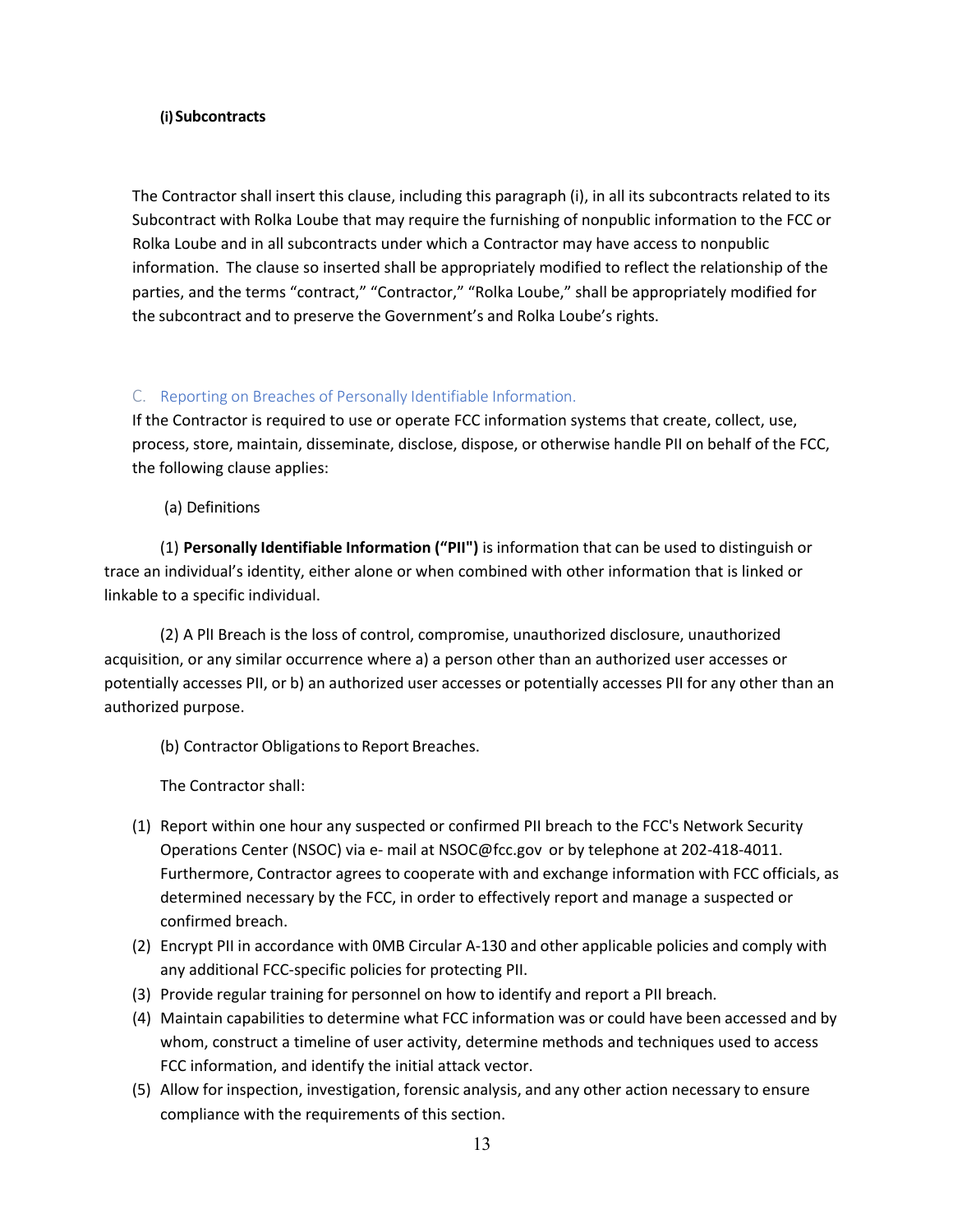- (6) Identify roles and responsibilities for compliance with the requirements of this subsection.
- (c) Breach not evidence of inadequate safeguards. A report of a PII breach shall not, by itself, be interpreted as evidence that the Contractor failed to provide adequate safeguards for PII.
- (d) Further guidance. Further guidance on identifying and responding to PII breaches can be found in Office of Management and Budget (0MB) Memorandum No. M-17-12, "Preparing for and Responding to a Breach of Personally Identifiable Information whitehouse.gov/sites/whitehouse.gov/files/omb/memoranda/2017/m-17-12\_0.pdf
- (e) Subcontracts. The Contractor shall include the substance of this clause, including this subsection e in all of its subcontracts that require its subcontractor to use or operate FCC information systems that create, collect, use, process, store, maintain, disseminate, disclose, dispose, or otherwise handle PII on behalf of the FCC.

#### D. Organizational Conflict of Interest

#### **(a) Definition**

"Organizational Conflict of Interest" means that because of other activities or relationships with other entities, a Contractor is unable or potentially unable to render impartial assistance or advice to Rolka Loube, or the subcontractor's objectivity in performing the subcontract work is or might be otherwise impaired, or a Contractor has an unfair competitive advantage. The principles and procedures related to Organizational Conflicts of Interest are set forth in FAR Subpart 9.5, but for ease of reference, illustrative examples are set forth in paragraphs (1)-(3) below.

- (1) A Contractor may be biased where its work under the subcontract could entail evaluating its own products or services or those of an organizationally related entity. In these cases, the concern is that the firm's ability to render impartial advice to Rolka Loube could, or would appear to be, undermined by the relationship with the entity whose work product is being evaluated.
- (2) If a firm, as part of its performance of the subcontract, has been involved in the writing of a statement of work or has written a report or study directly leading to a statement of work, it would generally be precluded from providing the services covered by the statement of work. The primary concern is that the firm could skew the competition, whether intentionally or not, in favor of itself (or at the very least, a reasonable person could be concerned that the statement of work is biased in favor of the firm). It might also raise questions about the loyalties and motivations behind the assistance provided or study undertaken if the Contractor knows it may one day submit a product or service offering under the requirements (assuming limitations on future subcontracting are not specified). This type of situation could also raise a concern that the firm, by virtue of its special knowledge of the future requirements, would have an unfair advantage in the competition for those requirements.
- (3) Another example of an organizational conflict of interest is when a firm has access to another firm's propriety information or other nonpublic information as part of its performance of a government contract, providing the firm with an unfair competitive advantage over the owner of the property information or others in a later competition for a government contract.
- **(b) Warranty Concerning, and disclosure of, organizational conflicts of interest.**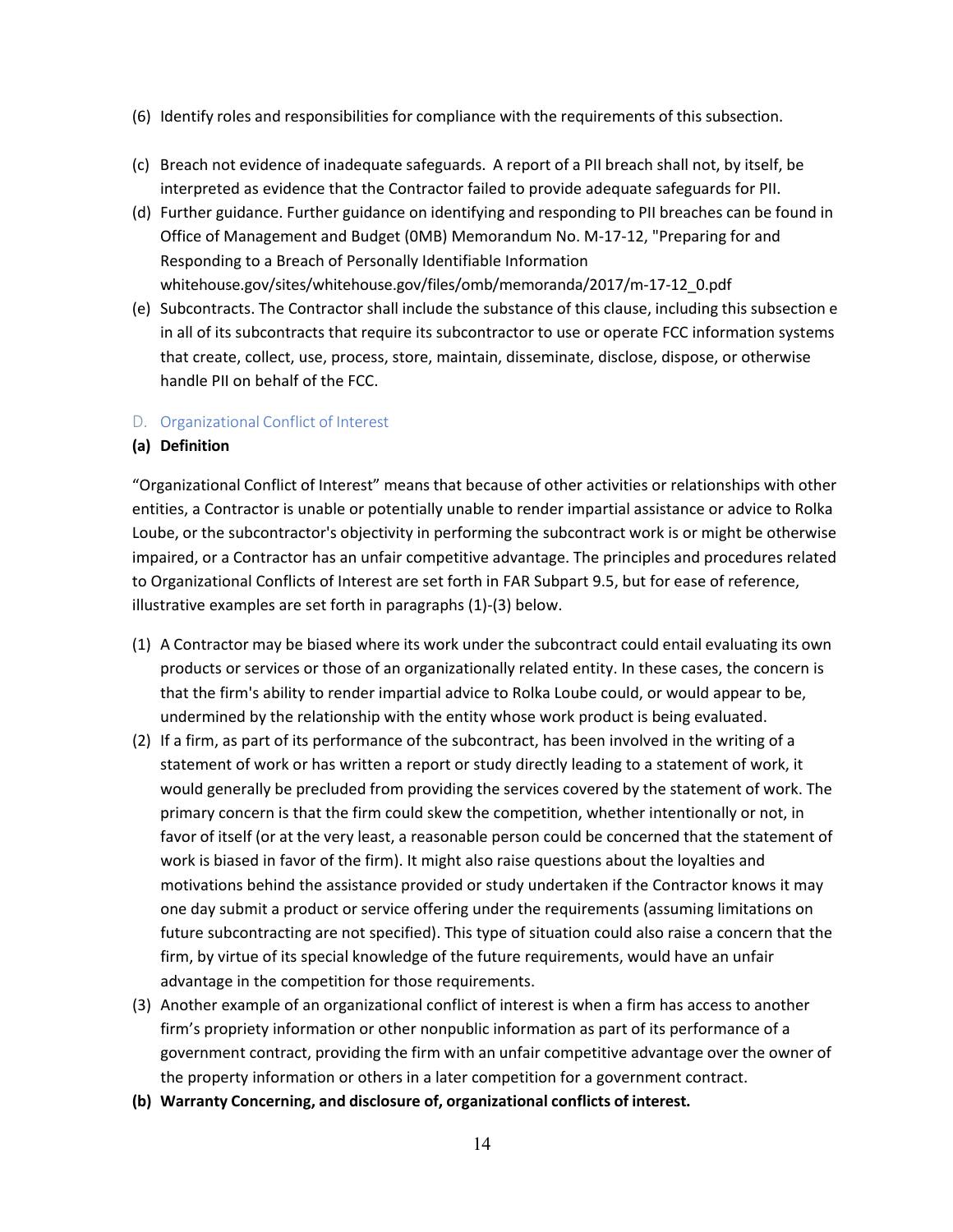- (1) The Contractor warrants that, unless previously disclosed or disclosed under this clause, there are no relevant facts or circumstances known to it that pose or likely would pose an Organizational Conflict of Interest under the rules and principles in FAR Subpart 9.5 with respect to its performance of this Subcontract.
- (2) If the Contractor identifies an actual or potential Organizational Conflict of Interest during Subcontract performance that was not previously avoided, neutralized, or mitigated, and for which a waiver has not been granted, or there is a change to any relevant facts relating to a previously identified Organizational Conflict of Interest, the Contractor shall make a prompt and full disclosure in writing to Rolka Loube. Organizational Conflicts of Interest that arise during performance of the Subcontract, as well as newly discovered conflicts that existed before Subcontract award, shall be disclosed promptly.
- (3) Any disclosure under paragraph (b)(2) shall include a full description of the parties, organizational relationships, contracts or other work, proprietary or other nonpublic information, and other information necessary to fully understand the nature and extent of the actual or potential Organizational Conflict of Interest. The disclosure must address actual or potential organizational conflicts of interest relating to the Contractor's entire corporate organization, including any parent company, affiliates subsidiaries, and beneficial interests held by the Contractor. The disclosure statement hall describe how the Contractor proposes to avoid, neutralize or mitigate such actual or potential Organizational Conflicts of Interest.
- (c) **Termination** Rolka Loube may terminate this contract, in whole or in part, if it deems such termination necessary to end or avoid an actual or potential Organizational Conflict of Interest. Rolka Loube may terminate the Subcontract for default, recommend that the Contractor be debarred from contracting with the Federal Government, or pursue such other remedies as may be permitted by law or this contract if the Contractor:
	- (i) was aware, prior to award, of facts or circumstances that posed or likely would pose an Organizational Conflict of Interest, or
	- (ii) discovered an actual or potential Organizational Conflict Interest after proposal submission or award; and
	- (iii) either did not make full disclosure such facts and circumstances or misrepresented the information to Rolka Loube.
- (d) **Final Authority**. Rolka Loube is the final authority in determining whether an Organizational Conflict of Interest exists and whether the Organizational Conflict of Interest has been, or can be, adequately avoided, neutralized, or mitigated.
- (e) **Subcontracts.** The Contractor shall include the substance of this clause, including this paragraph e, in subcontracts where the work includes or may include tasks related to the Organizational Conflict of Interest.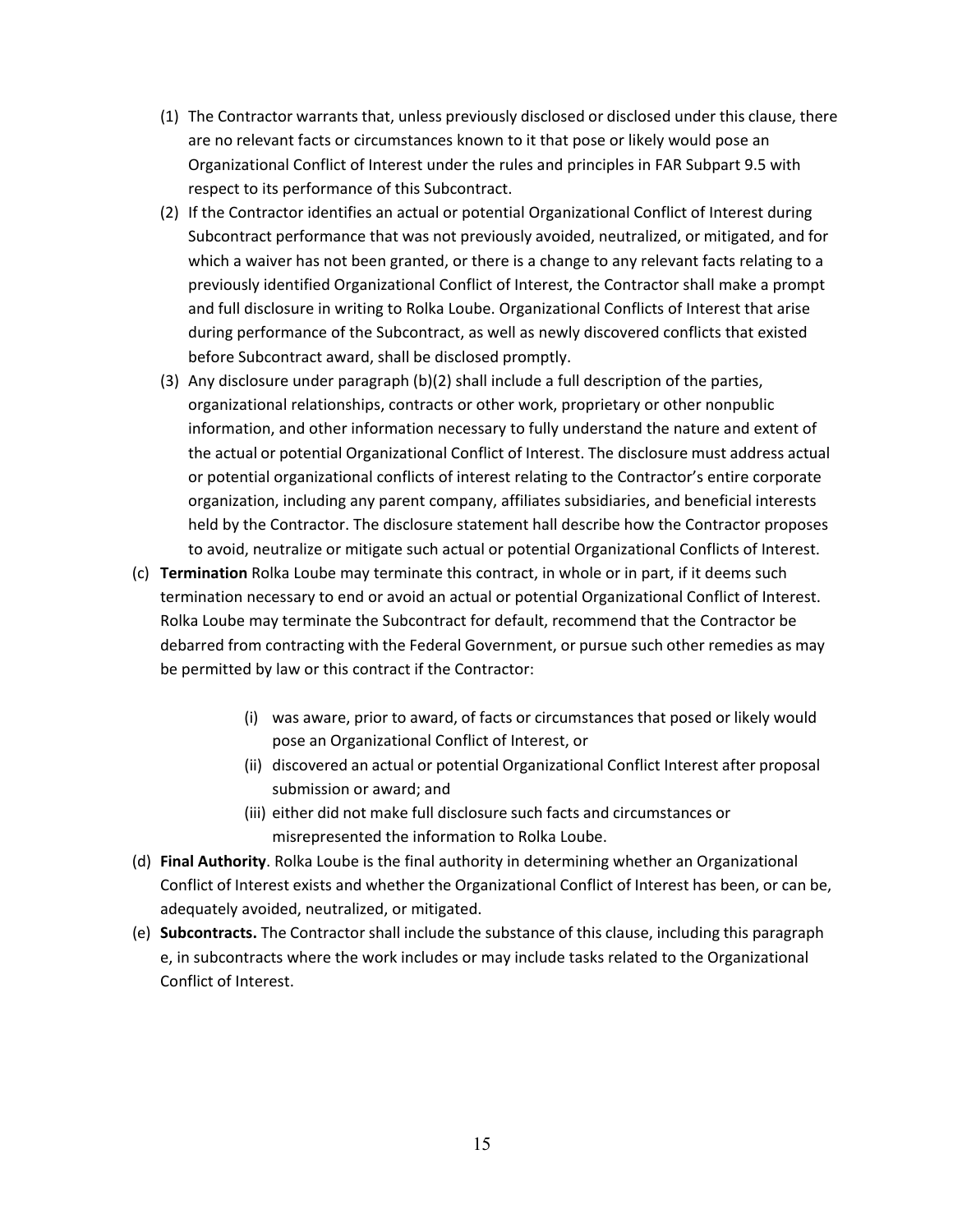#### E. Personal Conflict of Interest

#### **(a) Definitions**

*Covered employee* means the Contractor and any of its employees.

*Personal conflict of interest* means a situation in which a covered employee has a financial interest, personal activity, or relationship that could impair that person's ability to act impartially and in the best interest of the Rolka Loube, and Rolka Loube's clients when performing under this Subcontract or allow a covered employee to engage in self-dealing.

(1) Among the sources of person conflicts of interest are:

(i) Financial interest of the covered employee, of close family member, or of other members of the covered employee's household;

(ii) Other employment or financial relationship (including seeking or negotiating for prospective employment or business); and

(iii) Gifts, including travel.

(2) For example, financial interest referred in in paragraph (1) of this definition may arise from:

(i) Compensation, including wages, salaries, commission, professional fee, or feesfor business referrals;

(ii) Continuing relationships (including commercial and professional consulting and service arrangements, scientific and technical advisory board memberships, or serving as an expert witness in litigation);

(iii) Services provided in exchange for honorariums or travel expense reimbursement;

(iv) Research funding or other forms of research support;

(v) Investment in the form of stock or bond ownership or partnership interest (excluding diversified mutual fund investments);

(vi) Real estate investments;

(vii) Patents, copyrights, and other intellectual property interest; or

(viii) Business ownership and investment interest

#### **(b) Requirements**

The Contractor shall: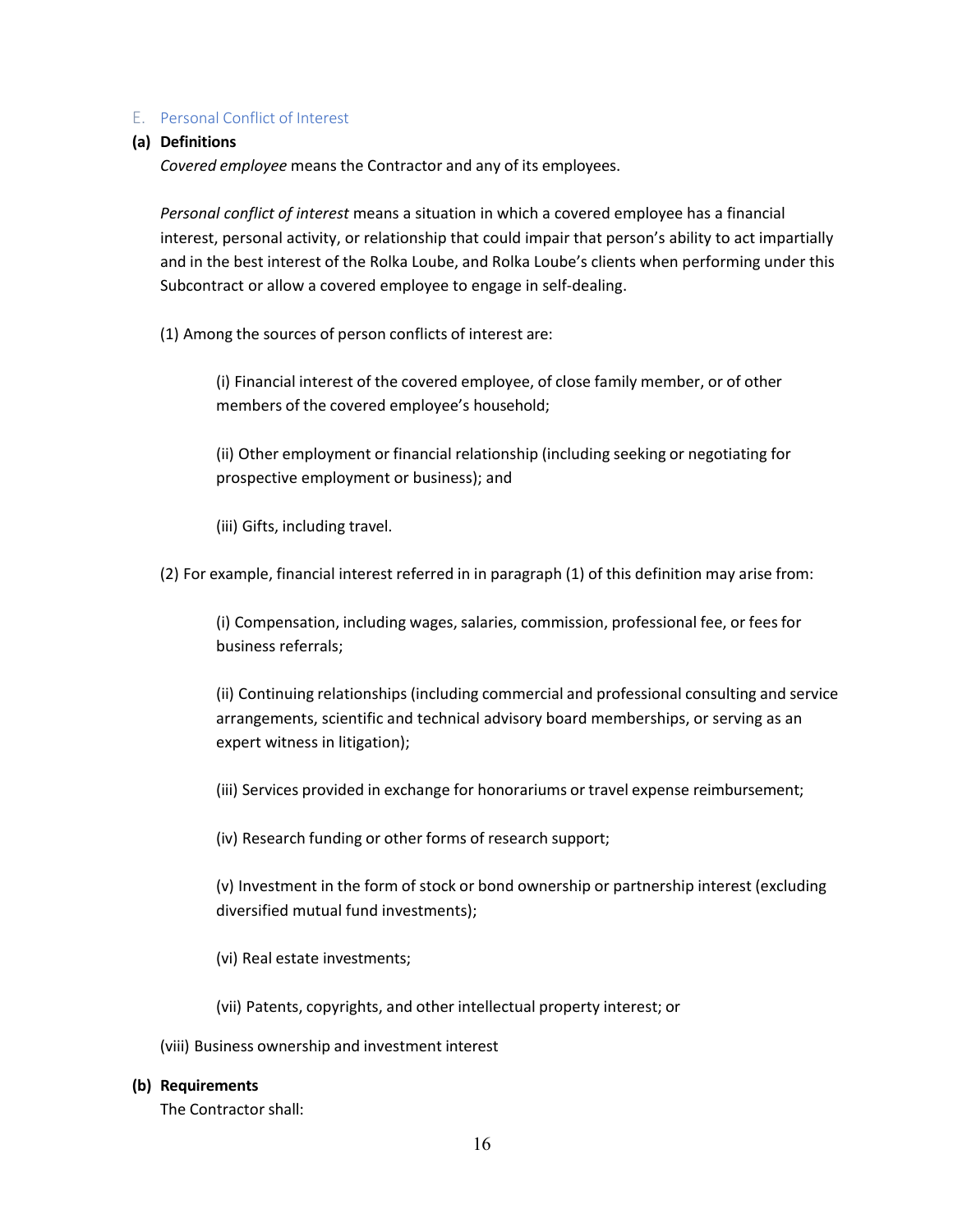(1) Abide by the following procedures for screening for potential personal conflict of interest of itself and its employees:

(i) Provide Rolka Loube from each covered employee, when the employee is initially assigned to the task under this Subcontract, a completed and signed Disclosure of Interest Form (copy attached) that might be affected by the task to which a covered employee has been assigned.

(ii) Require each covered employee to update the Disclosure of Interest Form whenever the employee's personal or financial circumstances change in such a way that a new personal conflict of interest might occur because of the task the covered employee is performing.

(2) For each covered employee, prevent personal conflicts of interest, including not assigning or allowing a covered employee to perform any tasks under the Subcontract letter for which the Rolka Loube or the Contractor has identified a personal conflict of interest for the employee that cannot satisfactorily be prevented or mitigated to the satisfaction of Rolka Loube or its clients.

(3) Inform covered employee of their obligation to disclose and prevent personal conflicts of interest and to avoid situations creating an appearance of a lack of impartiality.

(4) Maintain effective oversight to verify compliance with personal conflict of interest safeguards;

(5) Take appropriate disciplinary action in the case of covered employees who fail to comply with policies established pursuant to this clause; and

(6) Report to Rolka Loube any personal conflict of interest violation by a covered employee as soon as it is identified. This report shall include a description of the violation and the proposed actions to be taken by the Contractor in response to the violation. Provide follow-up reports of corrective actions taken, as necessary. Personal conflict of interest violation include:

(i) Failure of a covered employee to disclose a personal conflict of interest;

(ii) Use by a covered employee of nonpublic information accessed through performance of the Subcontract for personal gain;

(iii) Failure of a covered employee to comply with the terms of a non-disclosure agreement.

#### **(c) Mitigation or Waiver**

(1) In exceptional circumstances, if the Contractor cannot satisfactorily prevent a personal conflict of interest as required by paragraph (b)(2) of this clause, the Contractor may submit a request to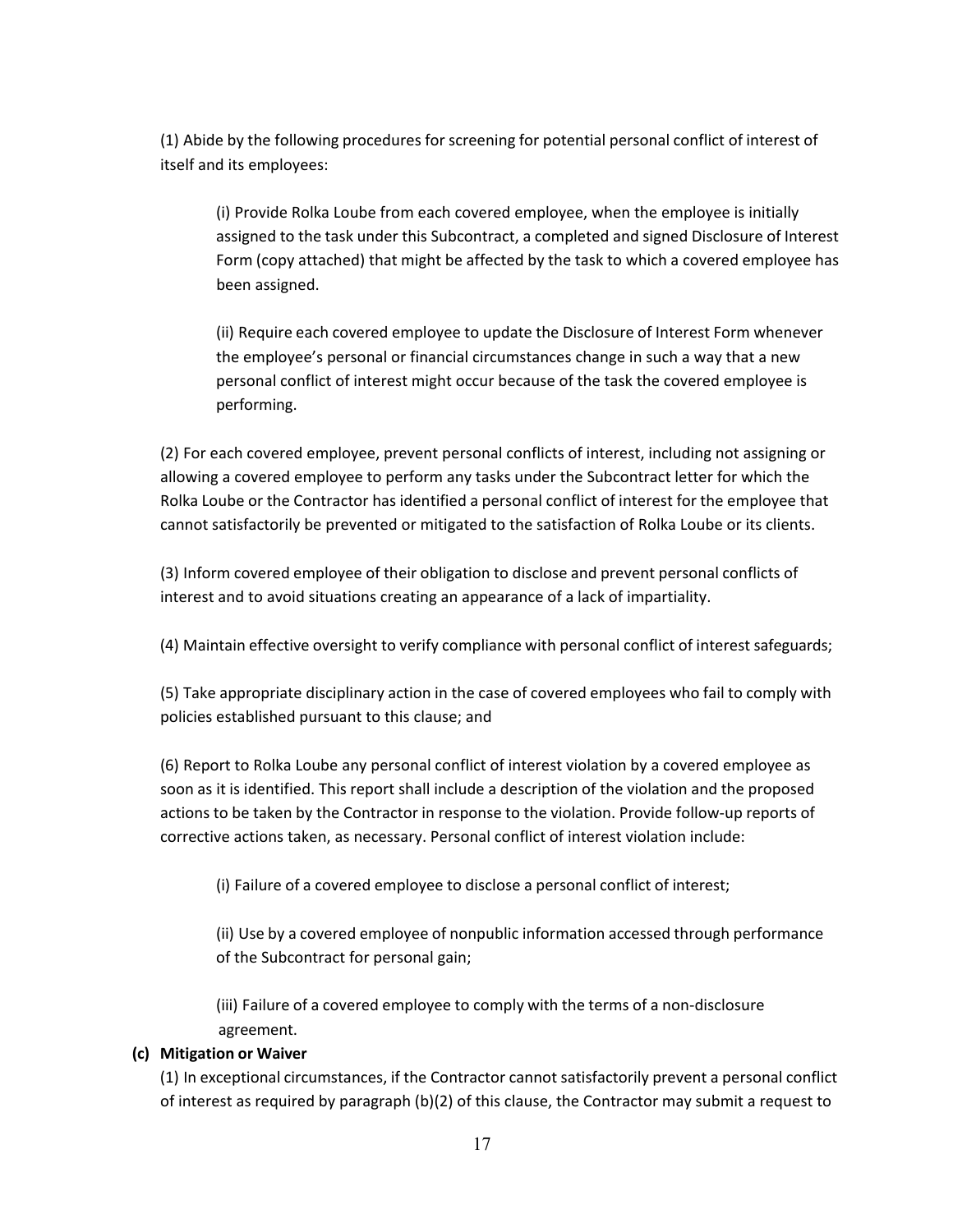Rolka Loube for:

- (i) Agreement to a plan to mitigate the personal conflict of interest; or
- (ii) A waiver of the requirement.

(2) The Contractor shall include in the request any proposed mitigation of the personal conflict of interest.

(3) The Contractor shall:

(i) Comply, and require compliance by the covered employee, with any condition imposed by Rolka Loube as necessary to mitigate the person conflict of interest; or

(ii) Remove the covered employee from performance of the Contract.

(d) Termination of Contract

Rolka Loube may terminate this subcontract, in whole or in part, if it deems such termination necessary to end or to avoid an actual or potential Personal Conflict of Interest.

(e) The Contractor shall include in any subcontract that exceeds the federal "simplified acquisition threshold" (\$250,000 in 2021) for this Subcontract a clause that conforms substantially to the language of this clause, including this paragraph (e), unless otherwise authorized by Rolka Loube. The terms referring to the parties shall be appropriately modified to reflect the change in parties.

#### F. Key Personnel

#### **(a) Key Personnel Designation.**

This Subcontract requires the Contractor to staff the key personnel positions designated listed below with qualified personnel who are approved by Rolka Loube. The Contractor shall staff the key personnel positions with the individuals identified in its proposal unless written approval is obtained from Rolka Loube.

#### **(b) Pre-approval forsubstitutions.**

The Contractor shall not remove or substitute key personnel assigned to perform work under this subcontract without prior written approval of Rolka Loube. Requests for approval of changes to key personnel shall be made in writing to Rolka Loube, shall provide a detailed explanation of the circumstances necessitating the proposed change, and shall be made sufficiently enough in advance to provide effective notice for purposes of consideration of a proposed substitute by Rolka Loube and discussions with the Subcontractor. Requests must contain a complete resume for the proposed substitute, and any other information requested by Rolka Loube. Proposed substitutes shall have qualifications that are equal to or higher than the key personnel being replaced. Rolka Loube will evaluate such requests and promptly notify the Contractor in writing whether the proposed substitution is acceptable or not.

#### (c) **Termination**.

If Rolka Loube determines that the Subcontractor: (1) at the commencement of Subcontract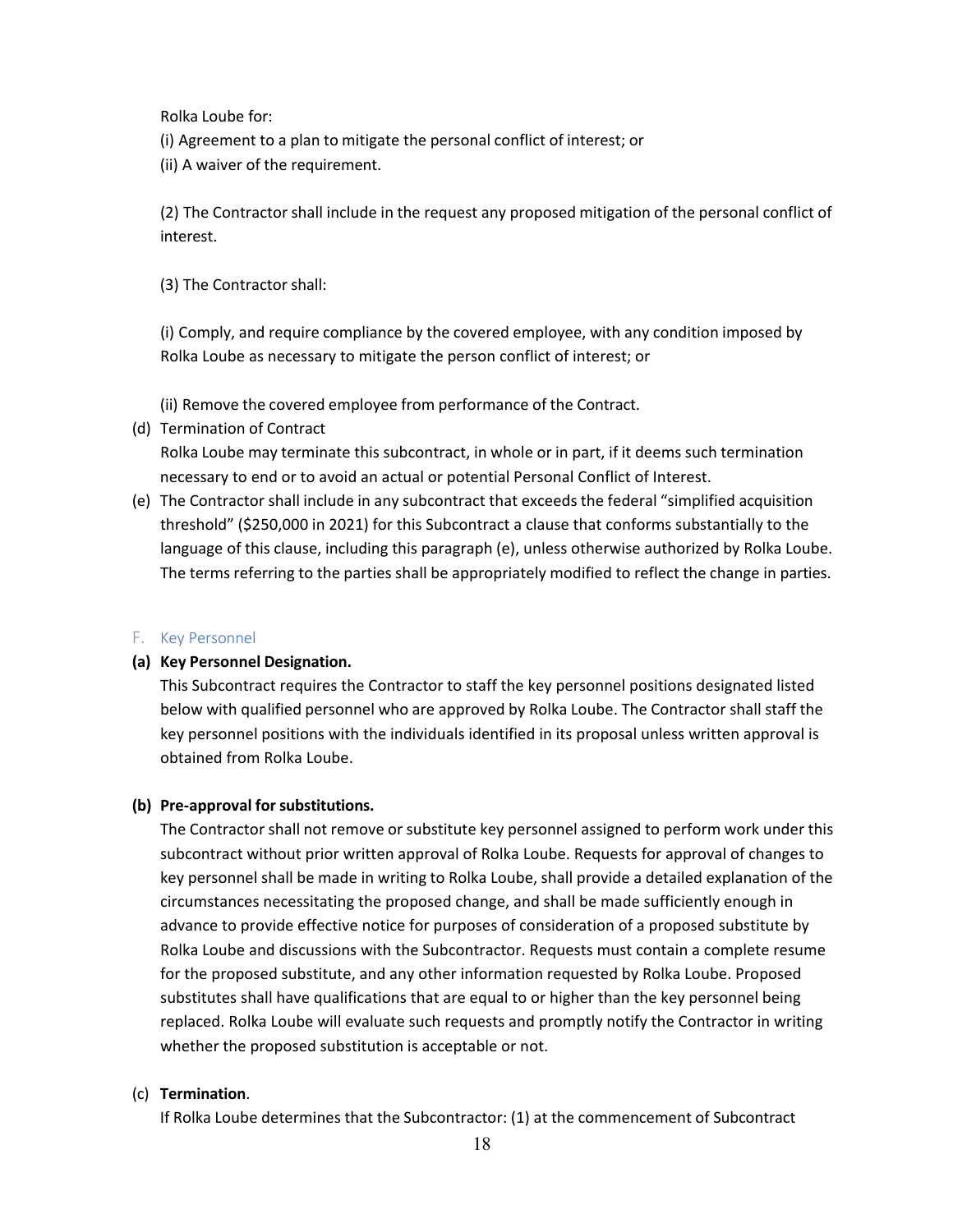performance, provided key personnel other than the specific individuals proposed in its proposal without obtaining prior written approval from Rolka Loube; or (2) during Subcontract performance, fails to timely provide suitable and qualified substitutes for any key personnel and such failure is impairing the successful completion of the Subcontract, Rolka Loube may terminate the Subcontract for default or cause, in full or in part, after taking the appropriate action prescribed by the FAR (e.g., issuance of a cure or show cause notice).

#### **(d) Exceptions.**

The Contractor will be excused from the advance notice requirement in paragraph (b) for substitutions necessitated by Acts of God or other emergent conditions (e.g., death or incapacitation of the employee, family emergencies of the employee).

#### **(e) Subcontracts.**

If the Contractor proposes other Contractor personnel for any key personnel position(s), the Contractor shall incorporate the substance of this clause, including this paragraph (e), in the applicable subcontract(s)

#### G. Indemnity

(a) Responsibility for Government Property.

The Contractor assumes full responsibility for and shall indemnify Rolka Loube against any and all loss or damage of whatsoever kind and nature to any and all Rolka Loube property, including any equipment, supplies, accessories, or parts furnished, while in its use, custody and care for storage, repair, or services to be performed under the terms of this Subcontract, resulting in whole or in part from the negligent acts of the Subcontractor, any Contractor of the Subcontractor, or any employee, agent, or representative of the Contractor or any of its subcontractor.

#### (b) Hold Harmless and Indemnification Agreement.

The Contractor shall save and hold harmless and indemnify Rolka Loube against any and all liability and claims and costs of whatever kind and nature for injury to or death of any persons and for loss of or damage to any property occurring in connection with or in any way incidental to or arising out of the occupancy, use, service operation, or performance of work under the terms of this Subcontract resulting in whole or in part from the negligent acts or omissions of the Subcontractor, any of its subcontractors, or any employee, agent, or representative of the Contractor or its subcontractor.

(c) Contractor/Employees' Property. The Contractor shall be responsible for the safety and health of its employees.

#### H. Insurance

(a) The Contractor shall, at its own expense, provide and maintain during the entire performance of this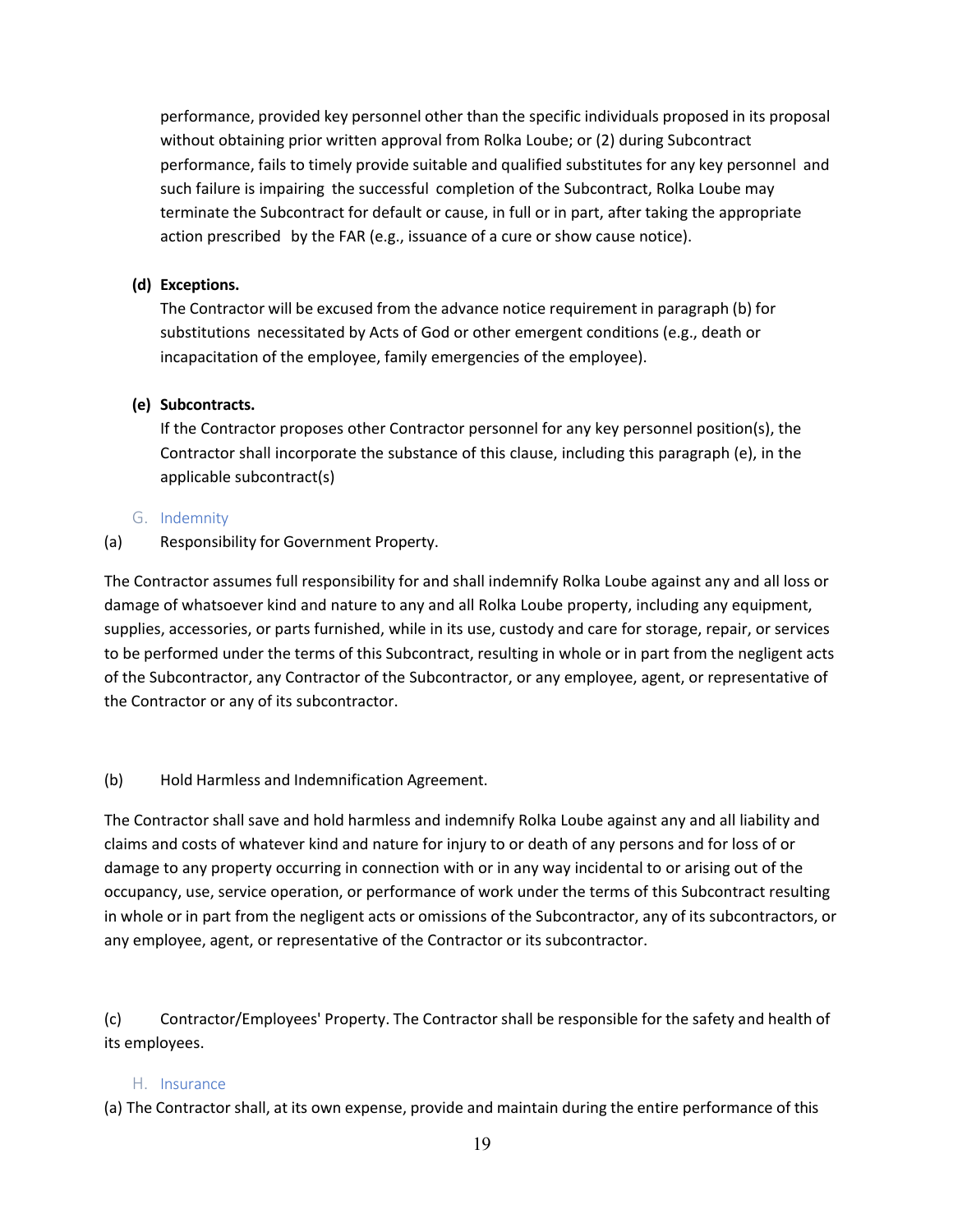contract, at least the kinds and minimum amounts of insurance required in part (d) of this section.

(b) Before commencing work under this contract, the Contractor shall notify Rolka Loube in writing that the required insurance has been obtained.

(c) The Contractor shall name Rolka Loube as an additional insured on each policy of insurance required by this document. Further Contractor shall cause its insurance carrier to waive any and all rights of subrogation against Rolka Loube.

(d) The Contractor is required to maintain and provide the following minimum required insurance coverage:

i. Workers' compensation and employer's liability. Contractors are required to comply with applicable Federal and State workers' compensation and occupational disease statutes. If occupational diseases are not compensable under those statutes, they shall be covered under the employer's liability section of the insurance policy, except when contract operations are so commingled with a contractor's commercial operations that it would not be practical to require this coverage. Employer's liability coverage of at least \$100,000 shall be required, except in States with exclusive or monopolistic funds that do not permit workers' compensation to be written by private carriers

ii. General liability: 1) The contractor shall obtain bodily injury liability insurance coverage written on the comprehensive form of policy of at least \$500,000 per occurrence

iii. Automobile liability. The contractor shall obtain automobile liability insurance written on the comprehensive form of policy. The policy shall provide for bodily injury and property damage liability covering the operation of all automobiles used in connection with performing the contract. Policies covering automobiles operated in the United States shall provide coverage of at least \$200,000 per person and \$500,000 per occurrence for bodily injury and \$20,000 per occurrence for property damage.

iv. Cyber Liability. Cyber Liability insurance must be maintained with the limits of not less than \$5,000,000.00 for each occurrence covering claims for security or privacy breaches (liability arising from the loss or disclosure) of failure to keep data secure. Coverage must include, but is not limited to, the following: Claims resulting from breach or failure to protect confidential information, information theft, damage or destruction of electronic information, intentional and unintentional release of private information, alteration of electronic information, extortion and network security, system breaches: denial or loss of service, forensic investigation and restoration, spread of malicious software code, unauthorized access to or use of computer systems and any direct expenses incurred by Contractor related to a breach. Contractor shall furnish Rolka Loube with original insurance certificates evidencing the required coverage. All insurance certificates shall name Rolka Loube as an additional insured on a primary, non- contributory basis. Rolka Loube's failure to obtain certificates or other insurance evidence from Contractor shall not be deemed a waiver of this provision by the Subcontractor. This Agreement, at Rolka Loube's sole discretion,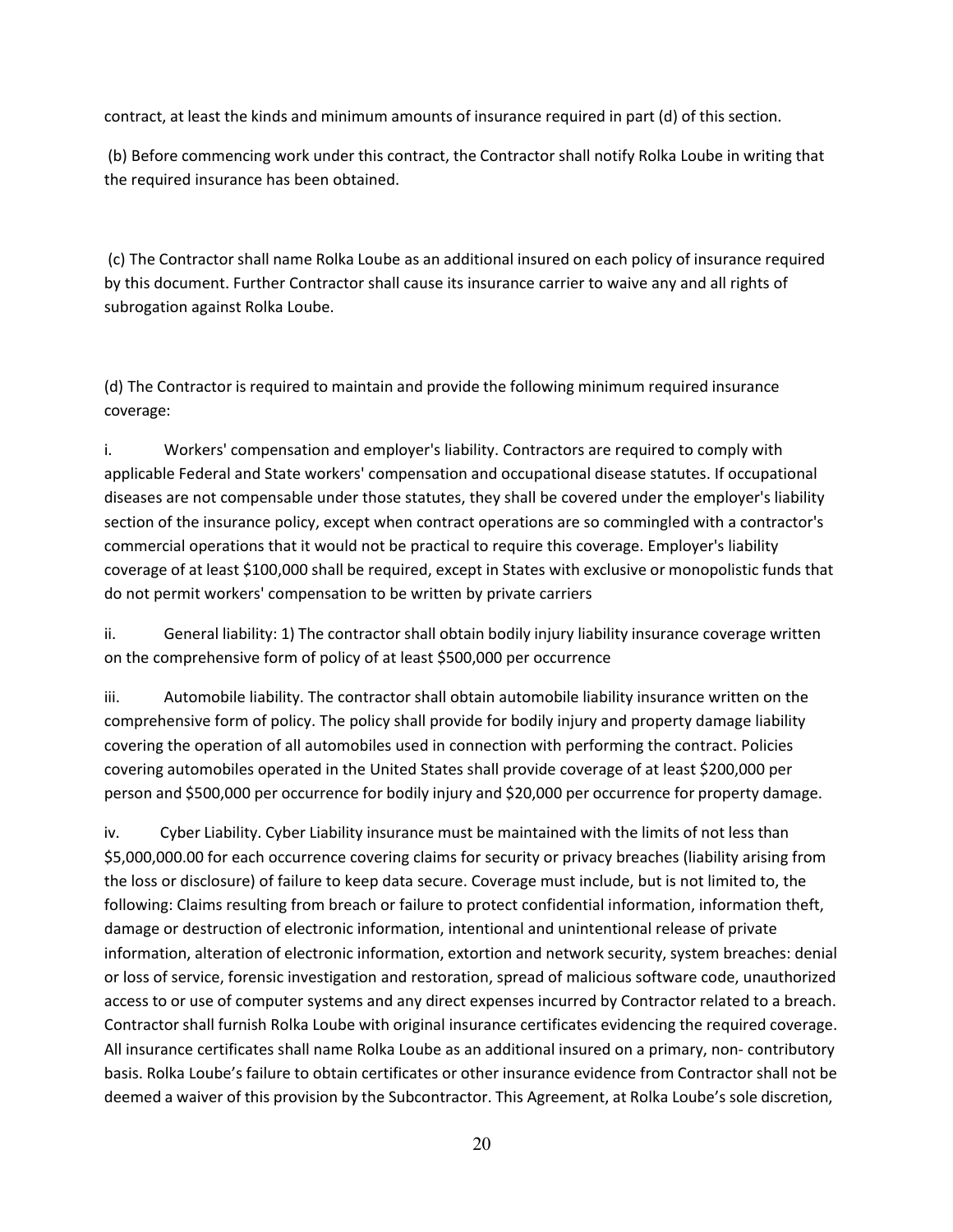may be terminated if Contractor fails to comply with this provision. All insurance policies required hereunder shall include a provision which requires Rolka Loube to receive thirty (30) days prior written notice before coverage is substantially changed, cancelled or non-renewed.

v. Umbrella Insurance. Excess or Umbrella liability insurance coverage limits of not less than \$5,000,000 over and above the underlying primary coverage limits stated above. The policy shall be endorsed to name Rolka Loube as additional insureds, non-contributory basis.

vi. Professional Liability Insurance. Contractor shall maintain for the period covered by this Agreement professional liability insurance for licensed professionals performing work pursuant to this Agreement in an amount not less than ONE MILLION DOLLARS (\$1,000,000) covering the licensed professionals' errors and omissions.

#### I. Assignment

With the exception of an assignment of rights to receive payment, neither this Contract, nor any right or interest hereunder, shall be assigned or delegated by Contractor without the prior written agreement of RL. Any purported assignment or delegation that violates this section is void. Contractor or its assignee may assign its rights to receive payment due as a result of performance of this contract to a bank, trust company, or other financing institution, including any federal lending agency upon submitting a notice of assignment in a form acceptable to RL signed by an authorized officer of Contractor and accompanied by a true copy of the instrument of assignment executed by Contractor and the assignee.

#### J. Changes

Changes in the terms and conditions of this contract may be made only by written agreement of the parties

#### K. Disputes

Contractor shall submit all requests for equitable adjustment, claims or other disputes to the FCC Contracting Officer for informal resolution prior to initiating any action in a court of appropriate jurisdiction. The parties shall use good faith efforts to resolve all disputes informally without the need for litigation. Failure of the parties to this Contract to reach agreement on any request for equitable adjustment, claim, appeal or action arising under or relating to this Contract shall be resolved in the courts of appropriate jurisdiction sitting in Harrisburg, PA. Contractor shall proceed diligently with performance of this Contract, pending final resolution of any dispute arising under the Contract

#### L. Definitions

The clause at FAR § [52.202-1,](https://www.acquisition.gov/far/current/html/52_200_206.html#wp1137572) Definitions, is incorporated herein by reference. As appropriate, insert - RL in the FAR definitions for - government or - agency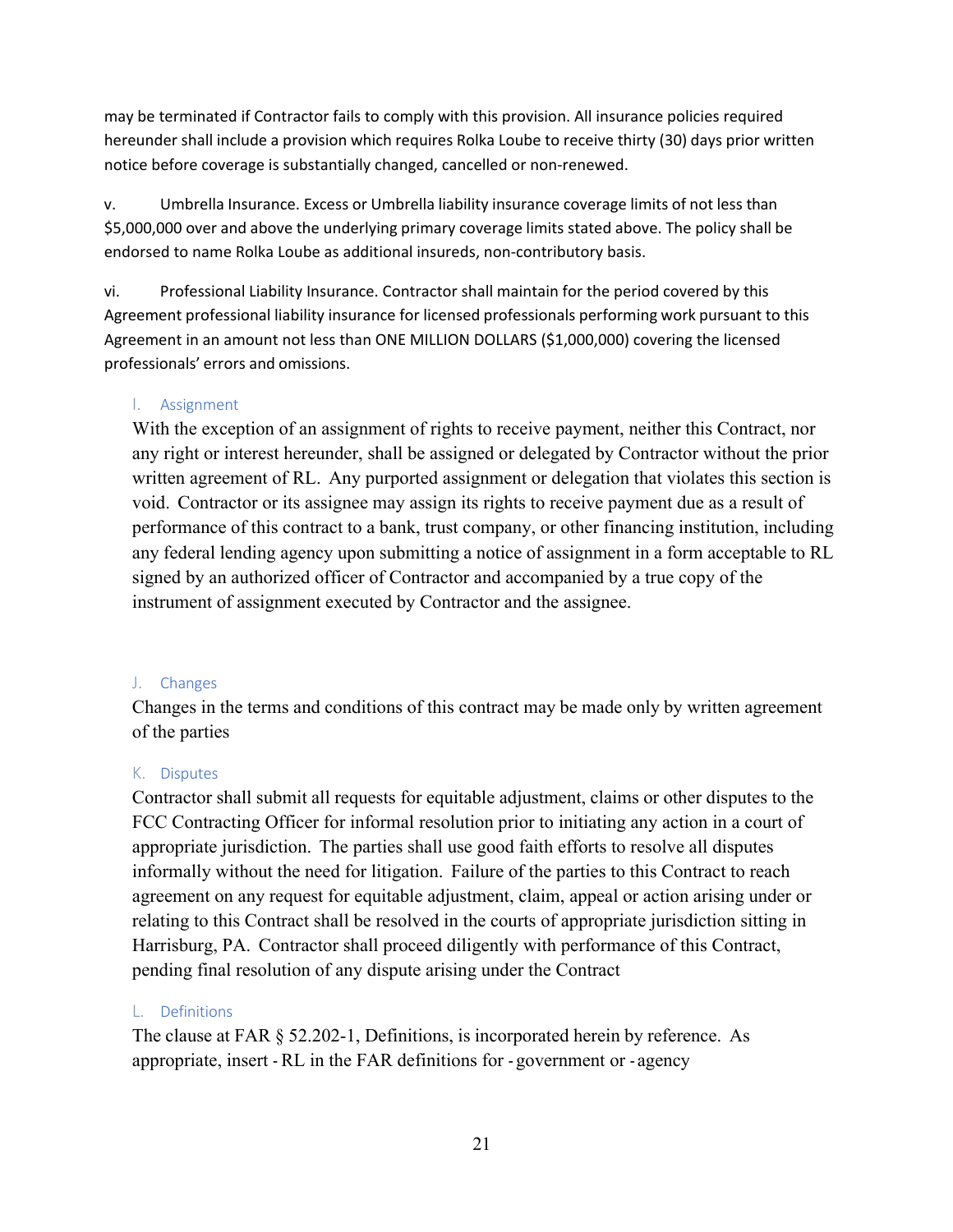#### M. Excusable Delays

Contractor shall be liable for default unless nonperformance is caused by an occurrence beyond the reasonable control of Contractor and without its fault or negligence, such as acts of God or the public enemy, acts of RL, acts of the United States Government in its sovereign capacity, fires, floods, epidemics, quarantine restrictions, strikes, unusually severe weather, and delays of common carriers. Contractor shall notify RL in writing as soon as it is reasonably possible after the commencement of any excusable delay, setting forth the full particulars in connection therewith, shall remedy such occurrence with all reasonable dispatch, and shall promptly give written notice to the RL of the cessation of such occurrence.

#### N. Invoice

- 1) Contractor shall submit an original invoice (or electronic invoice, if authorized) to the address designated in the Contract to receive invoices. An invoice must include:
	- a) Name and address of Contractor;
	- b) Invoice date and number;
	- c) Contract number;
	- d) Description, quantity, unit of measure, unit price and extended price of the items delivered;
	- e) Terms of any discount for prompt payment offered;
	- f) Name and address of official to whom payment is to be sent;
	- g) Name, title, and phone number of person to notify in event of erroneous defective invoice;
	- h) Taxpayer Identification Number (TIN); and
	- i) Electronic funds transfer (EFT) banking information.
- 2) Contractor may submit invoices for payment in accordance with the Invoice Schedule set forth in Section E, Attachment 3.

#### O. Patent Indemnity

Contractor shall indemnify and defend RL and its officers, employees and agents against any and all claims and liability, including attorney's fees and other costs, for actual or alleged direct or contributory infringement of, or inducement to infringe, any United States or foreign patent, trademark or copyright arising out of the performance of this Contract.

- P. Payment
	- 1) Items and Services accepted. Payment shall be made for items and Services accepted by RL that have been delivered to the delivery destination(s) set forth in this Contract.
	- 2) Contract Financing Payments. RL will make payments to Contractor based on the Invoice Schedule set forth in Section E Attachment 3. RL may suspend payment of invoices if Contractor fails to make satisfactory progress in compliance with all Contract requirements. RL will monitor Contractor's performance through, among other things, status meetings, Contractor's bi-weekly and monthly status reports and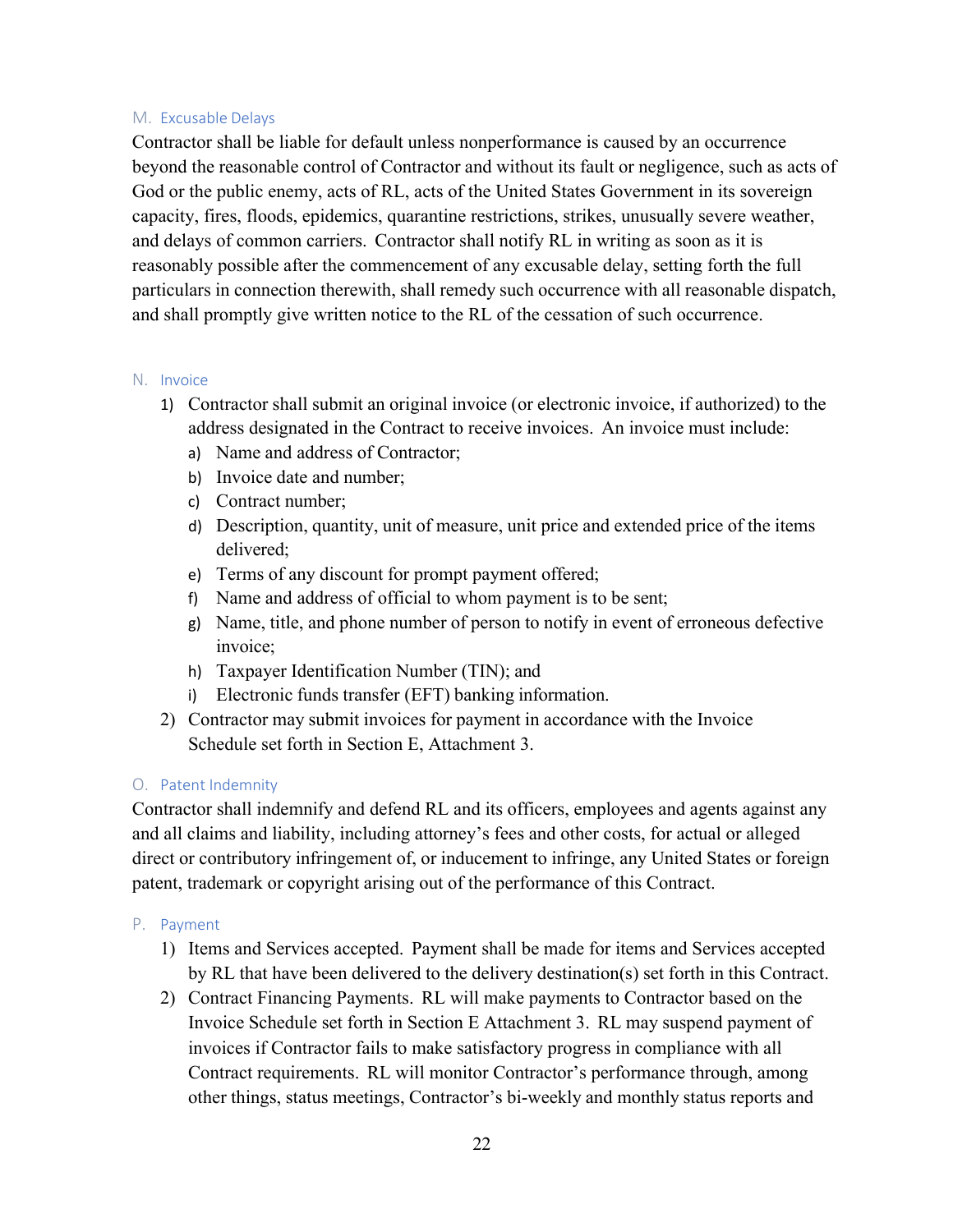submission and acceptance of deliverables. Contractor's current financial condition has been determined by RL to be adequate financial security for payments under this section, but RL may require additional security if necessary.

- 3) Prompt payment. RL will pay for accepted items and Services within 30 calendar days of receipt of Contractor's invoice provided such invoice is proper and submitted in accordance with terms set forth herein.
- 4) Discount. In connection with any discount offered for early payment, time shall be computed from the date of the invoice. For the purpose of computing the discount earned, payment shall be considered to have been made on the date which appears on the payment check, or the specified payment date if an electronic funds transfer payment is made.
- 5) Overpayments. If Contractor becomes aware of a duplicate Contract financing or invoice payment or that RL has otherwise overpaid on a Contract financing or invoice payment, Contractor shall:
	- a) Remit the overpayment amount to the payment office cited in the Contract along with a description of the overpayment including the:
		- i. Circumstances of the overpayment (e.g., duplicate payment, erroneous payment, liquidation errors, date(s) of overpayment, etc.);
		- ii. Affected contract number and delivery order number, if applicable.
	- iii. Affected contract line item or subline item, if applicable; and
	- iv. Contractor point of contact.
	- b) Provide a copy of the remittance and supporting documentation to the Contracting Officer.

#### Q. Taxes

The Contract price includes all applicable federal, state, and local taxes and duties.

#### R. Termination for RL's Convenience

RL reserves the right to terminate this Contract, or any part hereof, for its sole convenience. In the event of such termination, Contractor shall immediately stop all work hereunder and shall immediately cause any and all of its suppliers and Subcontractors to cease work. Subject to the terms of this Contract, Contractor shall be paid a percentage of the Contract price reflecting the percentage of the work performed prior to the notice of termination, plus reasonable charges Contractor can demonstrate to the satisfaction of RL, using its standard record keeping system, that have resulted from the termination. Contractor shall not be required to comply with the cost accounting standards or Contract cost principles for this purpose. This paragraph does not give RL any right to audit Contractor's records. Contractor shall not be paid for any work performed or costs incurred which reasonably could have been avoided.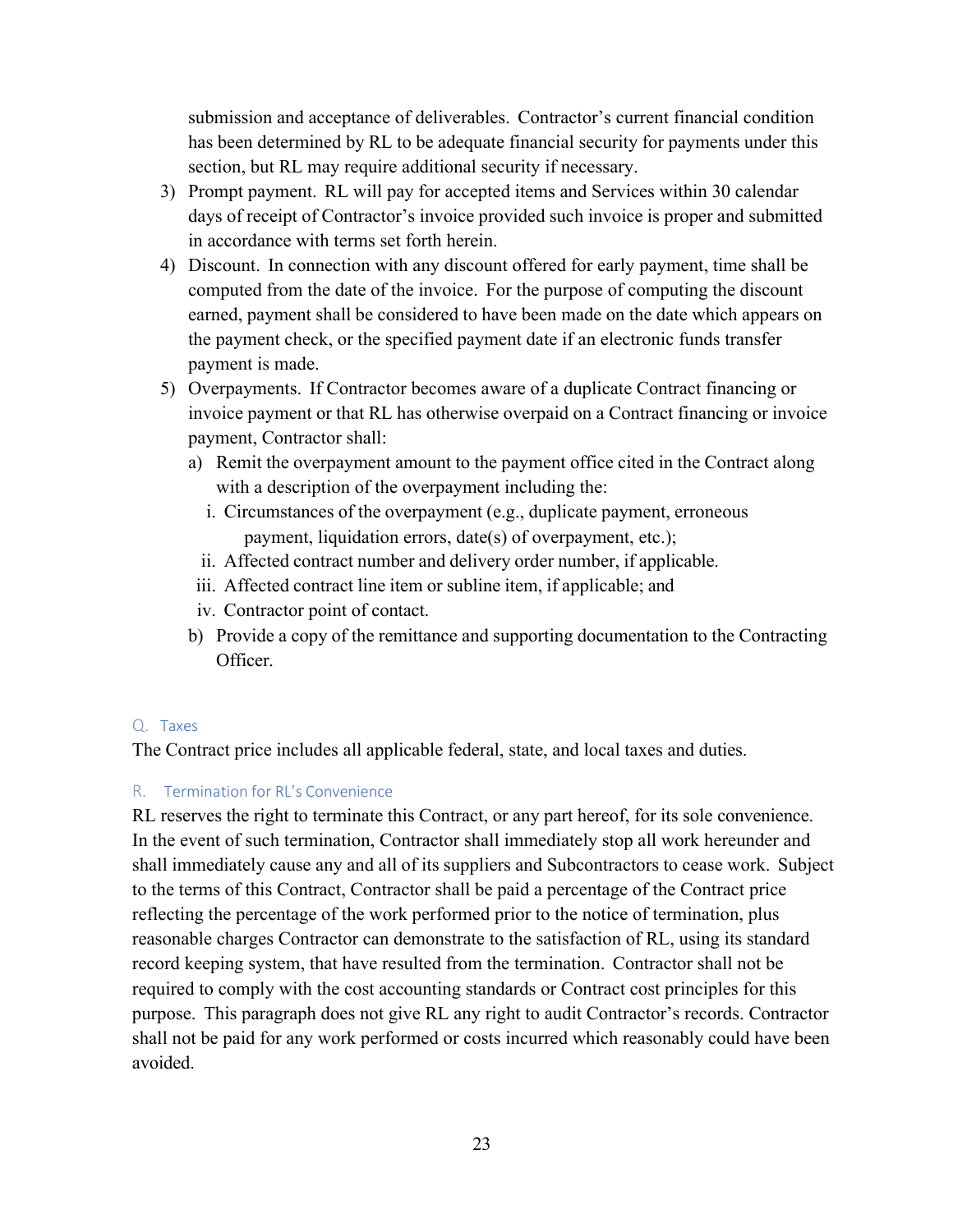#### S. Termination for Cause

RL may terminate this Contract, or any part hereof, for cause in the event of any default by Contractor, or if Contractor fails to comply with any Contract terms and conditions, or fails to provide RL, upon request, with adequate assurances of future performance. In the event of termination for cause, RL shall not be liable to Contractor for any amount for supplies or Services not accepted, and Contractor shall be liable to RL for any and all rights and remedies provided by law. If it is determined that RL improperly terminated this Contract for default, such termination shall be deemed a termination for convenience.

#### T. Title

Unless specified elsewhere in this Contract, title to items furnished under this Contract shall pass to RL acting in its capacity as TRS Fund Administrator, upon acceptance, regardless of when or where RL takes physical possession.

#### U. Warranty

Contractor warrants that it shall render all Services with promptness and diligence and in a professional and courteous manner, and in accordance with industry best practices and professional standards for these Services. Contractor warrants that it shall use adequate numbers of qualified individuals to perform the Services.

#### V. Limitation of Liability

- 1) Except as provided in the following paragraph (2), RL's entire cumulative liability from any causes whatsoever, and regardless of the form of action or actions, whether in contract, warranty or tort (including negligence), arising under this Contract, shall in no event exceed the amounts paid to Contractor under this Contract. Except as provided in paragraph (2) or otherwise provided by an express warranty, in no event will either Party be liable for any indirect, special, consequential, incidental or punitive damages in connection with or arising out of the performance or use of any information, items, products or Services provided under this Contract.
- 2) Notwithstanding the provision of (1) above, the following liabilities shall not be limited or exculpated by this clause:
	- a) damages caused by the illegal or intentional misconduct of the breaching Party;
	- b) indemnification claims; or
	- c) theft or other losses of RL funds resulting from fraud, embezzlement, conversion, misappropriation or other intentional acts or omissions of Contractor, its Subcontractors, or their respective employees.

#### W. Other Compliances

Contractor shall comply with all applicable federal, state and local laws, executive orders, rules and regulations applicable to its performance under this Contract.

#### X. Compliance with Law Unique to Government Contracts

This procurement is not being conducted in compliance with the Federal Acquisition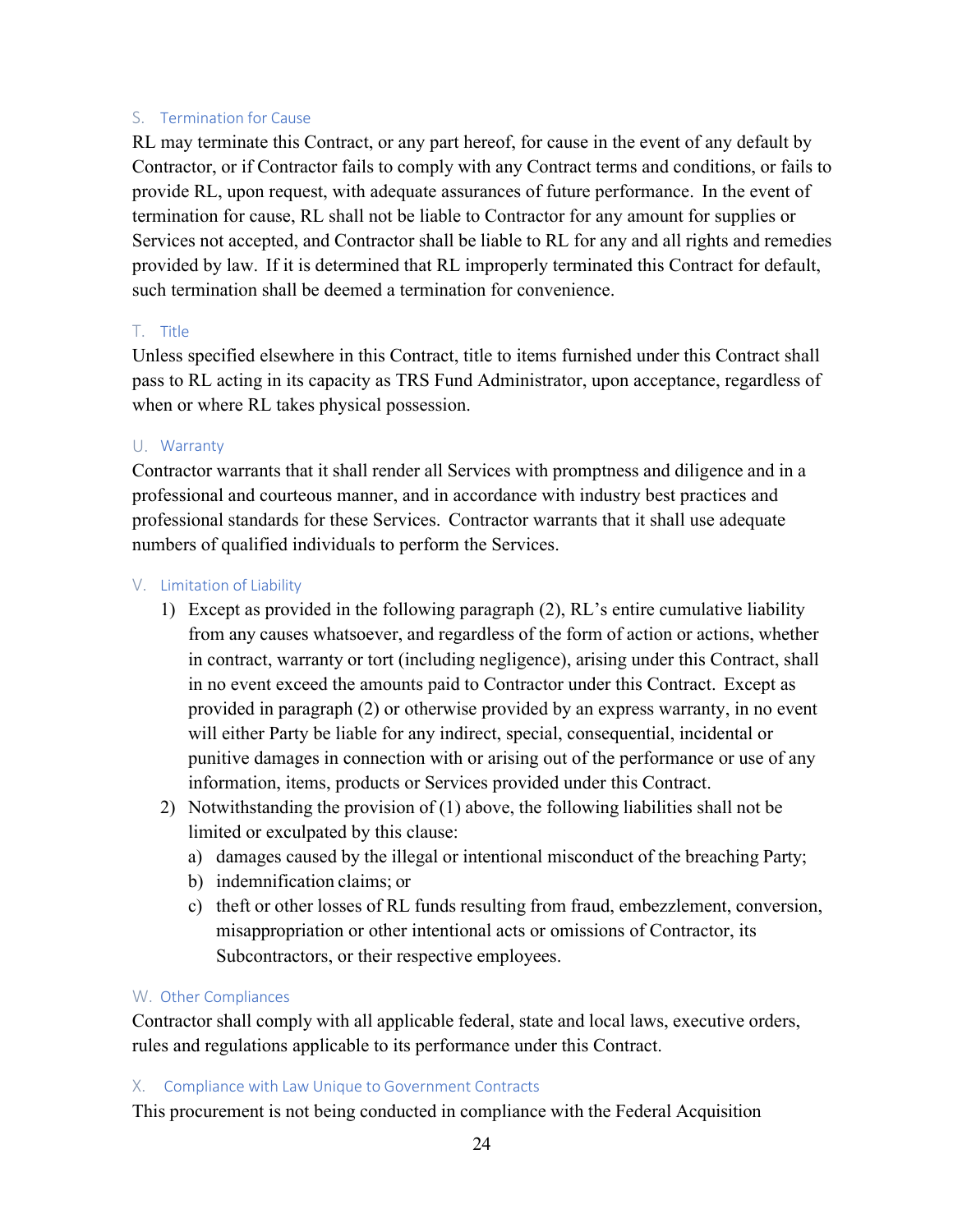Regulations (FAR); however, Contractor agrees to comply with the following laws to the same extent that they would be applicable if this were a federal government contract: [31](http://uscode.house.gov/uscode-cgi/fastweb.exe?getdoc%2Buscview%2Bt29t32%2B1665%2B30%2B%2B%2831%29%20%20AND%20%28%2831%29%20ADJ%20USC%29%3ACITE%20%20%20%20%20%20%20%20%20) [U.S.C. § 1352](http://uscode.house.gov/uscode-cgi/fastweb.exe?getdoc%2Buscview%2Bt29t32%2B1665%2B30%2B%2B%2831%29%20%20AND%20%28%2831%29%20ADJ%20USC%29%3ACITE%20%20%20%20%20%20%20%20%20) relating to limitations on the use of appropriated funds to influence certain federal contracts; [18 U.S.C. § 431](http://uscode.house.gov/uscode-cgi/fastweb.exe?getdoc%2Buscview%2Bt17t20%2B160%2B141%2B%2B%2818%29%20%25) relating to officials not to benefit; [40](http://uscode.house.gov/uscode-cgi/fastweb.exe?getdoc%2Buscview%2Bt37t40%2B1574%2B51%2B%2B%2840%29%20%20AND%20%28%2840%29%20ADJ%20USC%29%3ACITE%20%20%20%20%20%20%20%20%20) [U.S.C.](http://uscode.house.gov/uscode-cgi/fastweb.exe?getdoc%2Buscview%2Bt37t40%2B1574%2B51%2B%2B%2840%29%20%20AND%20%28%2840%29%20ADJ%20USC%29%3ACITE%20%20%20%20%20%20%20%20%20) § 3701, *et seq*., Contract Work Hours and Safety Standards Act; [41 U.S.C. § 8701](http://uscode.house.gov/uscode-cgi/fastweb.exe?getdoc%2Buscview%2Bt41t42%2B2%2B13%2B%2B%2841%29%20%20AND%20%28%2841%29%20ADJ%20USC%29%3ACITE%20%20%20%20%20%20%20%20%20) *et seq*., Anti-Kickback Act of 1986; 41 [U.S.C.](http://uscode.house.gov/uscode-cgi/fastweb.exe?getdoc%2Buscview%2Bt41t42%2B2%2B13%2B%2B%2841%29%20%20AND%20%28%2841%29%20ADJ%20USC%29%3ACITE%20%20%20%20%20%20%20%20%20) § 4705 relating to whistleblower protections; 49 [U.S.C.](http://uscode.house.gov/uscode-cgi/fastweb.exe?getdoc%2Buscview%2Bt49t50%2B2%2B224%2B%2B%2849%29%20%20AND%20%28%2849%29%20ADJ%20USC%29%3ACITE%20%20%20%20%20%20%20%20%20) § 40118, Fly Americ[an; and 41 U.S.C. § 2101](http://uscode.house.gov/uscode-cgi/fastweb.exe?getdoc%2Buscview%2Bt41t42%2B2%2B13%2B%2B%2841%29%20%20AND%20%28%2841%29%20ADJ%20USC%29%3ACITE%20%20%20%20%20%20%20%20%20) *et seq*. 423 relating to procurement integrity. This clause, and the laws identified herein, do not impose any obligations on RL unless otherwise expressly stated in the terms of the Contract.

#### Y. Order of Precedence

Any inconsistencies in this solicitation or contract shall be resolved by giving precedence in the following order:

- 1) The Schedule of Services.
- 2) The Assignments, Disputes, Payments, Invoice, Other Compliances, and Compliance with Laws Unique to Government Contracts paragraphs of this clause
- 3) Addenda to this solicitation or Contract, including any license agreements for computer software.
- 4) Solicitation provisions.
- 5) Other paragraphs of this clause.
- 6) Other documents, exhibits, and attachments.
- 7) The specifications in the Contract terms.

## IV. Addendum to Contract Terms and Conditions

#### A. Definitions

- 1) Unless otherwise defined herein or in any attachment hereto, and supplementing the FAR definitions incorporated by reference, terms capitalized for other than grammatical purposes and used herein or in any attachment hereto shall have the meanings set forth below.
- 2) Contract means the legally binding written agreement between RL and Contractor that consists of the signed Engagement Letter, sections B through D of the RFP solicitation, including any amendments, and all attachments and appendices, thereto, as issued by the RL Contracting Officer to Contractor, following award (including Contractor's completed representations and certifications, and other sections of Contractor's proposal to the extent explicitly incorporated), and any modifications that may be entered into by the parties from time to time.
- 3) RL's Contracting Officer is the RL representative, the FCC's Contracting Officer is the FCC representative.
- 4) Contractor Software means Software used by Contractor for which Contractor has acquired all ownership rights. Contractor Software does not include Third-Party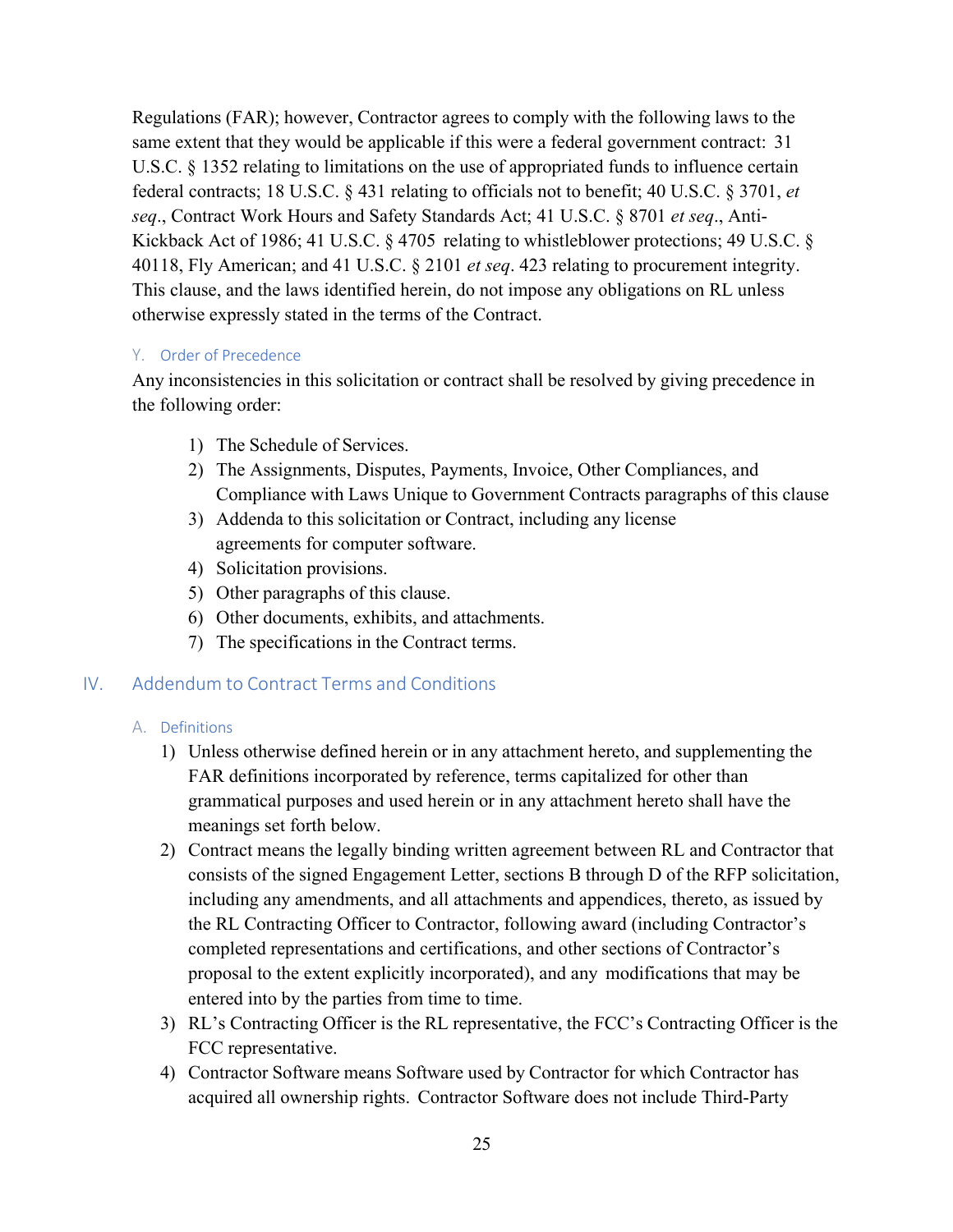Software or RL Software.

- 5) Data means recorded information, regardless of form or the media on which it may be recorded. The term includes technical data and computer Software. The term does not include information incidental to contract administration, such as financial, administrative, cost or pricing, or management information.
- 6) Disabling Code means Software code that is included in Software to permit the owner of the Software to disable the operations performed by the Software at the remote command of such owner, or at a predetermined time or upon predetermined circumstances.
- 7) Effective Date means the date set forth in the Engagement Letter of this Contract.
- 8) Electronic Format means deliverables and data created, by means other than scanning, using an industry standard, commercially available Software program. To the extent materials are not available to Contractor in a format that complies with the requirements of the preceding sentence (i.e., catalog cuts, materials received from third parties, etc.), scanning is acceptable.
- 9) Including shall mean including without limitation. This term is as defined, whether or not capitalized in this Contract.
- 10) Malicious Code means Software code such as computer viruses, worms, trojan horses, etc., that is inserted into Software and that is deliberately designed to damage data, provide unauthorized access to RL information, or produce an unexpected and unwanted result or computer operation.
- 11) Offeror means a person or entity submitting a proposal in response to an RFP.
- 12) Party and-Parties shall be RL and Contractor.
- 13) Services means the services, functions and responsibilities described in this Contract as they may be supplemented, enhanced, modified or replaced.
- 14) Software means computer programs that allow or cause a computer to perform a specific operation or series of operations, together with all modifications to, or enhancements (derivative works) thereof.
- 15) Subcontractor means any supplier, distributor, vendor, or firm that furnishes supplies or services to or for a prime contractor or another subcontractor in connection with the performance of this Contract.
- 16) Telecommunications Services is the offering of telecommunications for a fee directly to the public, or to such classes of users as to be effectively available directly to the public, regardless of the facilities used.
- 17) Telecommunications Services Provider means a provider of Telecommunications Services.
- 18) Third-Party Software means Software that is provided under license or lease by a third party to Contractor or RL. Third-Party Software includes any Subcontractor Software that is not RL Software.
- 19) RL Confidential Information has the meaning set forth in Attachment 4 of this Contract.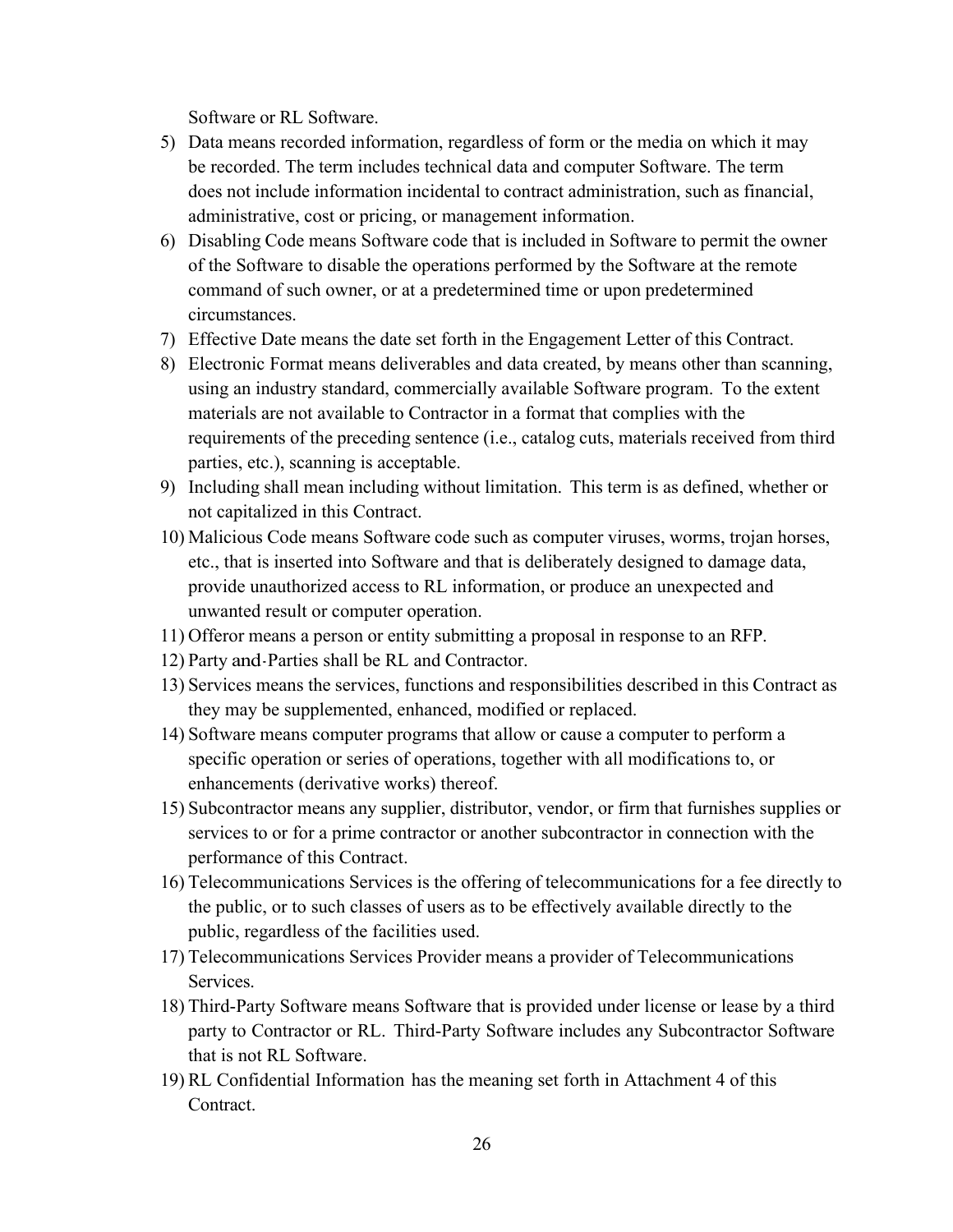- 20) RL Information means all written, printed, electronically, magnetically or optically stored material, including without limitation, reports, stakeholder applications and submissions, all beneficiary payment related information, FCC forms, manuals, memoranda, electronic mail, images, specifications, drawings, databases (including all related documentation, but not including database management Software), screen format and other visual effects, technical information, stakeholder information, procedures for administering the federal Interstate Telecommunications Relay Services Fund, and business information (not including information relating only to Contractor's or any Subcontractor's business or operations) that is created, modified, reproduced or maintained by RL. RL Information also includes information concerning RL's business, stakeholders or operations that is collected, developed or recorded by Contractor or any Subcontractor in the performance of the Contract, including without limitation, program procedures and program specific information that is provided to Contractor or Subcontractor by a stakeholder in the course of performance of the Contract or that is created or derived from such information. RL Information is and includes RL's Confidential Information.
- 21) RL Software means (1) Software developed by RL or title to which was acquired by RL from a third party, or (2) Software first produced in the performance of this Contract.

#### B. Record Retention

Contractor shall retain all electronic records and paper records relating to this Contract to permit examination for a minimum of 3 years.

C. Information Security

Contractor shall establish and maintain safeguards to protect the confidentiality, integrity, and restricted availability of RL Confidential Information in its possession, according to industry best practice standards. This includes all information that is sent to and received to and from RL and all stakeholders. Contractor and its Subcontractors shall ensure that their respective local area networks, servers, and personal computers are secure from unauthorized access from within or outside their respective organizations.

#### D. Qualifications, Retention and Replacement of Contractor Personnel; Key Personnel

- 1) Contractor shall at all times assign an adequate number of personnel to perform the Services. The personnel Contractor assigns to perform the Contract shall be fully trained and qualified for the Services they are to perform before they begin performing such Services, except as otherwise set forth herein. All of Contractor's personnel must meet the training required by GAGAS 3.46 as stated in Government Auditing Standards prior to starting the engagement.
- 2) In the event RL determines in good faith that the continued assignment of a Contractor or Subcontractor(s) employee to perform any part of the Services is not in the best interests of RL, then RL shall give Contractor written notice to that effect.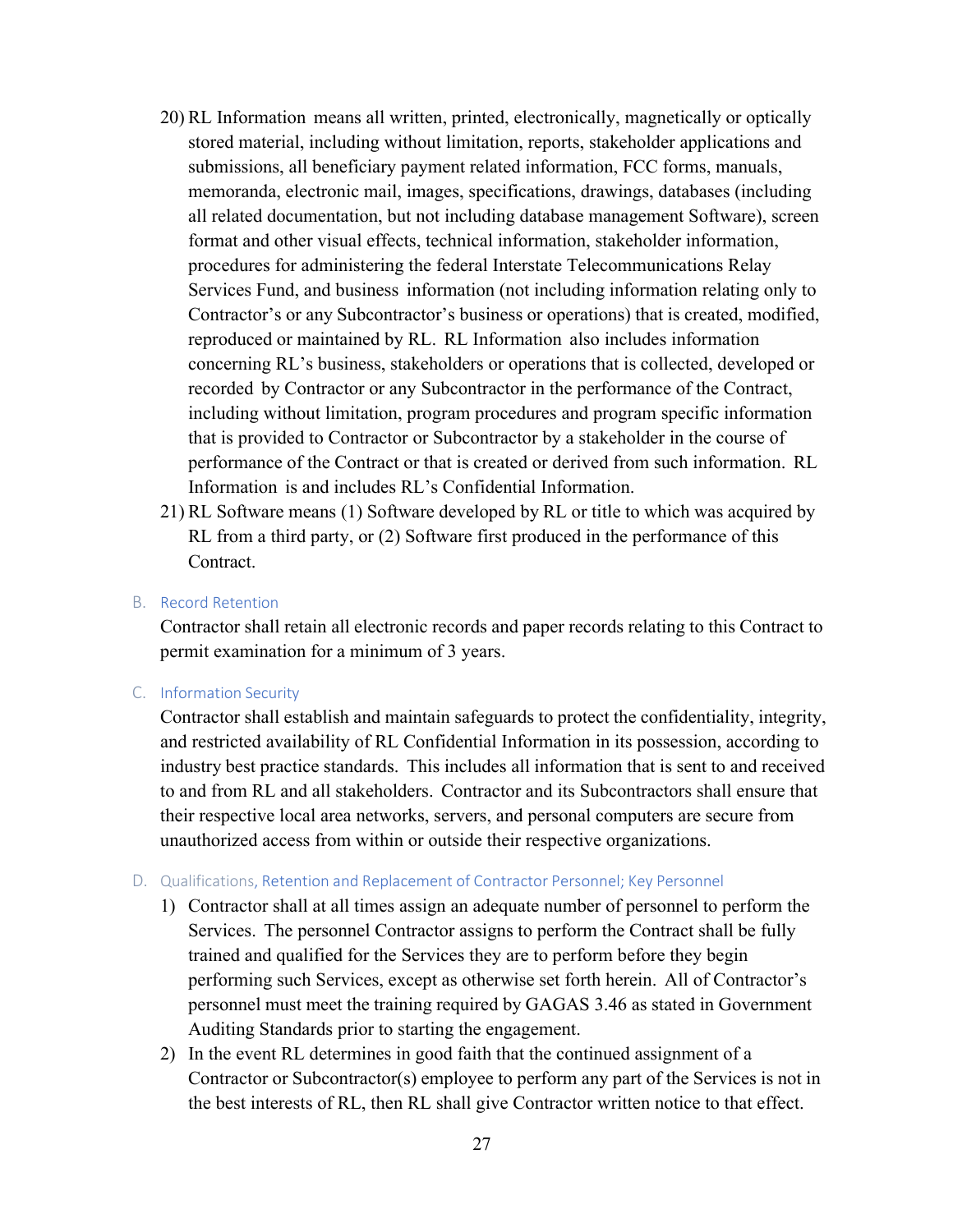After receipt of such notice, Contractor shall have ten days in which to investigate the matters stated in such notice, discuss its findings with RL and resolve any problems with such person. If, following such period, RL requests replacement of such person, Contractor shall remove such person from performance of any part of the Services and shall replace that person with another person of comparable competency and qualifications. Notwithstanding the foregoing, in the event RL determines there exists a potential for imminent harm to the programs or to RL, or RL's employees, Contractor or Subcontractor shall remove the employee immediately upon request by RL.

3) Key personnel identified in the Contract shall not be removed from the Contract effort, or otherwise replaced, for a minimum of the base year, without a compelling reason (e.g., health, departure from company) or unless RL requires their replacement. At a minimum, Contractor's key personnel shall include the partners, managers and team leaders for the financial statement audit. Any proposed changes to key personnel must be submitted in writing to the RL Contracting Officer for approval prior to the removal or replacement of key personnel.

#### **E. Proprietary Rights and Software**

### 1) **Copyright**

Notwithstanding any provision in this Contract that states otherwise, Contractor hereby assigns to RL the copyrights in all tangible materials created by Contractor in connection with this engagement, including, but not limited to, any reports, notes, or other deliverable. Contractor agrees to execute any additional documents which may be necessary to vest ownership of all such copyrights in RL.

#### 2) **Ownership of RL Information**

All RL Information, upon its creation, becomes, and remains, the exclusive property of RL.

#### 3) **Ownership of RL Software**

All RL Software shall be the exclusive property of RL.

#### 4) **Exclusion of Contractor Data and Software**

Contractor shall not, without the prior written consent of the Contracting Officer, incorporate in any Data or Software delivered under this contract, any Data or Software not first produced in the performance of this Contract. Contractor represents and warrants that no Contractor Software, Subcontractor Software or Third Party Software shall be incorporated in any RL Software, RL web sites, RL databases or other RL materials unless Contractor first obtains and grants to RL and all others acting on its behalf a paid-up, non-exclusive, irrevocable, worldwide license in such Software to reproduce, prepare derivative works, and perform and display publicly by and on behalf of RL.

#### 5) **Third-Party Software supplied by RL**

RL grants to Contractor or, at Contractor's request, to one of its Subcontractors, to the extent authorized by the Third-Party Software license, the same rights of access and use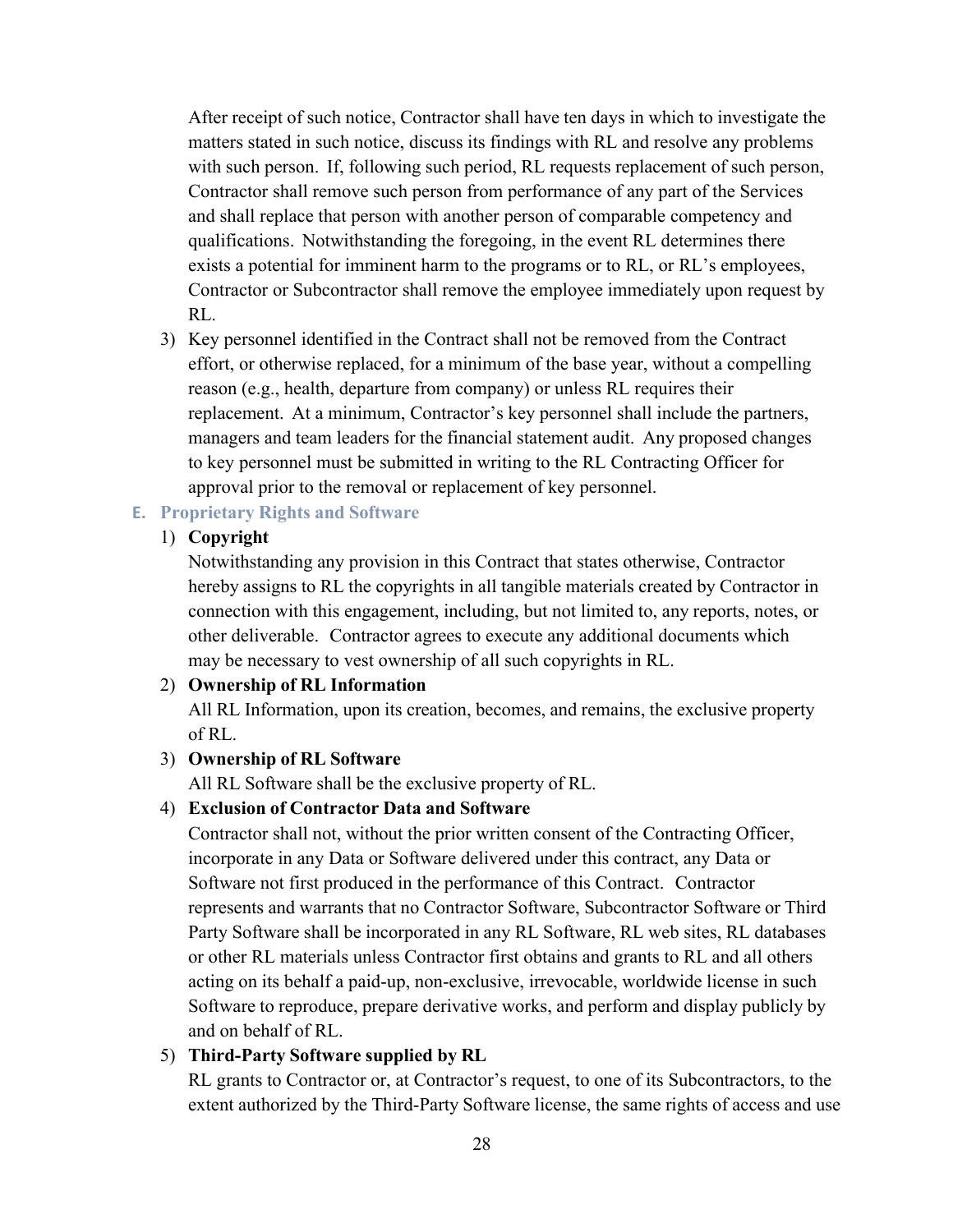during the term of the Third-Party Software held by RL, for the sole purpose of performing the Contract.

#### 6) **Malicious Code**

Contractor represents and warrants that it shall prevent the introduction and proliferation of any Malicious Code into RL's computer environment. In the event any Malicious Code is found in RL's computer environment and such Malicious Code originated in equipment, Software, or Services provided by Contractor or originated from any person for whom Contractor is responsible, Contractor shall at its own expense take all necessary efforts to: (a) promptly remove such Malicious Code (b) to the extent possible, restore or recover lost or damaged RL Information caused by such Malicious Code using generally accepted data restoration techniques, including the use of the most recent available backup unaffected by the Malicious Code and (c) eliminate, and reduce the effects of the Malicious Code.

#### 7) **Disabling Code**

Contractor shall not introduce into any Software operating in RL's computer environment, or permit to be invoked, any Disabling Code.

#### 8) **Subcontractor Software and Data**

Contractor shall obtain from its Subcontractors all Software and Data, and all rights therein, necessary to fulfill Contractor's obligations to RL under this Contract.

#### 9) **Residual Knowledge**

Nothing contained in this Contract shall restrict either Party from the use of any ideas, concepts, know-how, or techniques relating to the Services which either Party, individually or jointly, develops or discloses under this Contract, provided that in doing so such Party does not breach its obligations under section C.2.(e) or infringe upon the intellectual property rights of the other Party or third parties who have licensed or provided materials to the other Party. However, neither this Contract, nor any disclosure made hereunder, grants any license to either Party under any patents or copyrights of the other Party.

#### **F. Supplemental Terms Applicable to Terminations for Cause**

- 1) If RL terminates this Contract for cause in whole or in part, it may acquire, under commercially reasonable terms and conditions, the terminated products and/or Services from another source, and Contractor will be liable to RL for any reasonable excess costs incurred by RL together with any incidental or consequential damages incurred because of the termination.
- 2) RL's right to terminate this Contract in whole or part for cause may be exercised by RL ten (10) calendar days after providing a written cure notice to Contractor specifying Contractor's failure to comply with terms or conditions of the Contract if Contractor does not cure such failure within such period.
- 3) To the extent requested in writing by RL on partial or complete termination for cause, Contractor shall use its reasonable commercial efforts to make available to RL or its designee, pursuant to reasonable terms and conditions, any third-party services being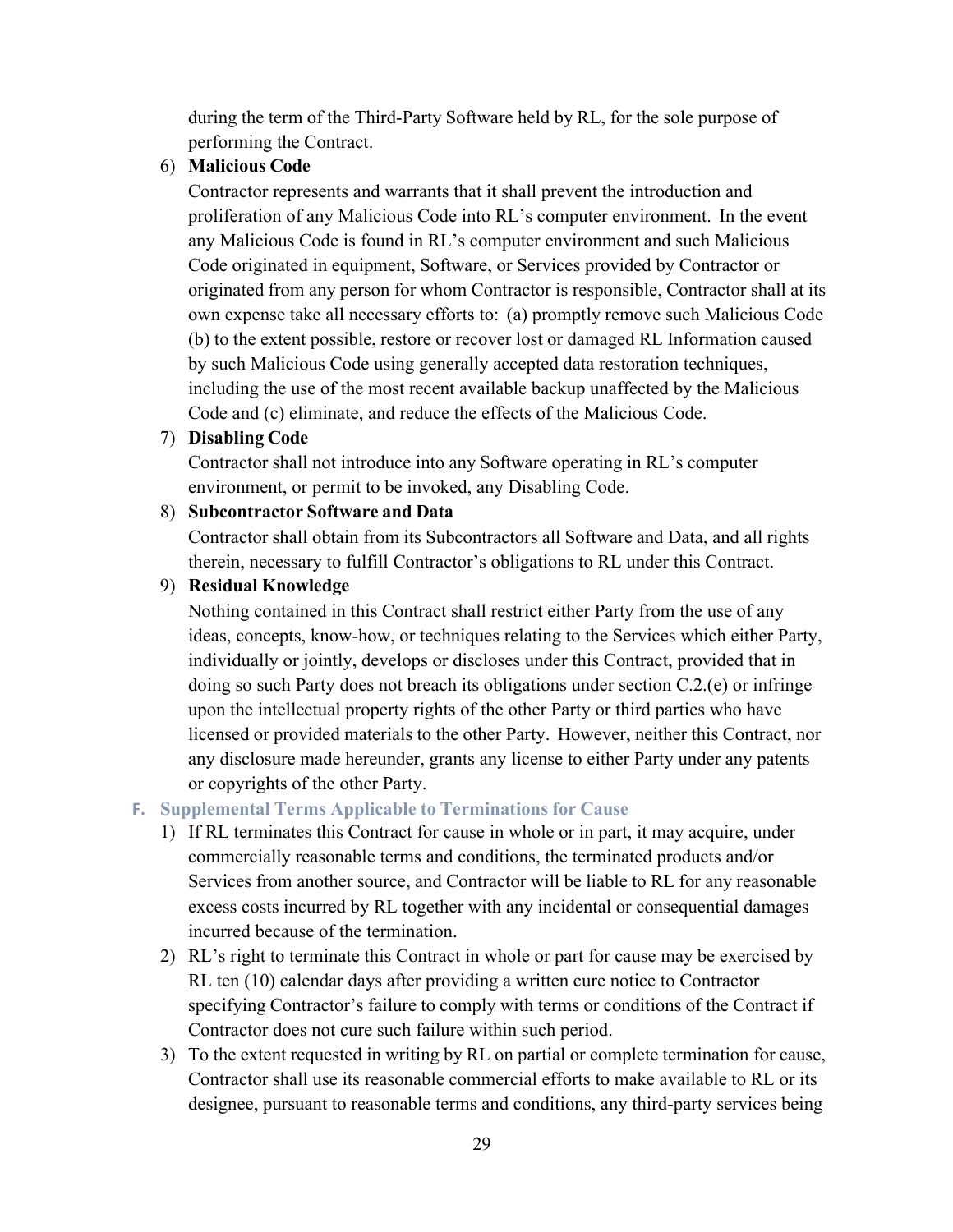utilized by Contractor in the performance of the Contract prior to termination. Contractor shall be entitled to retain and utilize any such third-party services in connection with the performance of Services for any other Contractor customer.

4) To the extent requested in writing by RL on partial or complete termination for cause, Contractor will, to the extent permitted by the terms of the subcontract, immediately assign to RL any subcontract between Contractor and any Subcontractor that is dedicated to providing terminated Services to RL.

#### **G. Notices**

1) Except as otherwise specified in this Contract, any notice, demand for information, consent, approval or documents required or authorized by this Contract to be given to a Party shall be given in writing and shall be: (A) personally delivered, (B) mailed by registered or certified mail (return receipt requested) postage prepaid, (C) sent by overnight delivery service (with a receipt for delivery), (D) sent by electronic mail with a confirmation of receipt returned by recipient's electronic mail server to such Party at the following address: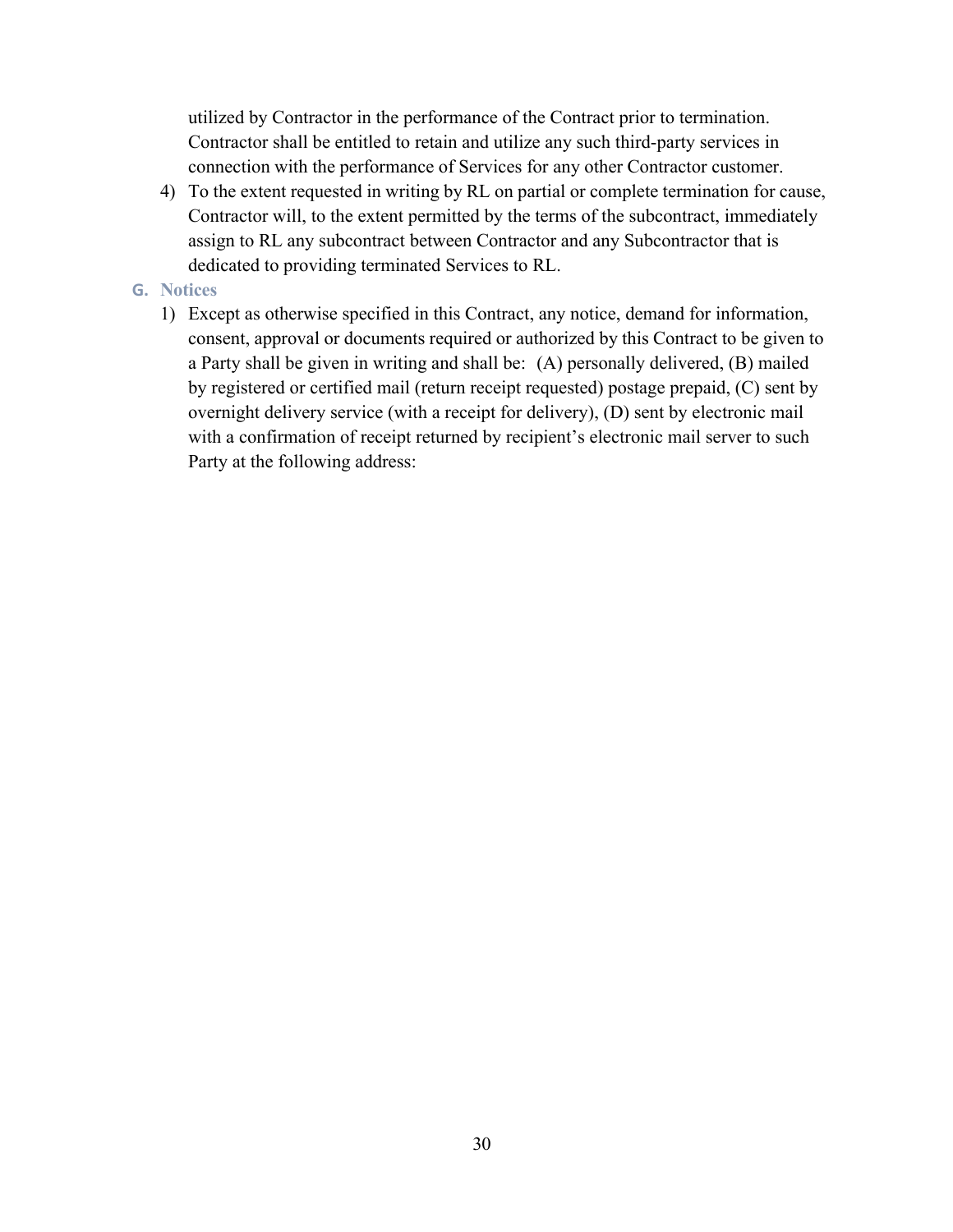| <b>For RL</b>                 | <b>For Company</b>            |
|-------------------------------|-------------------------------|
| Mary Beth Osborne             | fully signed RFP              |
| Chief Operating Officer       |                               |
| Rolka Loube                   |                               |
| 4050 Crums Mill Road,         |                               |
| Suite 303                     |                               |
| Harrisburg, PA 17112          |                               |
| With a copy to:               | With a copy to:               |
|                               |                               |
| <b>Federal Communications</b> | <b>Federal Communications</b> |
| Commission                    | Commission                    |
| Attn: Office of Managing      | Attn: Andrew Mulitz           |
| Director                      | 445 $12th$ Street, SW         |
| 445 $12th$ Street, SW         | Room 5-A133                   |
| Washington, DC 20554          | Washington, DC 20554          |
|                               |                               |

2) Each Party's designation of such person and/or address may be changed at any time by such Party upon written notice given pursuant to the requirements of this section. A notice served by mail shall be effective upon receipt.

#### **H. Indemnity**

- 1) Contractor shall defend, indemnify and hold harmless RL from and against any costs, liabilities, damages or expenses (including reasonable attorneys' fees) arising out of or relating to:
	- a) Claims for personal injuries, death or damage to tangible personal or real property, to the extent proximately caused by the negligent acts or negligent omissions of Contractor or its employees, agents, consultants, or Subcontractors in connection with this Contract; and
	- b) Claims of any nature whatsoever to the extent caused by the violation of Contract terms, negligence, illegal or intentional wrongful acts or omissions of Contractor or its employees, agents, consultants, or Subcontractors in connection with the performance of the Services.
	- c) Contractor shall defend, indemnify and hold harmless RL from and against all losses, damages, liabilities, deficiencies, actions, judgments, interest awards, penalties, fines, costs, or expenses of whatever kind, including reasonable attorney's fees, the cost of enforcing any right to indemnification hereunder, and the cost of pursuing any insurance providers, arising out of or resulting from any third-party claim against RL arising out of or resulting from Contractor's failure to comply with any of its obligations under the data security addendum to the Contract.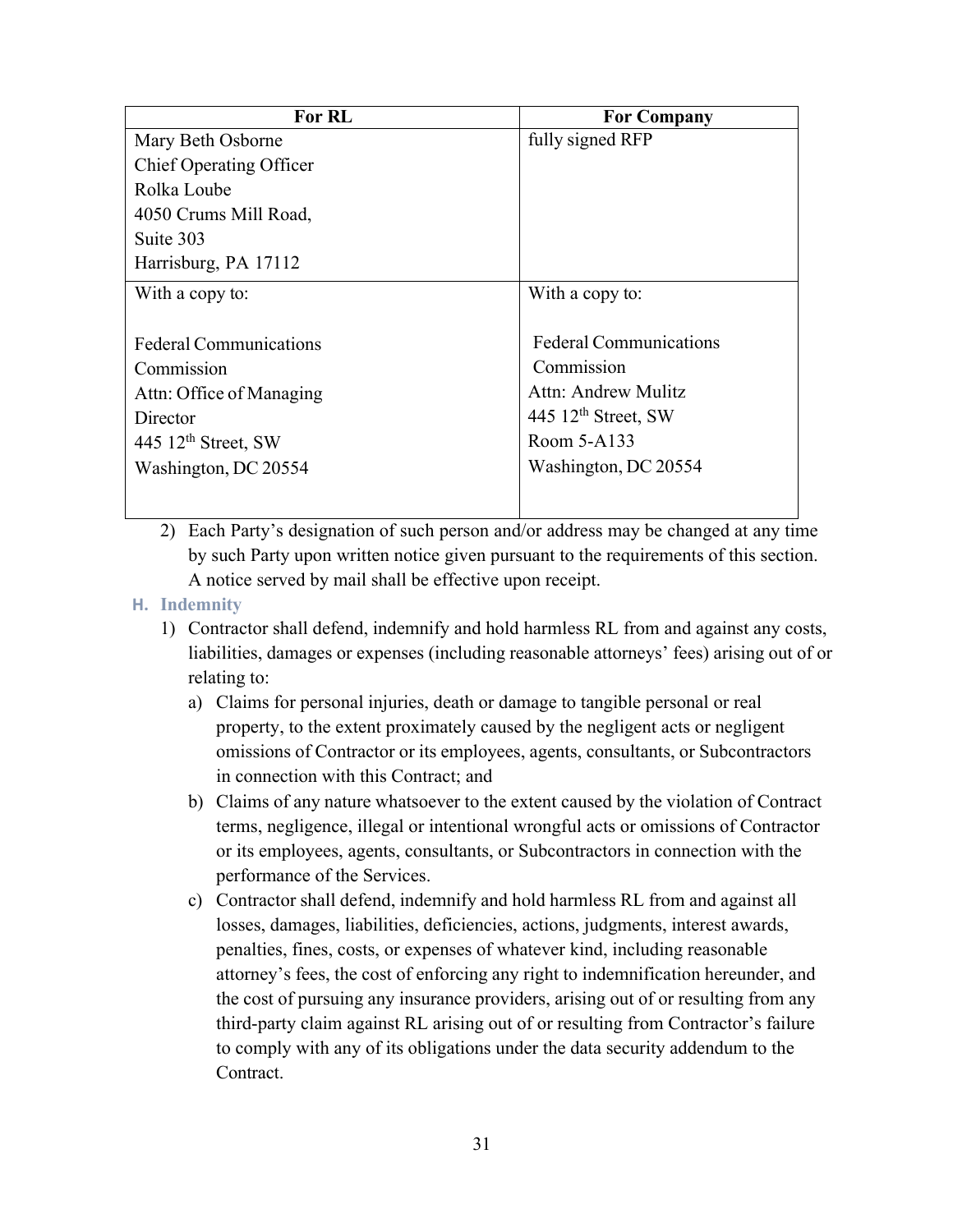#### **I. Gratuities**

- 1) The right of Contractor to proceed may be terminated by written notice if the RL Contracting Officer determines that Contractor, its agent, or another representative:
	- a) Offered or gave a gratuity (e.g., an entertainment or gift) to an officer, official, or employee of RL; and
	- b) Intended, by the gratuity, to obtain a contract or favorable treatment under a contract.
- 2) If this Contract is terminated under paragraph (1) of this clause, RL is entitled to pursue the same remedies as in a breach of the Contract.
- 3) The rights and remedies of RL provided in this clause shall not be exclusive and are in addition to any other rights and remedies provided by law or under this Contract.
- **J. Choice of Law/Consent to Jurisdiction**
	- 1) This Contract shall be governed by and construed in accordance with the laws of the Commonwealth of Pennsylvania, without regard to any otherwise applicable principle of conflicts of laws, except as they may be preempted by, or in conflict with, any federal laws, rules, regulations or regulatory action.
	- 2) The Parties hereto agree that all actions or proceedings arising in connection with this Contract shall be litigated exclusively in the state and federal courts located in Harrisburg, PA. The choice of venue is intended by the Parties to be mandatory and not permissive in nature, thereby precluding the possibility of litigation between the Parties with respect to or arising out of this Contract in any jurisdiction other than that specified in this paragraph. Each Party hereby waives any right it may have to assert the Doctrine of Forum Non Conveniens or similar doctrine or to object to venue with respect to any proceeding brought in accordance with this paragraph, and stipulates that the state and federal courts located in Harrisburg, PA shall have in personam jurisdiction over each of them, for the purpose of litigating any dispute, controversy, or proceeding arising out of or related to this Contract.

#### **K. Independent Contractor**

Contractor acknowledges and agrees that it is an independent contractor to RL and Contractor's key personnel, employees, representatives, directors, officers, Subcontractors and agents are not employees of RL. RL will not withhold or contribute to Social Security, workers' compensation, federal or state income tax, unemployment compensation or other employee benefit programs on behalf of Contractor or Contractor personnel. Contractor shall indemnify and hold RL harmless against any and all loss, liability, cost and expense (including attorneys' fees) incurred by RL as a result of RL not withholding or making such payments. Neither Contractor nor any of Contractor's personnel are entitled to participate in any of the employee benefit plans of, or otherwise obtain any employee benefits from, RL. RL has no obligation to make any payments to Contractor's key personnel, employees, representatives, directors, officers, Subcontractors and agents.

**L. Invalidity of any Provision**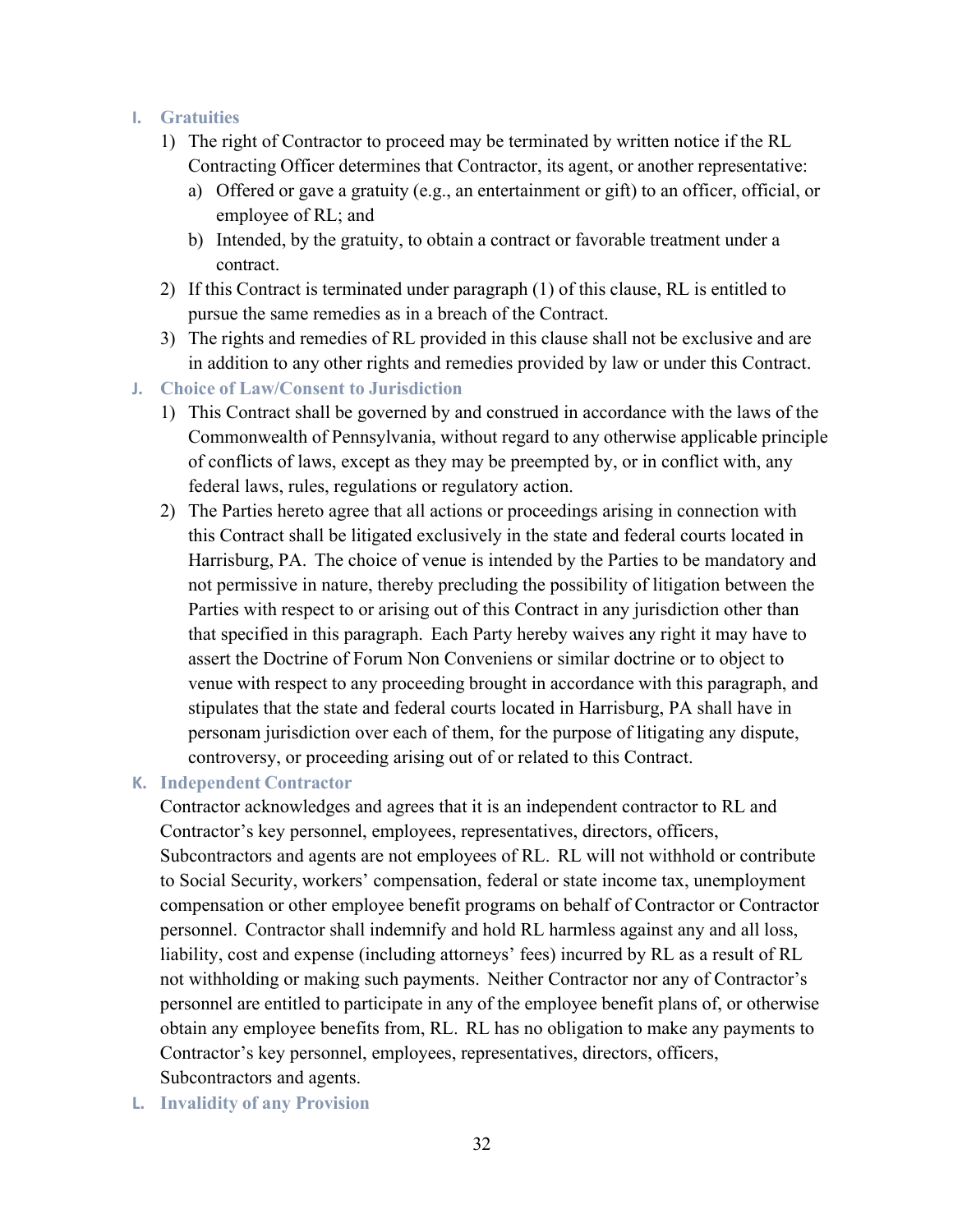It is the intent of the Parties that the provisions of this Contract will be enforced to the fullest extent permissible, but that the unenforceability of any provision will not render unenforceable or impair the remainder of this Contract, which will be deemed amended to delete or modify, as necessary, the invalid or unenforceable provisions. The Parties further agree to negotiate replacement provisions for any unenforceable term that are as close as possible to the original term and to change such original term only to the extent necessary to render the same valid and enforceable.

#### **M. Waiver**

The waiver by either Party hereto of a breach of any provision of this Contract shall not operate or be construed as a waiver of any subsequent breach by either Party.

#### **N. Binding Effect**

This Contract shall be binding upon and shall inure to the benefit of the Parties hereto and their respective heirs, legatees, personal representatives and other legal representatives, successors, and permitted assigns.

#### **O. Entire Agreement**

This Contract and the various documents and agreements referenced in the RFP constitutes the entire agreement between the Parties on the subject matter hereof, and there are no representations, warranties, covenants, or obligations except as set forth herein. This Contract supersedes all prior and contemporaneous agreements, understandings, negotiations, and discussions, written or oral, of the Parties hereto relating to the subject matter of this Contract. Except as otherwise specifically provided herein, nothing in this Contract is intended or shall be construed to confer upon or to give any person other than the Parties hereto any rights or remedies under or by reason of this Contract.

#### **P. Public Statements**

Neither Contractor nor its Subcontractors shall issue any public statement relating to or in any way disclosing any aspect of this Contract without the prior written consent of RL.

1) **C.2**Services related to the administration of the TRS program.

#### **Q. Corporate Authorizations**

Each Party represents and warrants to the other that:

- 1) It has the requisite corporate power and authority to enter into this Contract and to carry out the transactions contemplated by this Contract; and
- 2) The execution, delivery and performance of this Contract and the consummation of the transactions contemplated by this Contract have been duly authorized by the requisite corporate action on the part of such Party.

#### **R. Option to Extend the Term of the Contract**

- 1) RL may extend the term of this contract by written notice to Contractor 30 days prior to the expiration of the Term.
- 2) If RL exercises this option, the extended Contract shall be considered to include this option clause.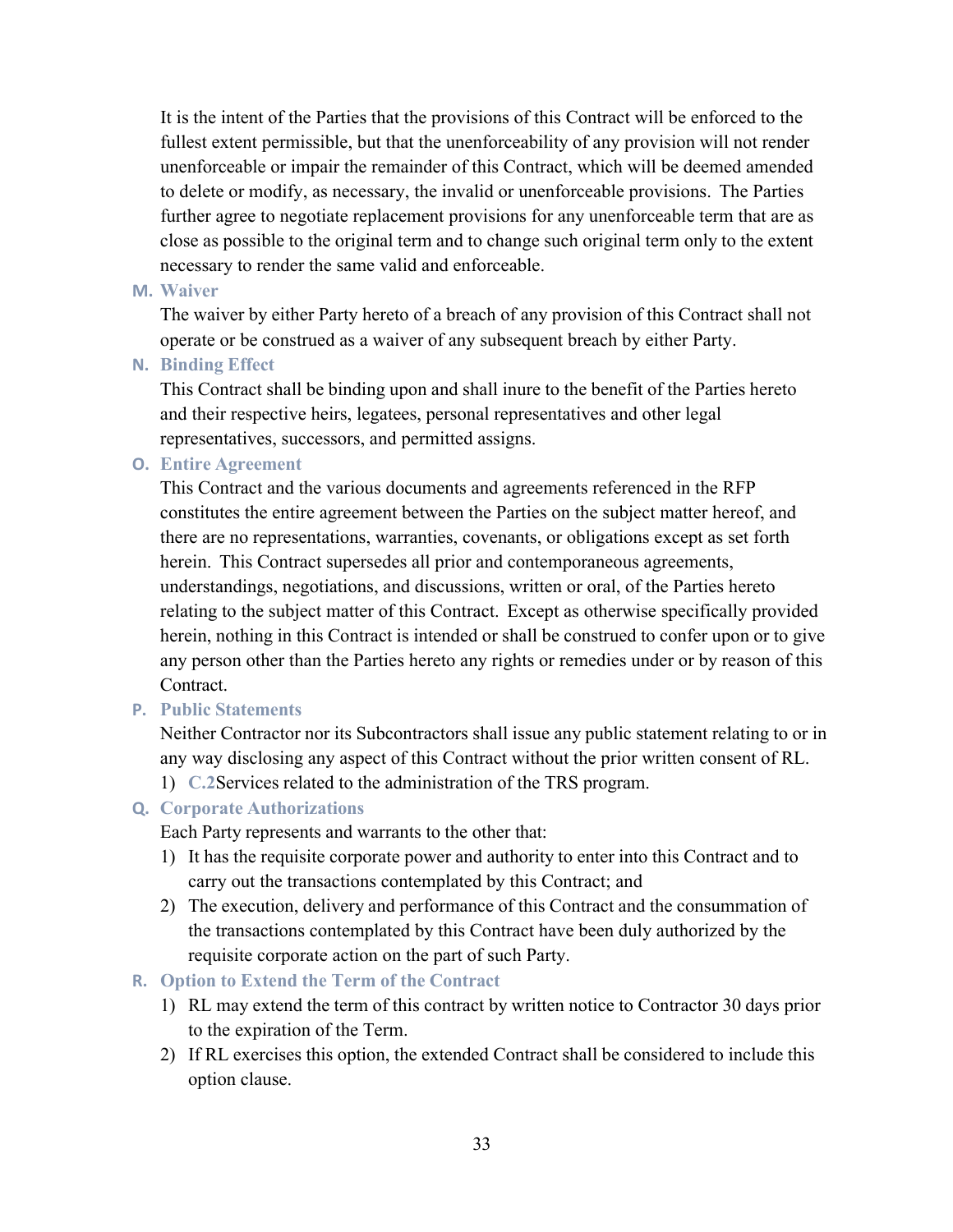3) The total duration of this Contract, including the exercise of any options under this clause, shall not exceed three years.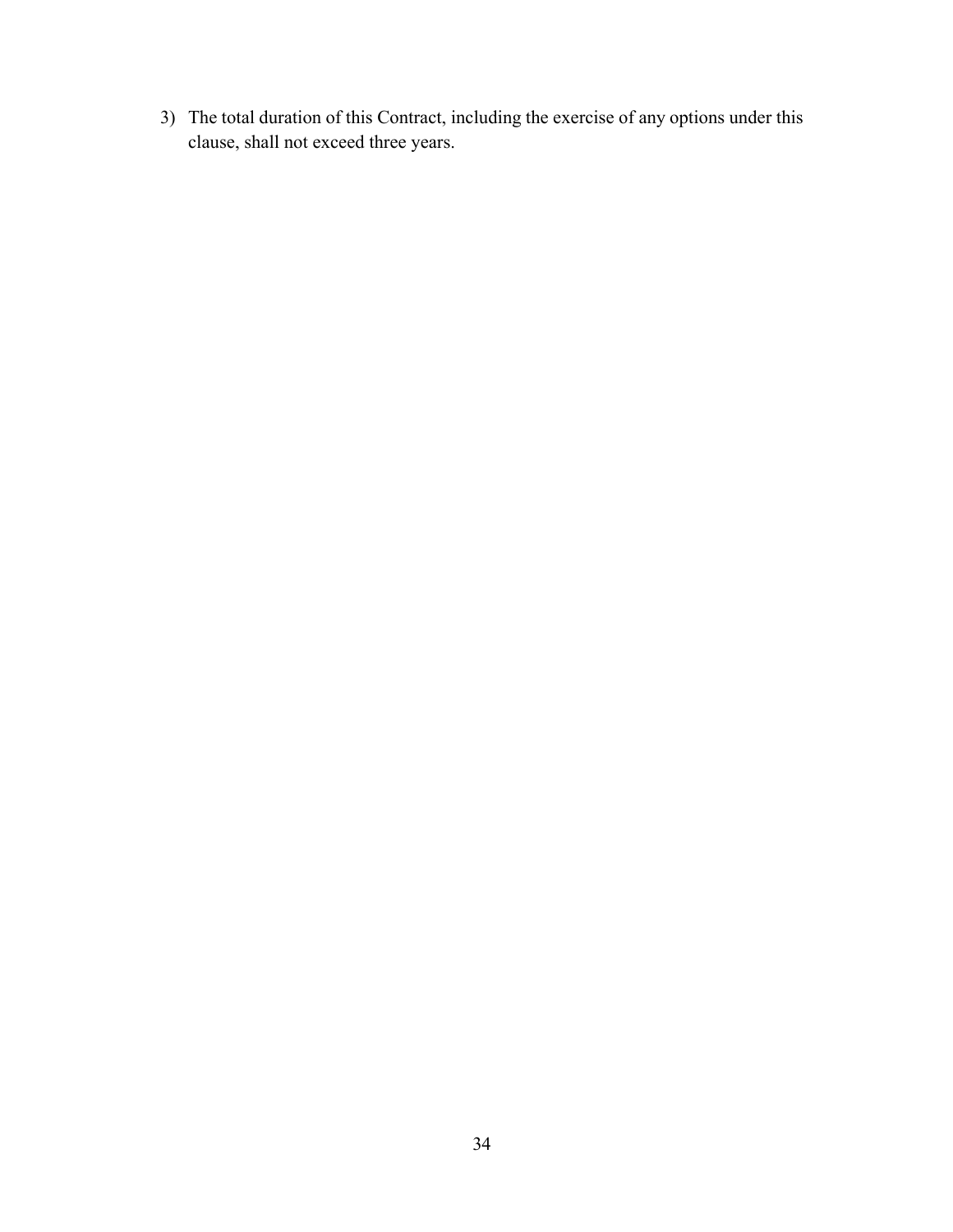# Section D

## V. Solicitation Provisions: Instructionsto Offerors –

## **A. Submission of offers**

Submit signed and dated offers to the office specified in this solicitation at or before the exact time specified in this solicitation. Offers may be submitted on letterhead stationery, or as otherwise specified in the solicitation. At a minimum, offers must show:

- 1) The solicitation number;
- 2) The time specified in the solicitation for receipt of offers;
- 3) The name, address, and telephone number of the Offeror;
- 4) A technical description of the Services being offered in sufficient detail to evaluate compliance with the requirements in the solicitation. This may include product literature, or other documents, if necessary;
- 5) Terms of any express warranty;
- 6) Price and any discount terms;
- 7) Remit to address, if different than mailing address;
- 8) A completed copy of the representations and certifications in sections E.4 and E.5 (see section E.4(b) for those representations and certifications that the Offeror shall complete electronically);
- 9) Acknowledgment of solicitation amendments;
- 10) Past performance information, when included as an evaluation factor, to include recent and relevant contracts for the same or similar items and other references (including contract numbers, points of contact with telephone numbers and other relevant information); and
- 11) Include a statement specifying the extent of agreement with all terms, conditions, and provisions included in the solicitation.

Proposals that fail to furnish required representations or information, or reject the terms and conditions of the solicitation, may be excluded from consideration.

**B. Period for acceptance of offers**

The Offeror agrees to hold the prices in its offer firm for 120 calendar days from the date specified for receipt of offers, unless another time period is specified in an addendum to the solicitation.

- **C. Late submissions, modifications, revisions, and withdrawals of offers**
	- 1) Offerors are responsible for submitting offers, and any modifications, revisions, or withdrawals, so as to reach the RL office designated in the solicitation by the time specified in the solicitation. If no time is specified in the solicitation, the time for receipt is 4:00 p.m., local time, for the designated RL office on the date that offers or revisions are due.
		- a) Any offer, modification, revision, or withdrawal of an offer received at the RL office designated in the solicitation after the exact time specified for receipt of offers is late and will not be considered unless it is received before award is made,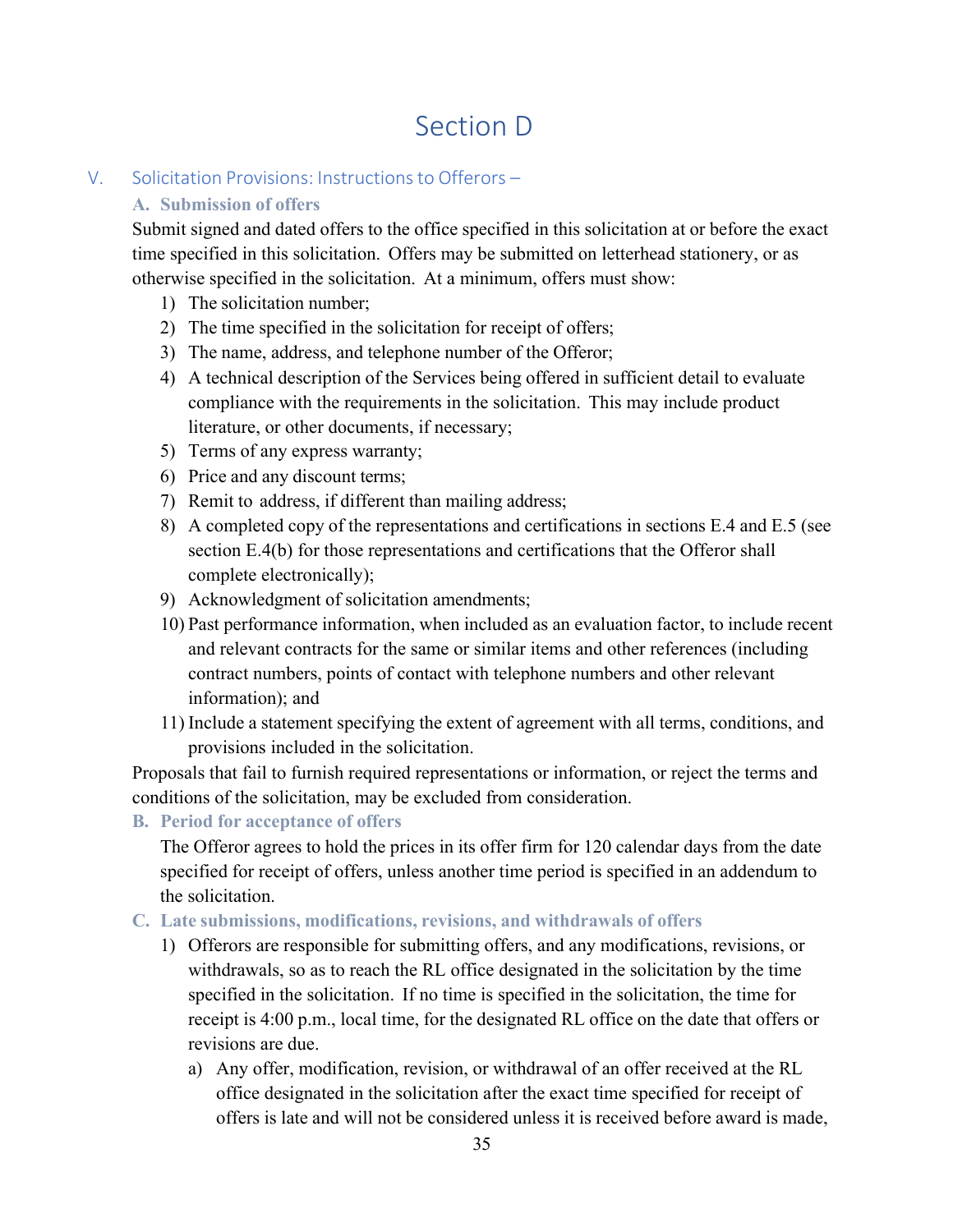the Contracting Officer determines that accepting the late offer would not unduly delay the acquisition; and:

- i. If it was transmitted through an electronic commerce method authorized by the solicitation, it was received at the initial point of entry to the RL infrastructure not later than 4:00 p.m. one working day prior to the date specified for receipt of offers; or
- ii. If this solicitation is a request for proposals, it was the only proposal received.
- b) However, a late modification of an otherwise successful offer, that makes its terms more favorable to RL, will be considered at any time it is received and may be accepted.
- 2) If an emergency or unanticipated event interrupts normal RL processes so that offers cannot be received at the RL office designated for receipt of offers by the exact time specified in the solicitation, and urgent RL requirements preclude amendment of the solicitation or other notice of an extension of the closing date, the time specified for receipt of offers will be deemed to be extended to the same time of day specified in the solicitation on the first work day on which normal RL processes resume.
- 3) Offers may be withdrawn by written notice received at any time before the exact time set for receipt of offers. Oral offers in response to oral solicitations may be withdrawn orally. An offer may be withdrawn in person by an Offeror or its authorized representative if, before the exact time set for receipt of offers, the identity of the person requesting withdrawal is established and the person signs a receipt for the offer.

#### **D. Contract award**

RL intends to evaluate offers and award a contract after a two week window for questions. RL reserves the right to request Best and Final Offers from Offerors, though RL does not anticipate this will be needed. Therefore, the Offeror's initial offer should contain the Offeror's best terms from a price and technical standpoint. However, RL reserves the right to conduct discussions if later determined by the Contracting Officer to be necessary. RL may reject any or all offers if such action is in the public interest; accept other than the lowest offer; and waive informalities and minor irregularities in offers received.

#### **E. Multiple awards**

RL may accept any item or group of items of an offer, unless the Offeror qualifies the offer by specific limitations. Unless otherwise provided in the Schedule, offers may not be submitted for quantities less than those specified. RL reserves the right to make an award on any item for a quantity less than the quantity offered, at the unit prices offered, unless the Offeror specifies otherwise in the offer.

#### **F. Unique Entity ID (UEI) - generated by SAM.gov**

The Offeror shall enter with its name and address on the cover page of its offer, the annotation - UEI. The UEI is the 12 character alphanumeric ID assigned to an entity by SAM.gov.

#### **G. System for Award Management**

Unless exempted by an addendum to this solicitation, by submission of an offer, the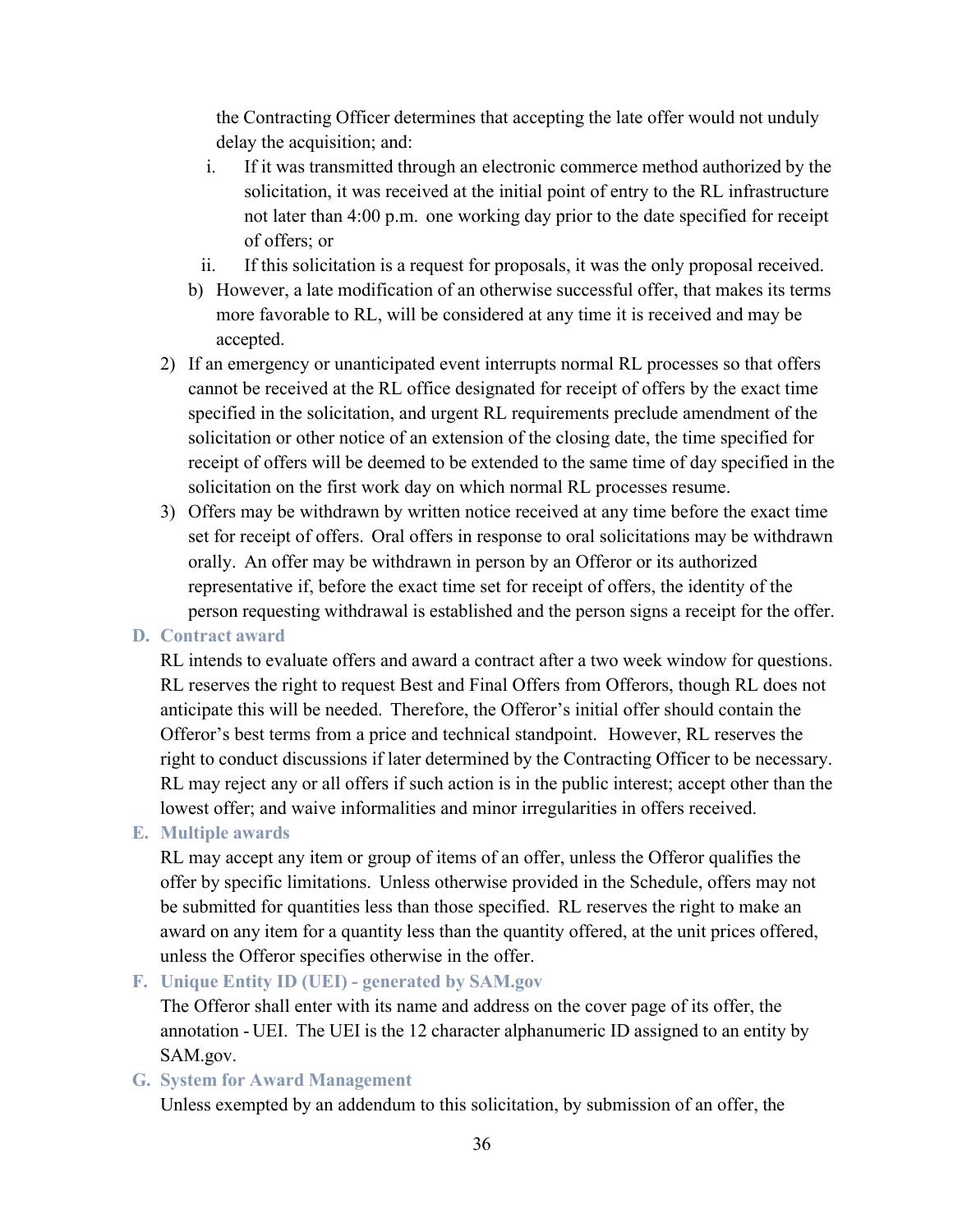Offeror acknowledges the requirement that a prospective awardee shall be registered in the SAM database prior to award, during performance and through final payment of any contract resulting from this solicitation. If the Offeror does not become registered in the SAM database in the time prescribed by the Contracting Officer, the Contracting Officer will proceed to award to the next otherwise successful registered Offeror. Offerors may obtain information on registration and annual confirmation requirements via the internet at [https://sam.gov .](https://sam.gov/)

## VI. Addendum to Instructions to Offerors – Commercial Items

## **A. General**

Any proposal that fails to comply in all respects with the following preparation and submission requirements may be rejected. Proposals must concisely address RL's requirements, and should not contain a significant amount of corporate boiler-plate marketing information. They must be prepared with Times New Roman 12-point font. Complete proposals must be submitted to Danielle Hulock, Chief Financial Officer, for this procurement, no later than the date and time set forth in the RFP. **An electronic copy of the proposal is required.** Proposals may be emailed to: Attn: Danielle Hulock at [dhulock@rolkaloube.com I](mailto:dhulock@rolkaloube.com)nquiries may be directed to Danielle Hulock by electronic mail at [dhulock@rolkaloube.com;](mailto:dhulock@rolkaloube.com) or by telephone at (717) 303-3581.

## **B. Identification of Confidential Information**

The proposal shall identify the method employed by the Offeror to identify information contained in the proposal that the Offeror contends is confidential information. RL will treat confidential information identified as such on the sheet in which such confidential information appears with the same degree of care that it employs in the handling of its own confidential business information. RL reserves the right to provide copies of proposals received to the FCC. The FCC may be required to disclose Contractor proposal information in accordance with the Freedom of Information Act (5 U.S.C. § 552), but if such disclosure is contemplated an Offeror would be provided the opportunity to object to the release of confidential information (see 47 C.F.R. § 0.461(d)(3)).

**Note: If Offerors submit technical information that the Offeror contends is a trade secret of the Offeror, RL will not be responsible for any loss or damage that the Offeror may sustain as a result of inadvertent disclosure by RL of such trade secrets contained in a proposal. RL does not consider pricing information to be technical information.**

## **C. Proposal Format**

Proposals shall be presented in two separate volumes

- 1) Volume I
	- a) Corporate Information
	- b) Technical Capability Information
	- c) Past Performance
- 2) Volume II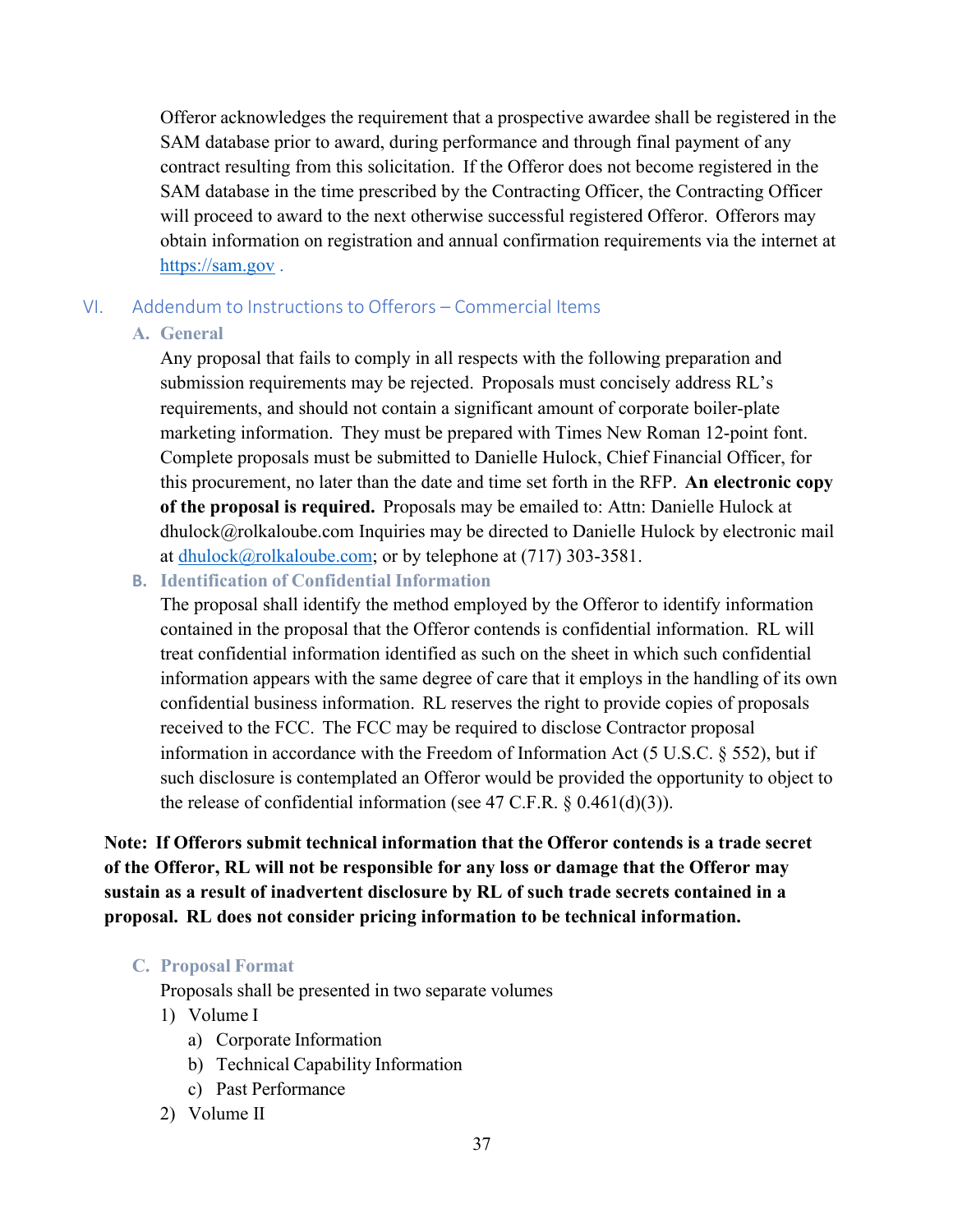#### a) Price Proposal

Offerors shall address in their proposals each of the items set forth below. Responses to each item must include a cross-reference to the solicitation provision associated with each item.

#### **D. Proposal Content**

Each proposal volume must contain a cover page. The cover page shall include the name of the Offeror's organization, and the Offeror's contact name, address, telephone number, e-mail address, website address, date, a statement verifying the proposal is valid for a period of 120 days, and signature of a duly authorized Offeror representative.

#### 1) **Corporate Information (Volume I)**

- a) Executive Summary. This section shall summarize all key features of the proposal, including the identification of Subcontractors and affiliated individuals or firms that the Offeror proposes to assist in this engagement. A list of any deviations and exceptions from the requirements contained in this RFP shall be identified in the Executive Summary. Pricing information shall not appear in the Executive Summary.
- b) Confidentiality and Information Security. Offerors must explain how they will meet their obligation to safeguard RL Confidential Information as set forth in section E, Attachment 4. Offerors must explain in detail how they will establish and maintain safeguards to protect the confidentiality, integrity, and restricted availability of RL Confidential Information in their possession.
- c) Conflicts of Interest. RL is the appointed neutral administrator of the federal TRS Fund. Because of RL's unique role as neutral administrator, and is forbidden from advocating positions on interstate TRS policy matters before the FCC, it is essential that any Contractor providing assistance to RL in administering the TRS Fund maintain neutrality, both in fact and in appearance. Offerors shall identify any actual or potential conflicts of interest involving the Contractor or any Subcontractor, and the means by which it proposes to avoid, neutralize, or mitigate such conflicts. Contractor shall report such conflicts or potential conflicts to RL and FCC OMD in writing and provide detailed information regarding the nature of the conflict, including as applicable: (1) any ownership, control or other business or contractual relationship(s) between the Contractor (or Subcontractor) and the Telecommunications Services Provider(s) or beneficiaries of, or other organizations that participate in, the universal service programs; (2) the percentage of Contractor's (or Subcontractor's) revenues received from, and Contractor's (or Subcontractor's) debt held by, Telecommunications Services Provider(s) or beneficiaries of, or other organizations that participate, in the universal service programs or contribute to the TRS Fund (the percentages shall be calculated for the Contractor's or Subcontractor's most recently completed fiscal year) in the preceding 12 months;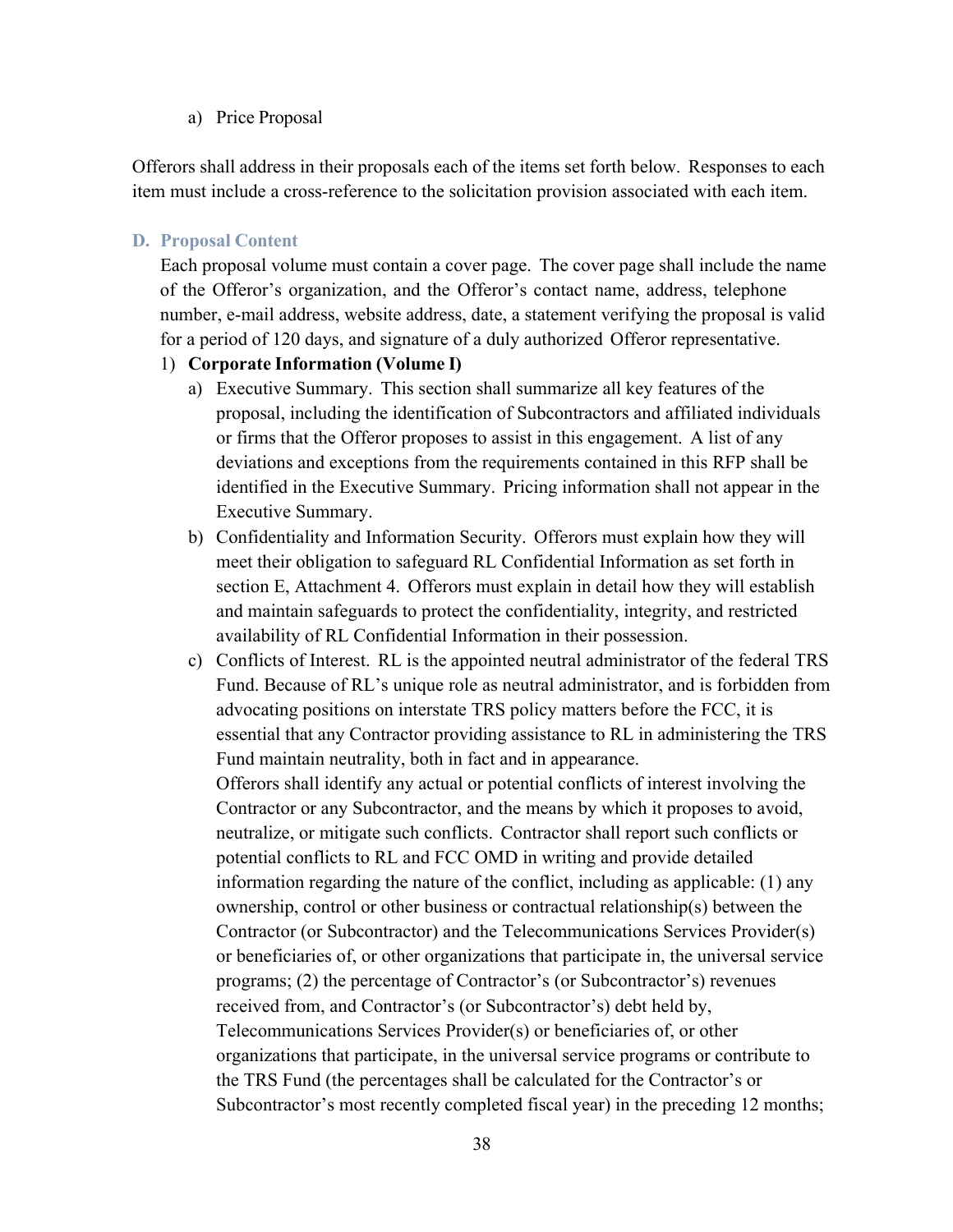and (3) whether any of the personnel assigned to this engagement also will be assigned to an engagement with a Telecommunications Services Provider or beneficiary of, or other organization that participates in, the universal service programs or contributes to the TRS Fund. Offerors must also identify any participation by the Offeror or any proposed Subcontractor(s) or key personnel associated with the Offeror in any of the federal Universal Service Support Mechanisms, including the TRS Fund.

This information must also be provided for any proposed Subcontractors. Offerors shall propose specific and detailed measures to avoid, neutralize, or mitigate actual, potential and/or apparent conflicts of interest raised by the affiliations and Services described above. Offerors should be as specific as possible in describing what the measures would be, how they would be implemented and monitored, and how they would eliminate or mitigate particular conflicts or concerns. In addition, if an Offeror's proposed measures include use of an affiliated organization, Offeror shall provide as much detail as possible regarding how the separateness of the organizations will be maintained and enforced, including with respect to staffing, confidential information, computer systems and other matters. If RL determines that Offeror's proposed mitigation plan does not adequately avoid, neutralize or mitigate the actual or potential conflicts, Offeror will not be eligible for award of a contract.

The Contractor must refrain from advocating policy positions with respect to federal universal service matters including TRS. If Offeror's organization has advocated policy positions on universal service in the past, or if it anticipates doing so in the future, discuss how it will comply with this contractual requirement.

- d) Litigation and Other Proceedings. The proposal shall identify any current or threatened litigation or other proceeding, including bankruptcy and related matters, in any judicial court or administrative agency in any jurisdiction, as well as any matter currently in, or expected to be in, arbitration, mediation, or other form of dispute resolution, the resolution of which could materially affect the Offeror's financial strength or ability to perform the duties set forth in this RFP, and shall provide a summary description of the liabilities the Offeror anticipates may occur as a result of such proceedings.
- e) FCC rules provide that in choosing an auditing firm to conduct the annual financial audit, RL shall not engage any independent auditor who has been involved in designing any of the accounting or reporting systems under review in the audit. Offerors must confirm their compliance with this requirement in this proposal volume.

#### 2) **Technical Capability Information (Volume I)**

a) Technical Approach. Offerors must submit a detailed response to this RFP. The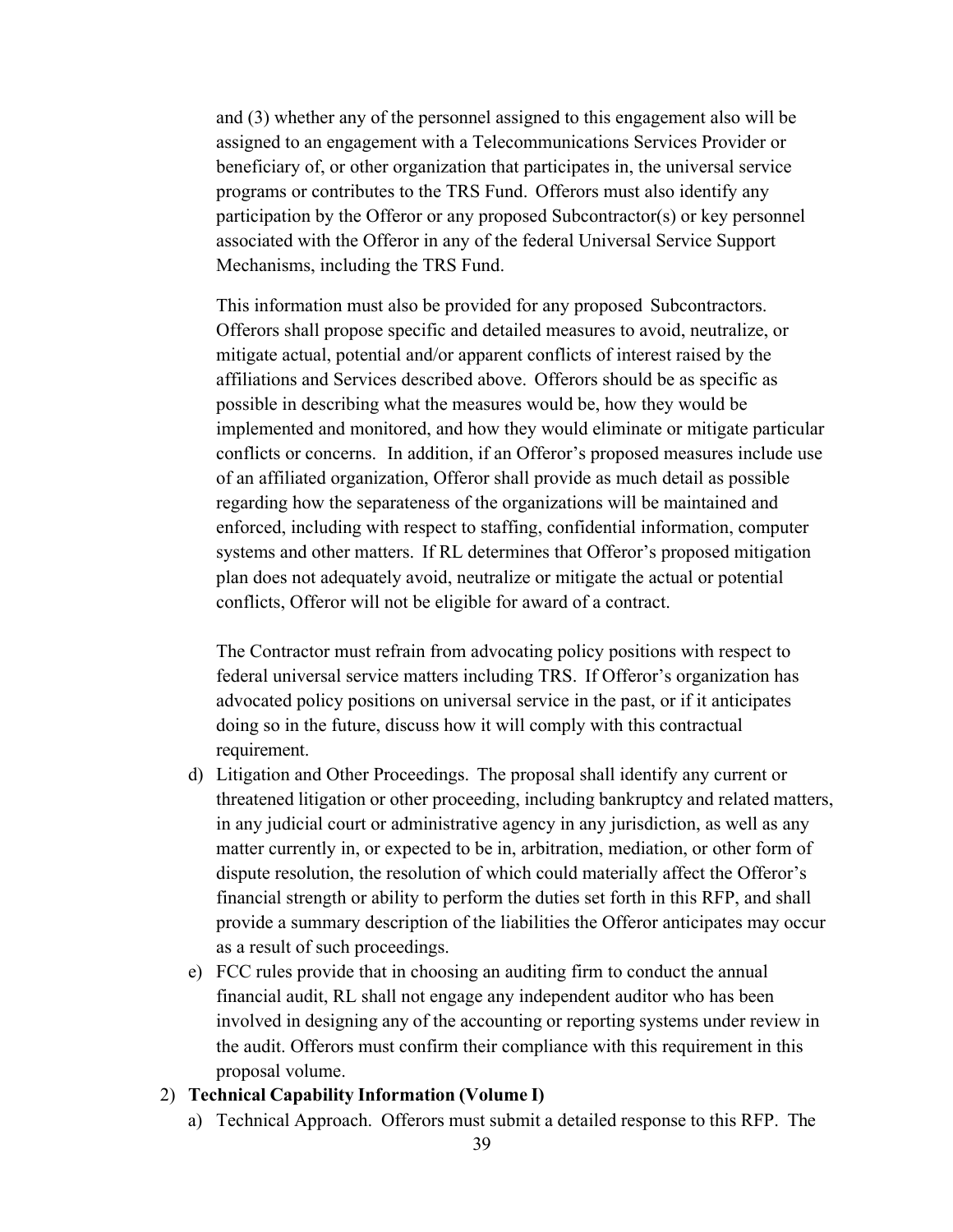Offeror must clearly state whether it will comply with the stated requirements and provide detailed information about how it will fulfill the requirements of the RFP. Technical proposals that merely repeat the requirements set forth in the RFP and state that Contractor will perform the statement of work or similar verbiage will be considered technically unacceptable and will not receive further consideration. RL is interested only in proposals that demonstrate the Contractor's expertise in performing engagements of this type as illustrated by the Offeror's description of how it proposes to perform the requirements set forth in this RFP.

b) Corporate Resources and Experience

The proposal shall contain a concise description of the principal business of the Offeror and all Subcontractors and affiliated individuals or firms proposed to assist on this engagement, and should discuss the Offeror's capabilities for performing this Contract, including personnel resources and project management capabilities. Additionally, information regarding Offeror's capability should include the following:

- i. Experience in conducting audits in accordance to GAAS and GAGAS.
- ii. Experience, if any, with state universal service funds or with federal USF contributors or one or more of the Universal Service Support Mechanisms.
- iii. Describe how the Offeror's prior experience would impact efficiency in achieving the Contract objectives.
- iv. Describe how Offeror's firm has successfully met schedule constraints in performing similar projects.
- c) Key Personnel
	- i. Identify by name all key personnel and their proposed roles in performing the Services. For each of these individuals, please provide a resume (not to exceed two pages) that includes their educational background, relevant job experience, GAGAS training and a list of specific relevant efforts they have supported, and references. At a minimum, Offeror's proposed key personnel must include the partners, managers and team leaders for the financial statement audit.
	- ii. If Offeror has information that any such key personnel anticipate(s) terminating his or her employment or affiliation with Offeror, Offeror shall identify such personnel and include the expected termination date in the proposal.

#### 3) **Past Performance Information (Volume I)**

- a) Contractor shall include in Volume III a list of at least three current or recently completed contracts for the same or similar Services as those required by this solicitation. Each entry on the list shall contain the client's name, the project title, the period of performance, the Contract number, the Contract value, and two points of contact (including the telephone number and email address for each point of contact, if available). The list shall be included at the beginning of this section.
- b) Contractor shall provide descriptions of the relevant performance on each of the identified contracts. A past performance description will consist of an overview of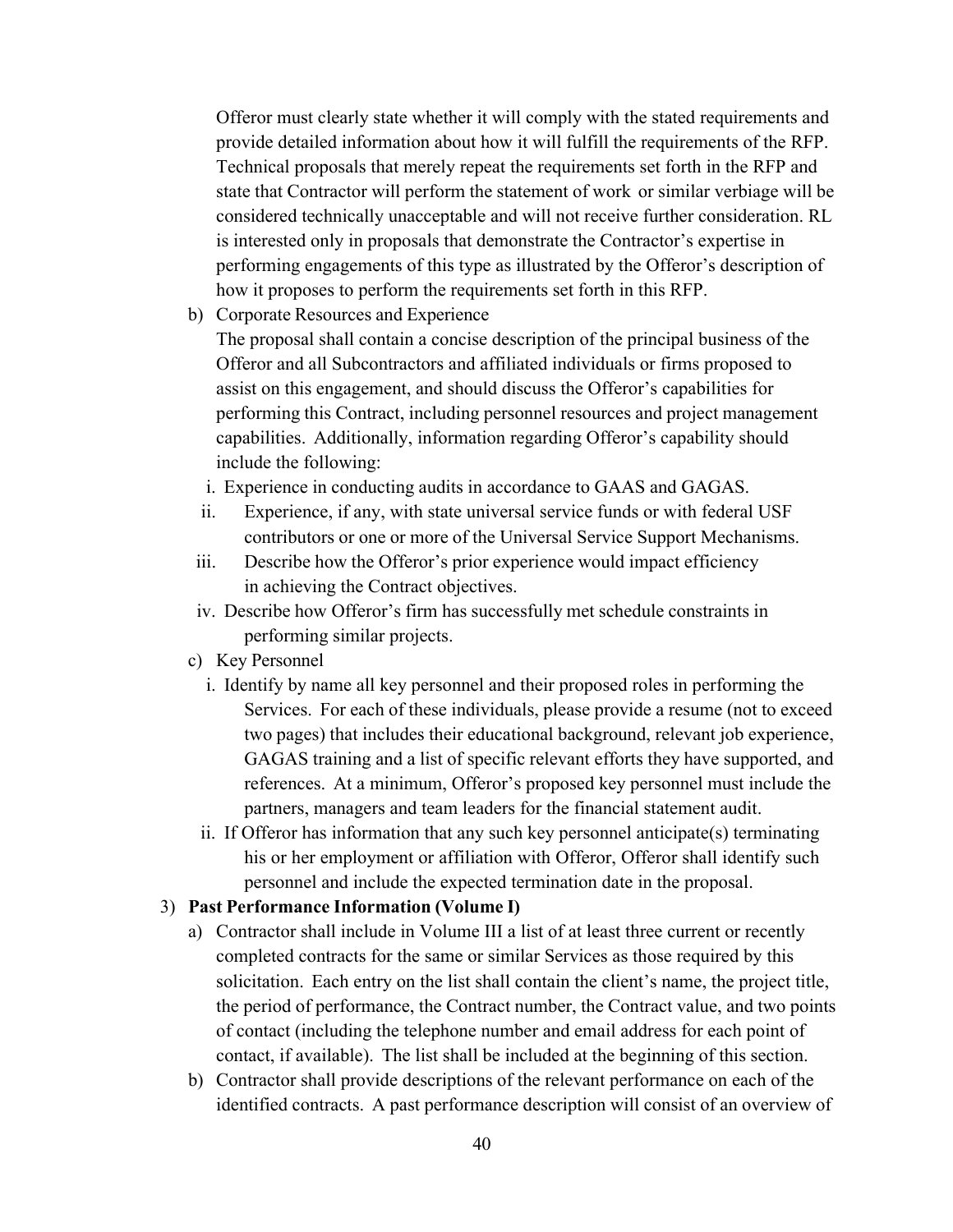the engagement, a description of the scope of work performed, its relevance to this effort, and the results achieved. Contractors shall also provide information on unique characteristics of the project, problems encountered and corrective actions taken. The past performance description shall also list the key personnel and Subcontractors who are being proposed for this effort and who also worked on the project cited in the detailed reference. Each overview shall not exceed three pages.

c) If the Contractor intends to rely on the past performance of proposed key personnel or proposed Subcontractors performing major or critical aspects of this requirement, then the past performance information required by the preceding two paragraphs shall be included for these contracts.

#### 4) **Price Proposal (Volume II)**

- a) Offerors shall complete the pricing information with this proposal. When developing proposed pricing, Offerors that are GSA Schedule holders are strongly encouraged to base their firm-fixed price proposals on prices that are equal to, or better than, the prices in their GSA Schedule contracts.
- b) Proposed firm-fixed prices must be sufficient to achieve the objectives and deliverables set forth in the Schedule, and must include all direct and indirect costs, including travel for all field work and onsite meetings.
- c) Offerors shall indicate any discounts being offered in their proposals.

#### VII. Evaluation and Award

#### **A. Selection Factors**

RL will award a contract resulting from this solicitation to the responsible Offeror whose solicitation-conforming offer will be most advantageous to RL and the FCC, price and other factors considered. The following factors, which are listed in descending order of importance, shall be used to evaluate offers:

- 1) Technical capability;
- 2) Past performance; and
- 3) Price.

Technical capability and past performance, when combined, are significantly more important than price.

**B. Options**

RL will evaluate offers for award purposes by adding the total price for all options to the total price for the basic requirement. RL may determine that an offer is unacceptable if the option prices are significantly unbalanced. Evaluation of options shall not obligate RL to exercise the option(s).

**C. Notice of Award/Acceptance**

A written notice of award or acceptance of an offer, mailed or otherwise furnished to the successful Offeror within the time for acceptance specified in the offer, shall result in a binding contract without further action by either party. Before the offer's specified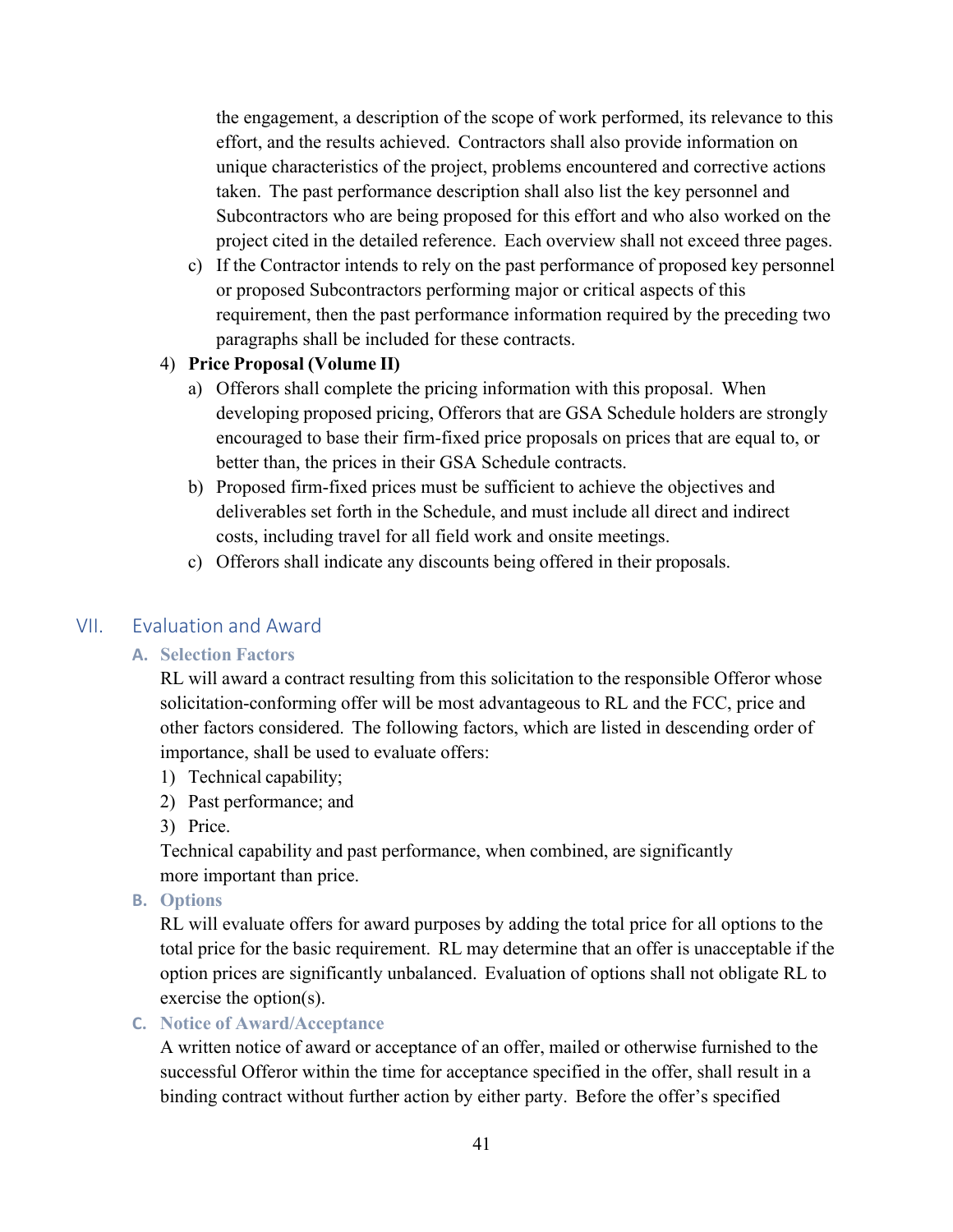expiration time, RL may accept an offer (or part of an offer), whether or not there are negotiations after its receipt, unless a written notice of withdrawal is received before award.

**D. Post-Award Requests for Information by Unsuccessful Offerors**

Upon written request by an unsuccessful Offeror, RL will provide the following information:

- 1) The number of Offerors solicited;
- 2) The number of proposals received;
- 3) The name and address of each Offeror receiving an award;
- 4) The items, quantities, and any stated unit prices of each award. If the number of items or other factors makes listing any stated unit prices impracticable at that time, only the total contract price need be furnished in the notice. However, the items, quantities, and any stated unit prices of each award shall be made publicly available, upon request; and
- 5) In general terms, the reason(s) the Offeror's proposal was not accepted, unless the price information in paragraph (D)(4) of this section readily reveals the reason. In no event shall an Offeror's cost breakdown, profit, overhead rates, trade secrets, processes and techniques, or other confidential business information be disclosed to any other Offeror.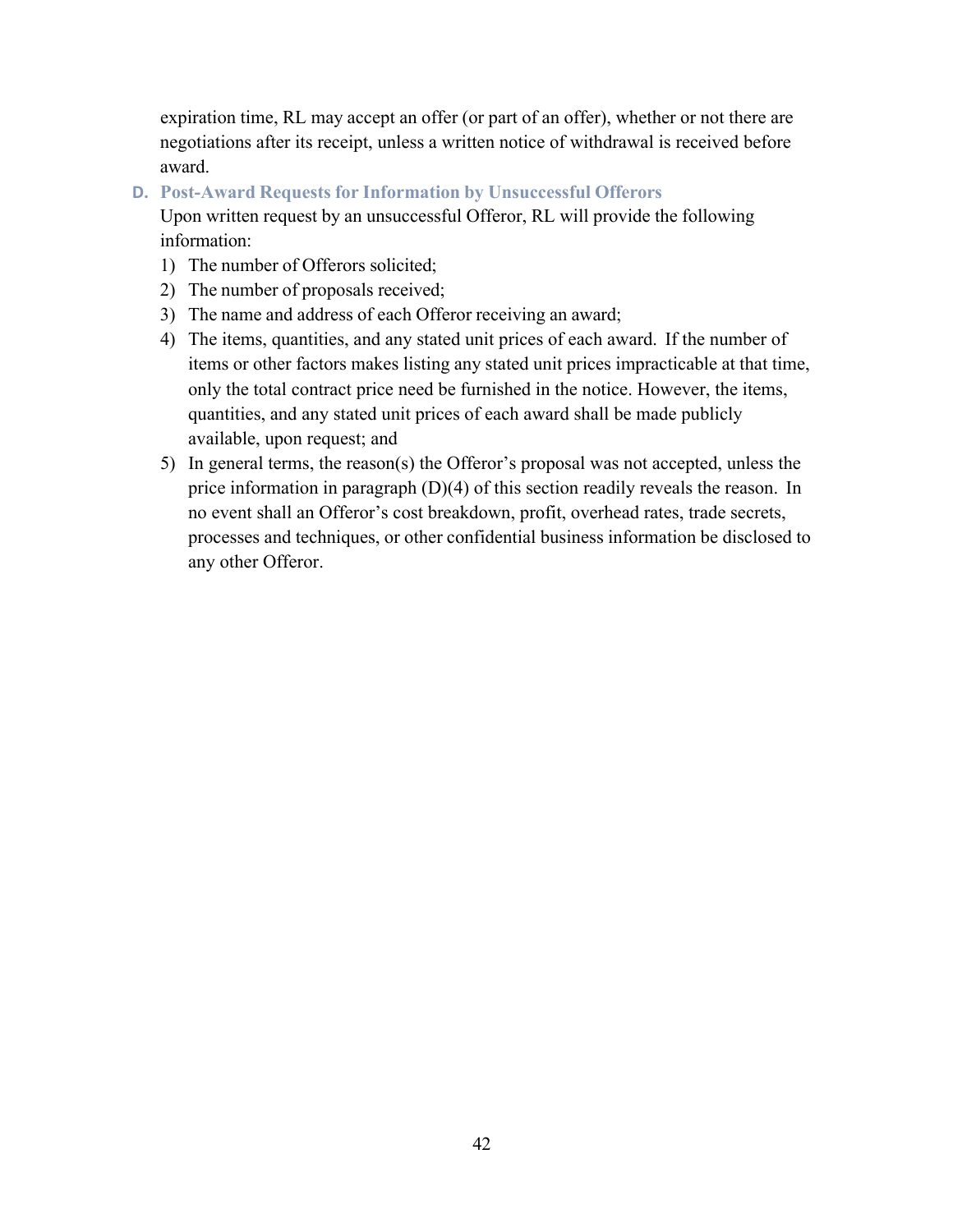# Section E

### VIII. List of Attachments

- **A.** Attachment 1 Commission Guidance for Audit of the Administrator
- **B.** Attachment 2 Audit Process and Preliminary Timetable for 2022-2023 TRS Fund Annual Audit
- **C.** Attachment 3 Invoice Schedule
- **D.** Attachment 4 RL Non-Disclosure/Confidentiality Agreement
- **E.** Attachment 5 Data Security Addendum
- **F.** Attachment 6 RL Visitor Form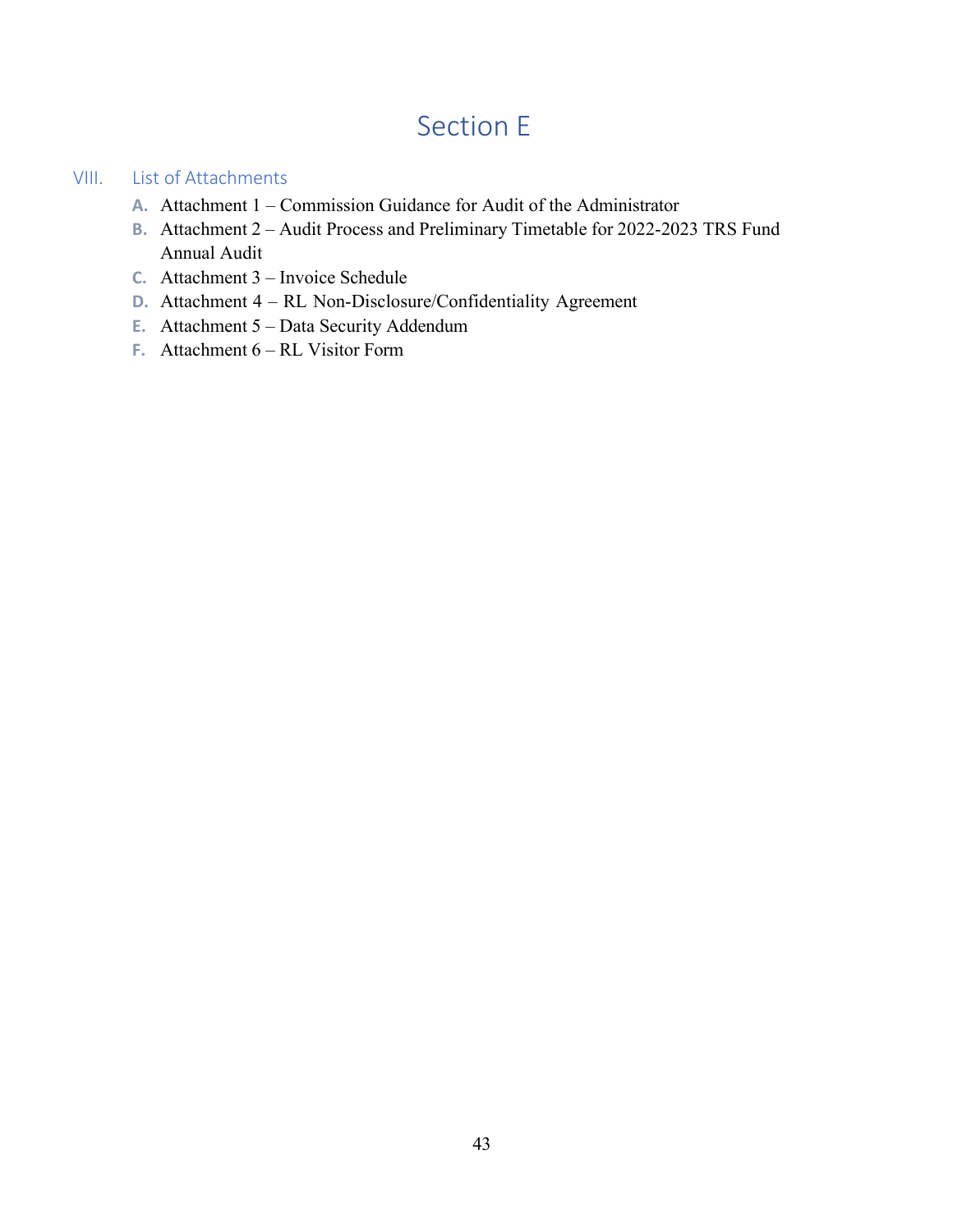## **ATTACHMENT 1** Commission Guidance for Audit of the Administrator

The following describes the Administrator's functional requirements with regard to audit compliance:

1. The Administrator shall obtain an annual financial audit of the Interstate TRS Fund. This provision shall be satisfied by a solicitation from the Administrator for an independent financial audit of the TRS Fund, and such auditors shall report directly to the Commission. The annual independent audit must be done in compliance with GAGAS. The form and content of the audit program shall be submitted to the FCC for review and must be accepted by the FCC Contracting Officer prior to conducting such audit(s).

2. The independent auditor must make available to the FCC all documentation related to the audit, including its working papers, engagement letters, audit plans, memoranda, emails, letters, and any other information relating to the audit upon request.

3. The solicitation must be fair and open, and the selection process must be documented by the Administrator. In addition, the Contractor shall make available to the Contracting Officer, upon request, all Subcontractor quotes for all subcontracts valued at or above the micro purchase threshold.

4. The Administrator shall provide all information related to the Interstate TRS Fund, including associated administrative expenses, to the Commission and the Commission staff.

5. The Administrator shall provide all of the information and/or data, as required in the regular reporting requirements, to the Commission.

6. The Administrator shall provide any additional information and/or data as may be required by the Commission or federal government, as part of a formal information request.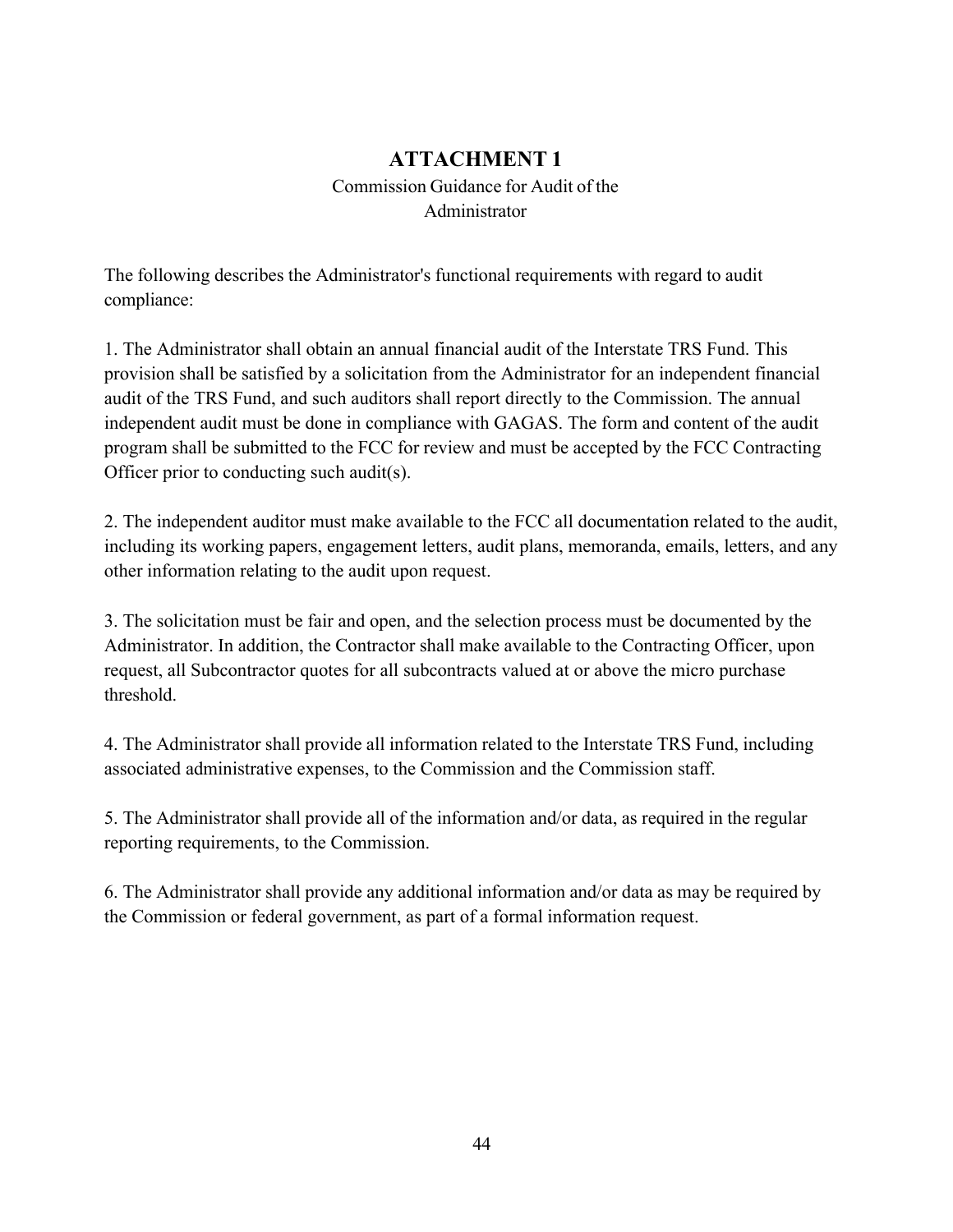## **ATTACHMENT 2**

Audit Process and Preliminary Timetable for FY 2022 TRS Fund Annual Audit

| Requirement                                                                                                                                                                                                                              | Suggested and/or<br><b>Required Date</b> |
|------------------------------------------------------------------------------------------------------------------------------------------------------------------------------------------------------------------------------------------|------------------------------------------|
| 1. Contract Award.                                                                                                                                                                                                                       | August 1, 2022                           |
| 2. Contractor will prepare detailed audit programs and submit to the<br>FCC OMD for review, if requested.                                                                                                                                | September 1, 2022                        |
| 3. FCC OMD will review the draft audit program for consistency and<br>adequacy of audit coverage (expected to be within 30 calendar<br>days of receipt of the detailed audit program).                                                   | Anticipated – October<br>1,2022          |
| 4. FCC OMD shall be informed of revisions made to the audit<br>program.                                                                                                                                                                  | Periodically, as needed                  |
| 5. Contractor will provide FCC OMD an opportunity to attend all<br>meetings where findings are discussed by notifying the FCC<br>OMD of all such meetings as soon as they are scheduled. This<br>includes entrance and exit conferences. | As necessary                             |
| 6. On or before February $1st$ , but prior to discussing the audit findings<br>with RL, the Contractor will submit a draft of the reports to the FCC<br>OMD for review.                                                                  | Required                                 |
| 7. FCC OMD reviews the drafts of the reports and working papers<br>and offers comments and recommendations (expected to be<br>about 45 days or so after receipt of drafts of reports).                                                   | Anticipated                              |
| 8. The Contractor may request additional time to perform additional<br>work as recommended by the FCC OMD.                                                                                                                               | As necessary                             |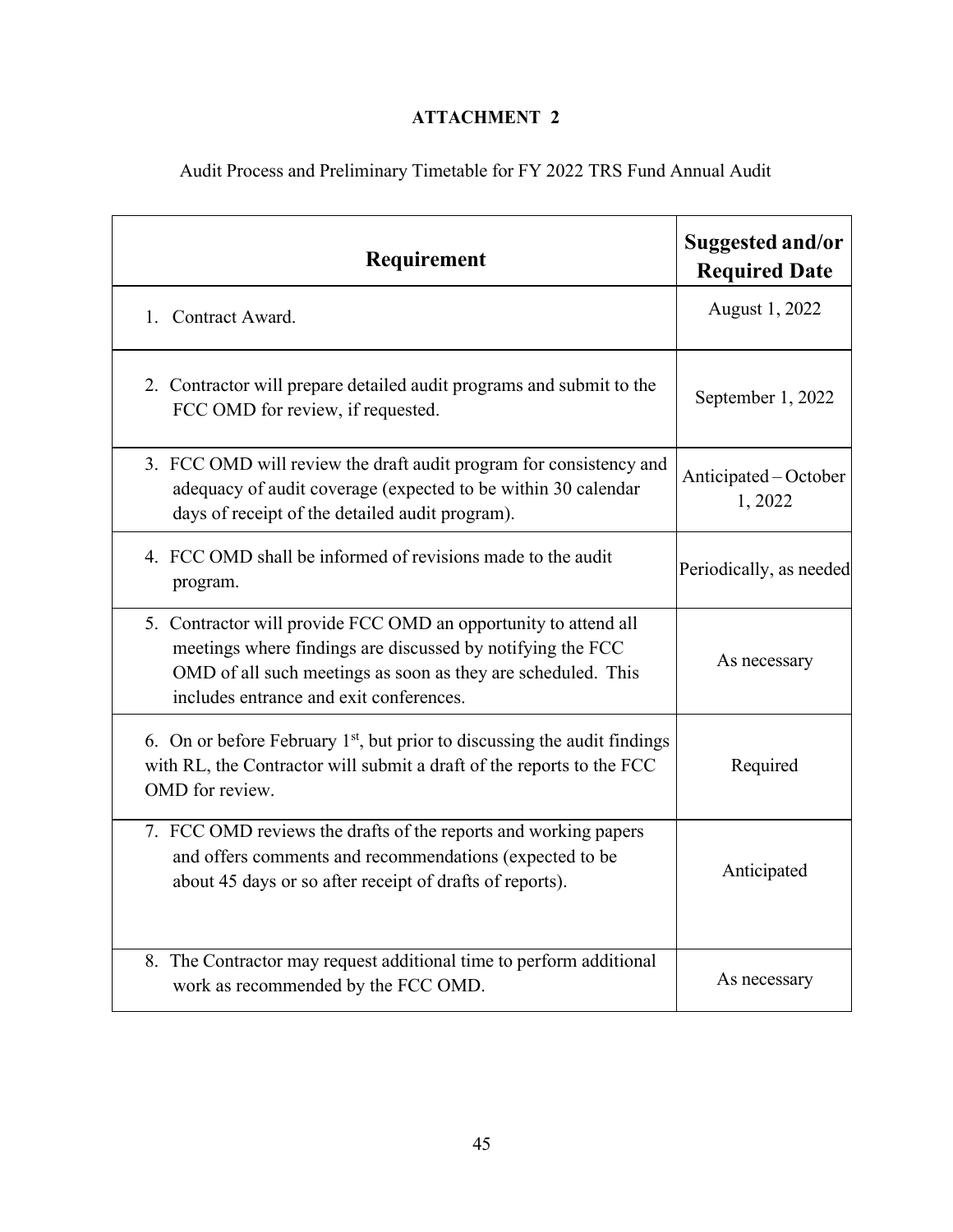| 9. Within 15 calendar days after receiving the FCC OMD comments,<br>the Contractor will submit a revised copy of the audit reports to<br>RL for its comments as well as to the FCC OMD. FCC OMD<br>comments that RL does not agree to shall be made a part of the<br>audit reports as an attachment.                                                                        | Dependent on<br>completion of item 7     |
|-----------------------------------------------------------------------------------------------------------------------------------------------------------------------------------------------------------------------------------------------------------------------------------------------------------------------------------------------------------------------------|------------------------------------------|
| 10. Within 30 calendar days after receiving the reports, RL<br>responds to the Contractor and provides a copy of its comments to<br>the FCC OMD.                                                                                                                                                                                                                            | Dependent on<br>completion of item 9     |
| 11. Within 10 calendar days from the receipt of RL's comments,<br>the Contractor may respond to RL's comments and provide a<br>copy of its responses to RL and the FCC OIG.                                                                                                                                                                                                 | Dependent on<br>completion of item<br>10 |
| 12. The Contractor will file the final reports with the FCC. The final<br>reports will include the FCC OMD unagreed-to comments, if any,<br>RL's response, and the Contractor reply comments, if any. The<br>final reports will be filed with the Secretary of the Commission,<br>with a copy to the FCC OMD. The transmittal letter should be<br>addressed to the FCC OMD. | Dependent on<br>completion of item<br>11 |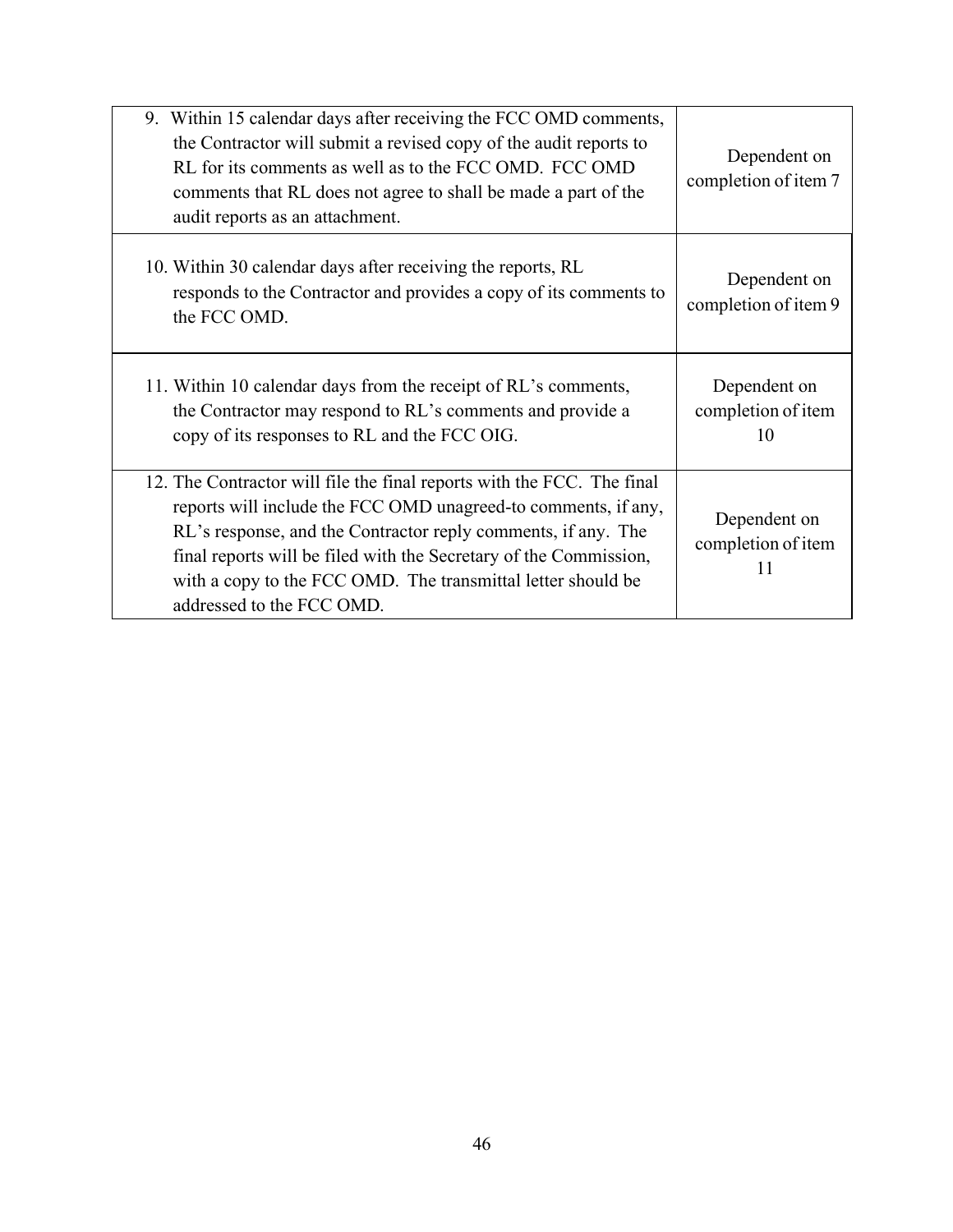## **ATTACHMENT 3 Invoice Schedule**

## **Financial Statement Audit**

| <b>Invoice Date</b>                                                                                                                | <b>Percentage of Firm Fixed Price</b> |
|------------------------------------------------------------------------------------------------------------------------------------|---------------------------------------|
| 45 days after Effective Date of contract or<br>option, provided audit program is completed<br>and accepted by RL.                  | 25 percent of Firm-Fixed Price        |
| 90 days after Effective Date of Contract or<br>option, provided Contractor is making<br>satisfactory progress performing Contract. | 25 percent of Firm-Fixed Price        |
| Upon acceptance of draft findings and audit<br>report by RL and FCC OMD.                                                           | 30 percent of Firm-Fixed Price        |
| Upon acceptance of final findings and audit<br>report by RL and FCC OMD.                                                           | 20 percent of Firm-Fixed Price        |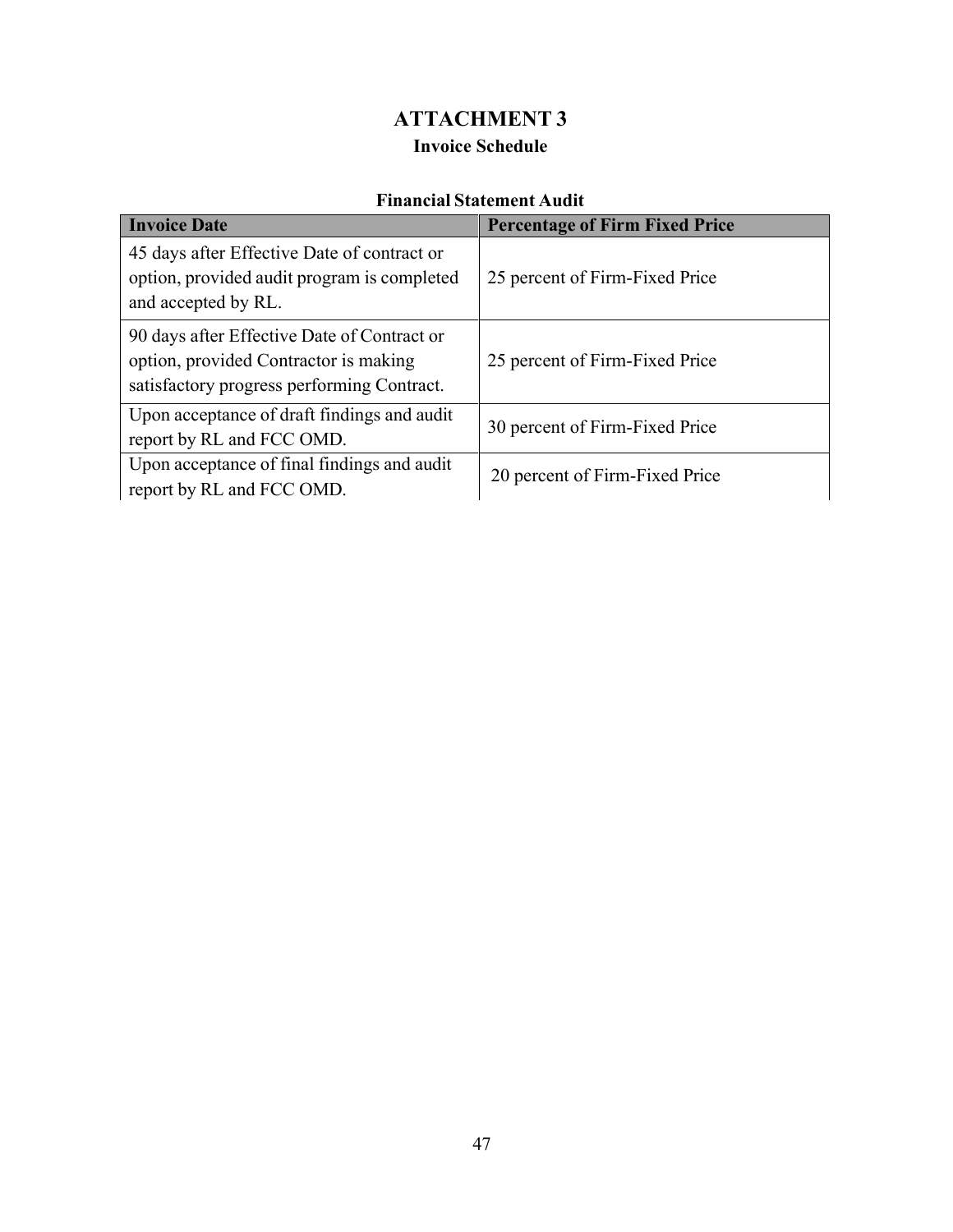## **ATTACHMENT 4**

### **RL NON-DISCLOSURE/CONFIDENTIALITY AGREEMENT**

The Contractor and any personnel assigned to work on this Contract, including any employees, Subcontractors, Subcontractor employees, consultants, agents, or other representatives of the Contractor (collectively "the Contract personnel") are restricted as to their use or disclosure of nonpublic information obtained during the term of this Contract. Non-public information means information not generally available to the public including, but not limited to, information that is subject to the attorney-client privilege, the attorney work product doctrine, the deliberative process privilege, or any other relevant claims of privilege, and exempt from disclosure under the Federal Freedom of Information Act. Non-public information includes both information provided to the Contractor by the Interstate TRS Administrator and information resulting from performance of the Contract. It is the responsibility of the Contractor and Contract personnel to preserve all non-public information in confidence.

The Contractor and Contract personnel may not discuss or disclose non-public information, either within or outside of the Contractor's organization, except to: (a) RL personnel as designated by the RL President, Chief Operating Officer or Contracting Officer (Authorized Representative); (b) approved Contract personnel who have executed this RL Non-Disclosure/Confidentiality Agreement as necessary for performance of work under the Contract; or (c) as directed in writing by an Authorized Representative of RL. The Contractor is responsible for ensuring that all Contract personnel execute this Non-Disclosure/Confidentiality Agreement and provide their executed Non-Disclosure/Confidentiality Agreements to the Authorized Representative of RL before Contract personnel commence any work under this Contract. These procedures apply to any Contract personnel assigned to perform work under this Contract following award.

Requests for the use of any non-public information obtained during, or resulting from, the performance of the Contract must be addressed in writing to the Authorized Representative of RL and may not be disclosed in the absence of the approval of the President of RL. In the event the Contractor is issued a subpoena or court order, or receives a request from a third party, seeking information related to this contract, the Contractor shall notify RL in writing (which shall include the use of email) within one calendar day of knowledge or receipt of such request, whichever is sooner, and prior to disclosing the requested information.

The Contractor or contract personnel may not discuss the contract work in progress with any outside party, including responding to media and press inquiries, without the prior written permission of the RL Authorized Representative. In addition, the Contractor or contract personnel may not issue news releases, promotional materials, or similar items regarding contract award, contract modifications, or contract performance without the prior written approval of the RL Authorized Representative. Requests to make such disclosure should be addressed in writing to an Authorized Representative of RL.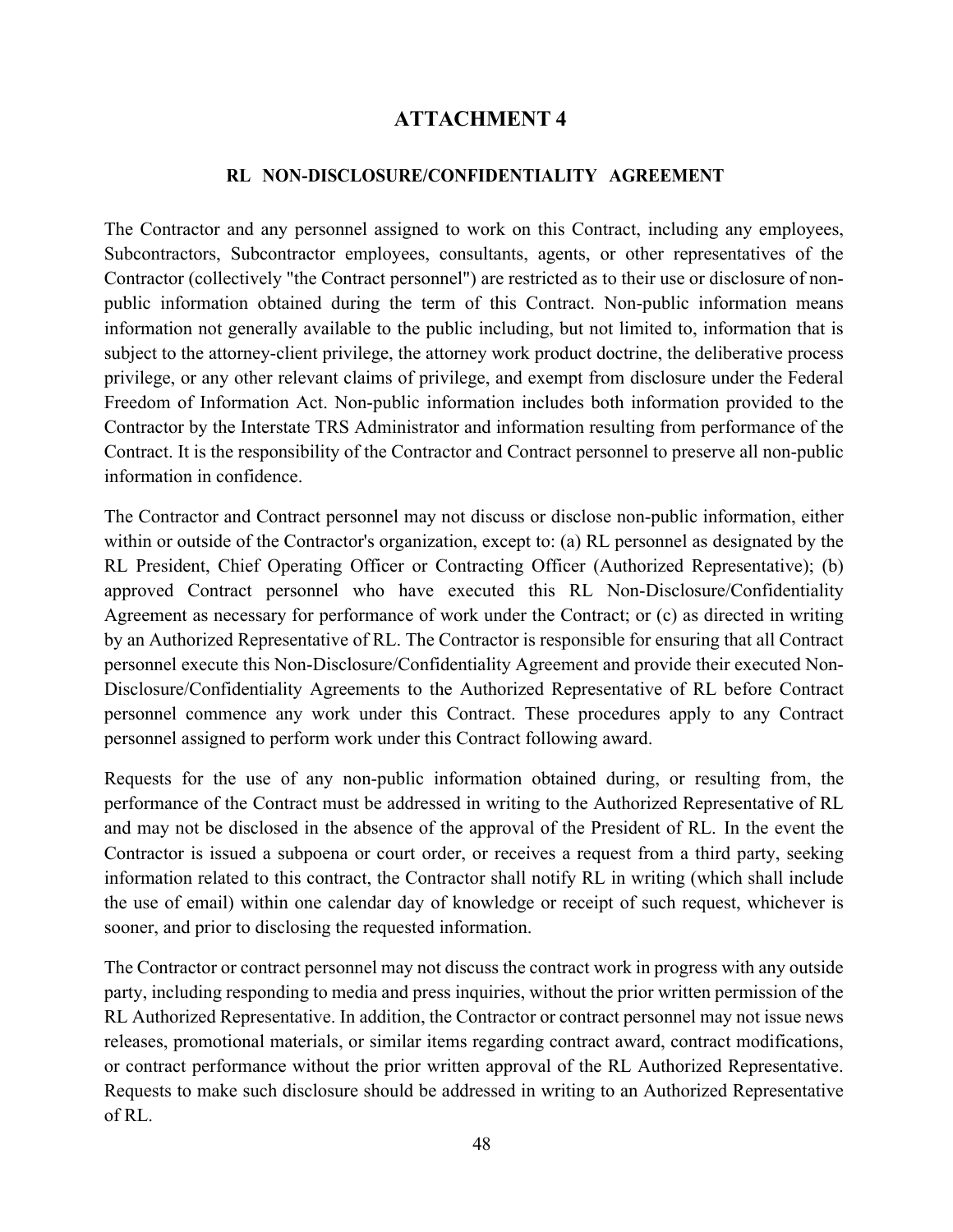The prohibition on disclosure of information described above is an ongoing obligation of the Contractor and Contract personnel and does not terminate with completion of work under this Contract or, with respect to Contract personnel, upon conclusion of an individual's employee/consultant/representative relationship with the Contractor or its Subcontractor(s).

**Remedies**. RL may terminate this Contract, in whole or in part, if it deems such termination necessary to avoid an actual or potential organizational conflict of interest or even the appearance of a conflict of interest. If the Contractor was aware, prior to award, of an actual or potential organizational conflict of interest or facts or circumstances that could give rise to the appearance of a conflict of interest, or discovered an actual or potential conflict or any such information after award and did not make full disclosure or misrepresented the information to RL, RL may terminate the Contract for default and/or pursue such other remedies as may be permitted by law or this Contract.

The Contractor agrees to include in each subcontract or consultant agreement placed hereunder a clause that conforms substantially to the language of this clause, including this paragraph, unless otherwise authorized by an Authorized Representative of RL.

Acknowledged and agreed:

Name (print)

By (signature):

Date: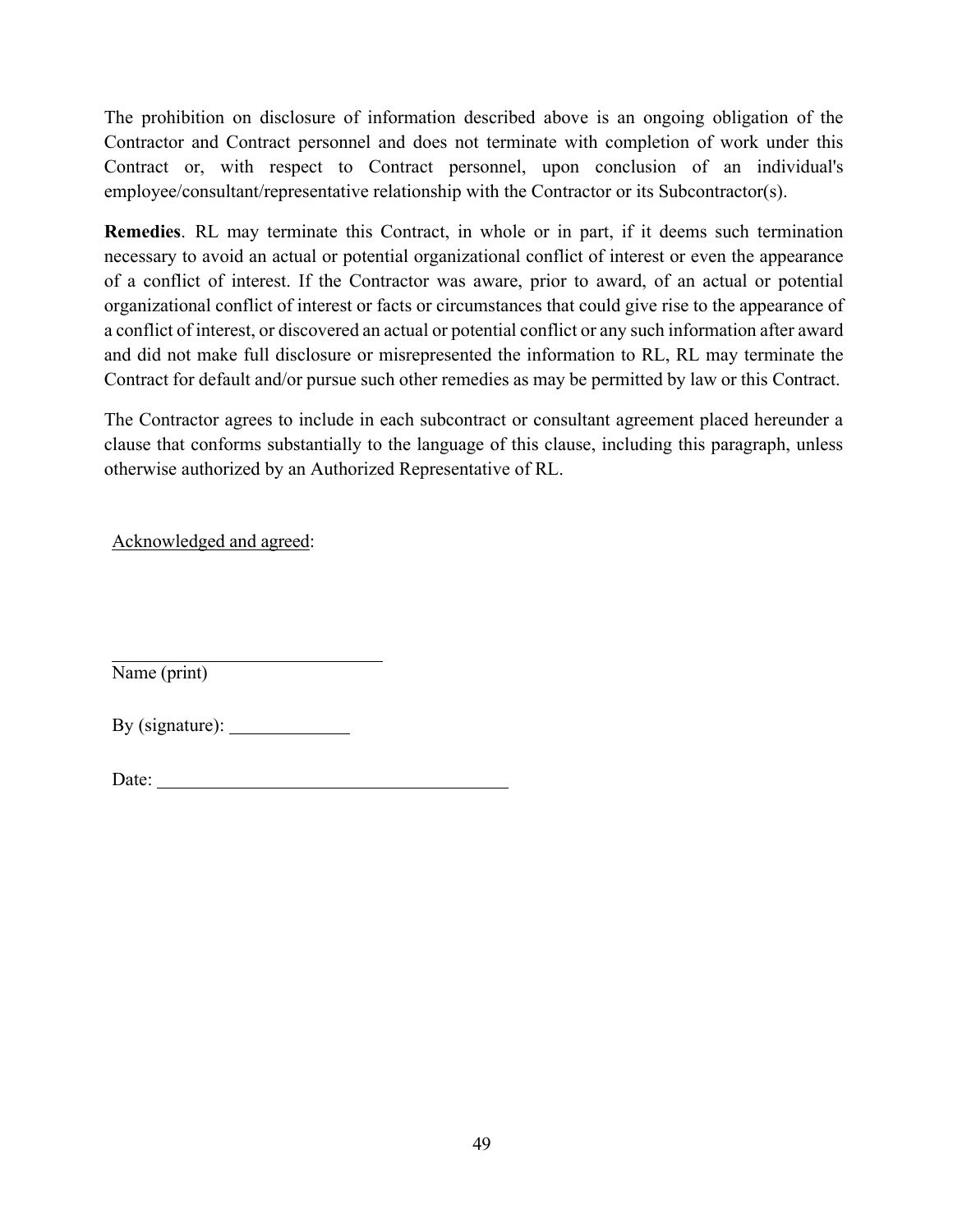## ATTACHMENT 4.1 **Definitions**

Personally Identifiable Information is defined as information whose disclosure would constitute an unwarranted invasion of personal privacy, including but not limited to, personnel records, salary and compensation information, medical records, social security number or residential address. In the event of a question about whether disclosure would constitute an unwarranted invasion of personal privacy, the RL Counsel or his or her designee will use for guidance the standards set forth in 47 C.F.R. § 0.457(f) and decisions made thereunder.

Confidential Information is defined as:

1. Information, data, material, or communications in any form or format, whether tangible or intangible, including notes, analyses, data, compilations, studies, or interpretations (collectively referred to hereafter as "Information") and any data, material or communications in any form or format, whether tangible or intangible, that contains, reflects, or is derived from or based upon any information or is related to internal RL management, business and financial matters.

2. Information related to the development of statements of work or evaluation criteria for RL or FCC procurements (but not final solicitation or procurement documents that are formally released to one or more prospective bidders or Offerors), Contractor bids or proposals, evaluation of bidders or Offerors, selection of Contractors, or the negotiation of Contracts.

3. Information that is excluded by applicable statute or regulation from disclosure, provided that such statute (a) requires that the information be withheld from the public in such a manner as to leave no discretion on the issue, or (b) establishes particular criteria for withholding or refers to particular types of information to be withheld. Such information includes copyrighted or trademarked information.

4. Information containing trade secrets or commercial, financial or technical information that (a) identifies company-specific (i.e., non-aggregated) proprietary business information about a Telecommunications Relay Service Fund (TRS) contributor (or a potential contributor) or its parent, subsidiary, or affiliate, and (b) has not previously been made publicly available.

5. Information concerning RL relationships with financial institutions, including but not limited to, account locations, identifiers, balances, transaction activity and other account information and any advice or guidance received from such institutions.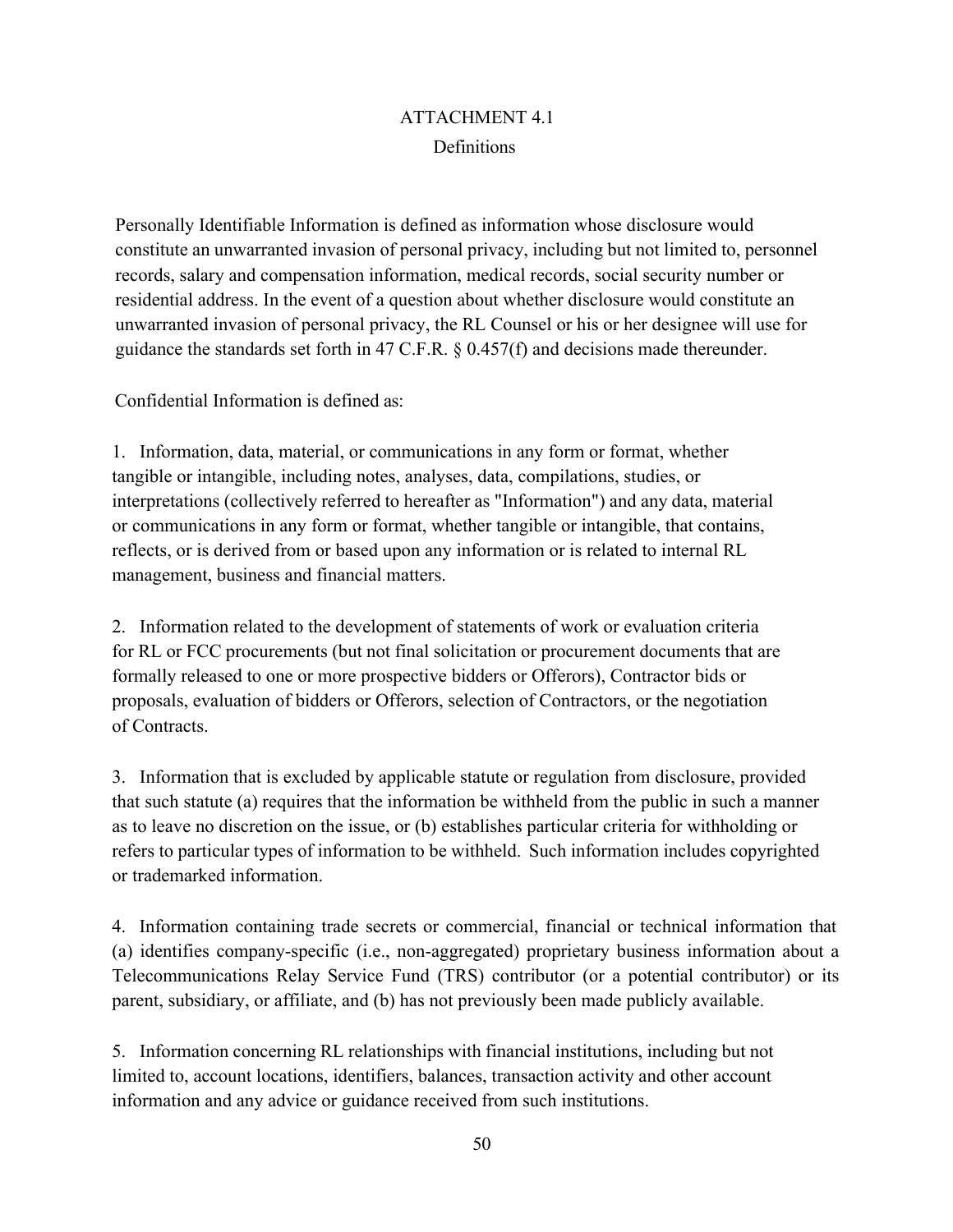6. Information regarding or submitted in connection with an audit or investigation of a TRS contributor, potential TRS contributor, TRS beneficiary, applicant for TRS support, RL Contractor, or RL Staff Person.

7. Information to which RL, the FCC, or any other government agency might assert a claim of privilege or confidentiality, including but not limited to attorney-client communications, information that constitutes work product or reflects RL, FCC or other government agency decision-making processes, including law enforcement investigations and program compliance matters. Such information includes, but is not limited to, internal RL information, information exchanged between RL and the FCC or another government agency, and information exchanged between two or more government agencies in any form, including but not limited to letters, memoranda, draft settlement documents, and working papers of RL, the FCC, other government agencies, and their respective staff.

8. Information that was submitted with a corresponding written request for confidential treatment, protection, or nondisclosure, including, but not limited to, submissions marked "proprietary," "privileged," "not for public disclosure," or "market sensitive information," unless and until such request is denied.

9. Information developed in security investigations. Such information is the property of the investigative agency and may not be made available for public inspection without the consent of the investigative agency.

10. All audit, tax and financial material and information of any kind.

11. All information received from, or submitted to, the FCC in connection with the performance of the Contract.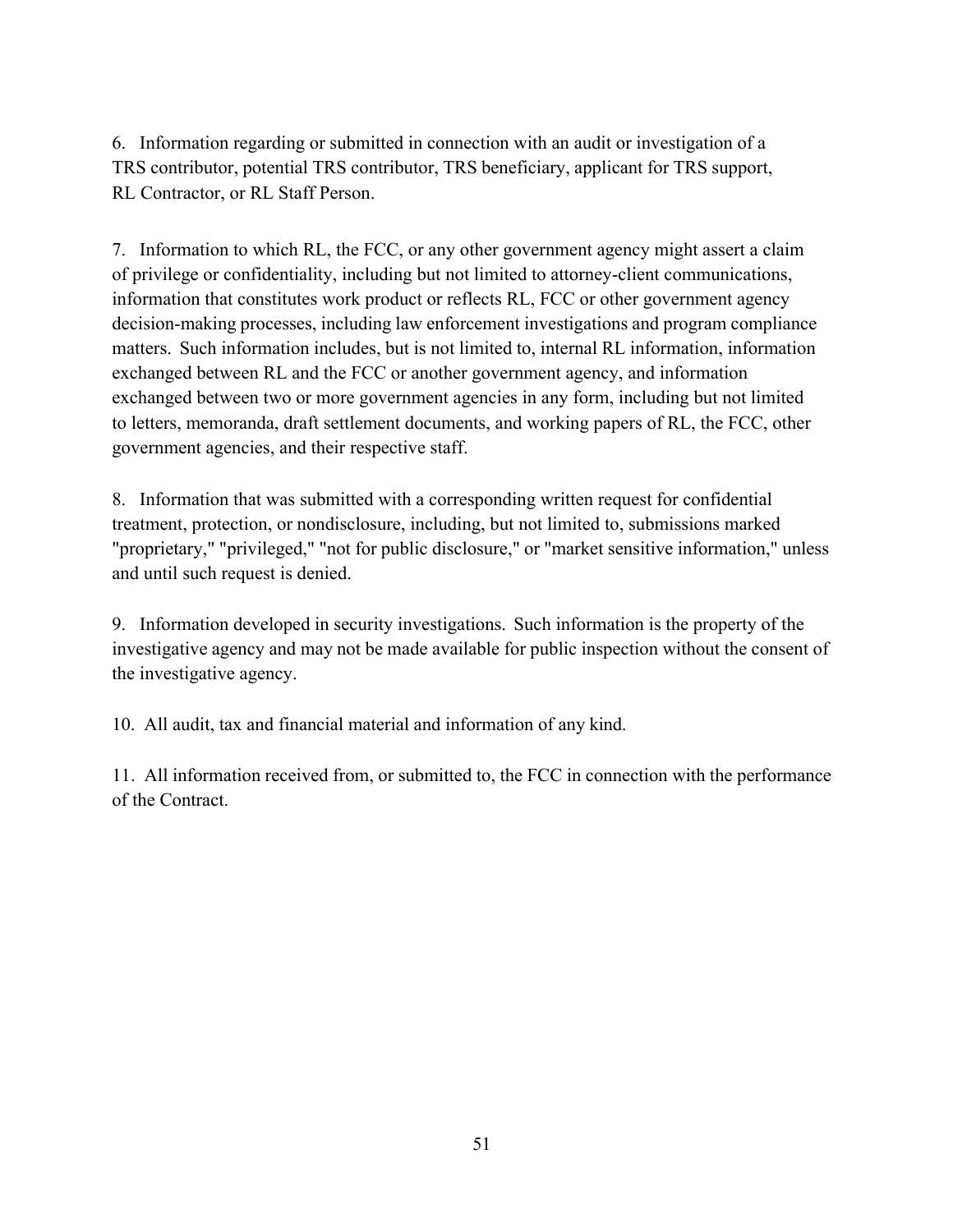### **ATTACHMENT 5**

#### **DATA SECURITY ADDENDUM**

This Data Security Addendum ("DSA") confirms "Agreement" between ("Contractor") and RolkaLoube Associates, LLC ("RL") (together, the "Parties") and is dated as of  $, 20$ .

**1) Definitions.** Capitalized terms used herein shall have the meanings set forth in this Section 1.

"**Authorized Employees**" means Contractor's employees who have a need to know or otherwise access Personal Information to enable Contractor to perform its obligations under this Agreement.

"**Personal Information**" means information provided to Contractor by or at the direction of RL, information which is created or obtained by Contractor on behalf of RL, or information to which access was provided to Contractor by or at the direction of RL, in the course of Contractor 's performance under this Agreement that: (i) identifies or can be used to identify an individual (including, without limitation, names, signatures, addresses, telephone numbers, email addresses, and other unique identifiers); or (ii) can be used to authenticate an individual (including, without limitation, employee identification numbers, government-issued identification numbers, passwords or PINs, user identification and account access credentials or passwords, financial account numbers, credit report information, student information, biometric, health, genetic, medical, or medical insurance data, answers to security questions, IP addresses, or precise location data, and other personal identifiers), in case of both subclauses (i) and (ii), including, without limitation, an individual's (a) governmentissued identification number (including Social Security number, driver's license number, or state-issued identification number); (b) financial account number, credit card number, debit card number, or credit report information, with or without any required security code, access code, personal identification number, or password that would permit access to an individual's financial account; or (c) biometric, genetic, health, medical, or medical insurance data. RL's business contact information is not by itself deemed to be Personal Information.

"**Security Breach**" means (i) any act or omission that materially compromises either the security, confidentiality, or integrity of Personal Information or the physical, technical, administrative, or organizational safeguards put in place by Contractor, or by RL should Contractor have access to RL's systems, that relate to the protection of the security, confidentiality, or integrity of Personal Information. Without limiting the foregoing, a material compromise shall include any unauthorized access to or disclosure or acquisition of Personal Information.

#### **2) Standard of Care.**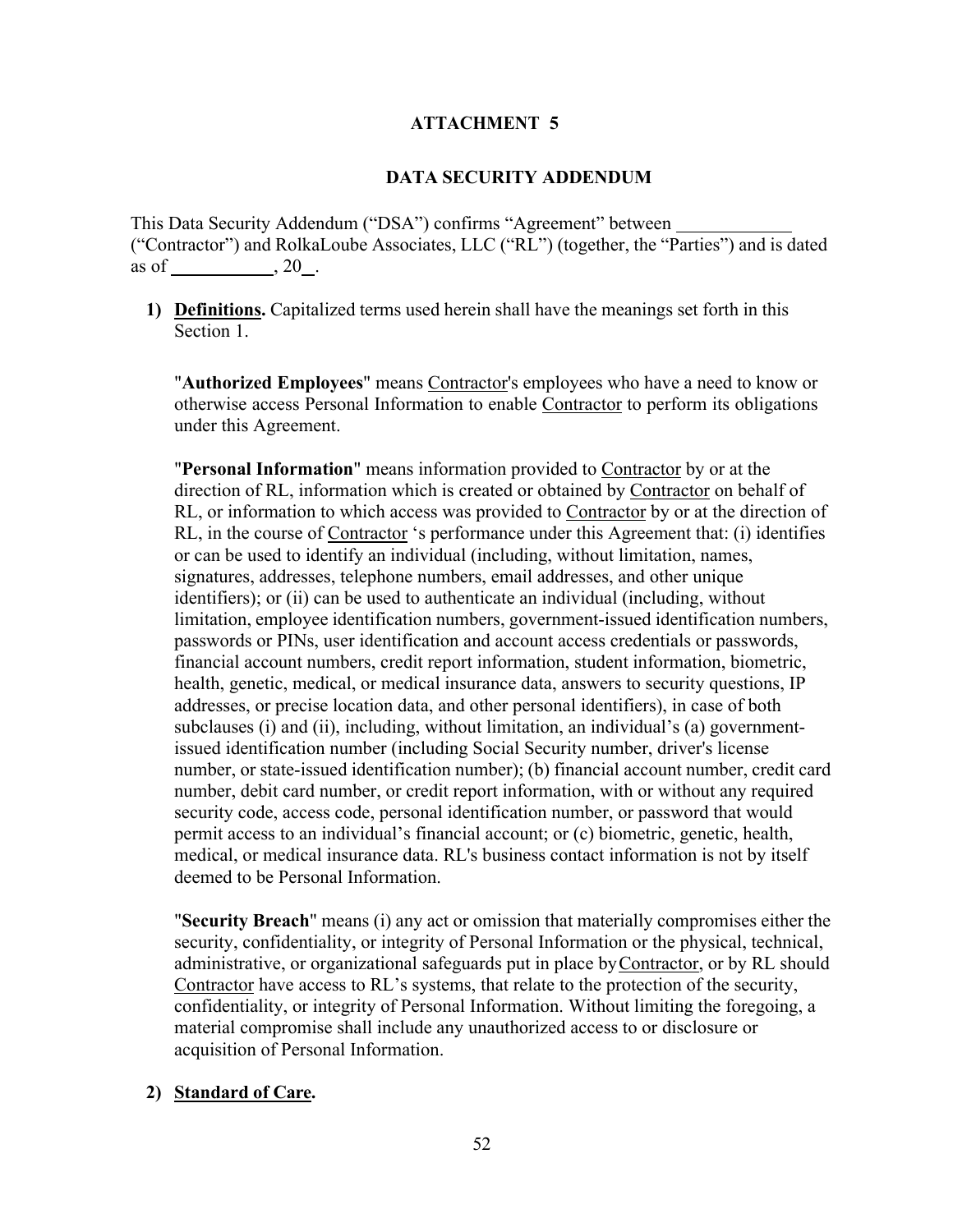- a. Contractor acknowledges and agrees that, in the course of its engagement by RL, Contractor may create, receive, or have access to Personal Information. Contractor shall comply with the terms and conditions set forth in this Agreement in its creation, collection, receipt, transmission, storage, disposal, use, and disclosure of such Personal Information and be responsible for any unauthorized creation, collection, receipt, transmission, access, storage, disposal, use, or disclosure of Personal Informationunder its control or in its possession.
- b. In recognition of the foregoing, Contractor agrees and covenants that itshall:

i. keep and maintain all Personal Information in strict confidence, using such degree of care as is appropriate to avoid unauthorized access, use, or disclosure;

ii. not create, collect, receive, access, or use Personal Information in violation of law;

iii. use and disclose Personal Information solely and exclusively for the purposes for which the Personal Information, or access to it, is provided pursuant to the terms and conditions of this DSA, and not use, sell, rent, transfer, distribute, or otherwise disclose or make available Personal Information for Contractor 's own purposes or for the benefit of anyone other than RL, in each case, without RL's prior written consent; and

iv. not, directly or indirectly, disclose Personal Information to any person other than its Authorized Employees (an "Unauthorized Third Party") without RL's prior written consent unless and to the extent required by Government Authorities or as otherwise, to the extent expressly required, by applicable law, in which case, Contractor shall (A) use best efforts and to the extent permitted by applicable law notify RL before such disclosure or as soon thereafter as reasonably possible; (B) be responsible for and remain liable to RL for the actions and omissions of such Unauthorized Third Party concerning the treatment of such Personal Information as if they were Contractor's own actions and omissions; and (C) require the Unauthorized Third Party that has access to Personal Information to execute a written agreement agreeing to comply with the terms and conditions of this DSA relating to the treatment of Personal Information.

#### **3) Information Security.**

- a. Contractor represents and warrants that its creation, collection, receipt, access, use, storage, disposal, and disclosure of Personal Information does and will comply with all applicable federal, state, and international privacy and data protection laws, as well as all other applicable regulations and directives.
- b. Contractor shall implement and maintain a written information security program including appropriate policies, procedures, and risk assessments that are reviewed at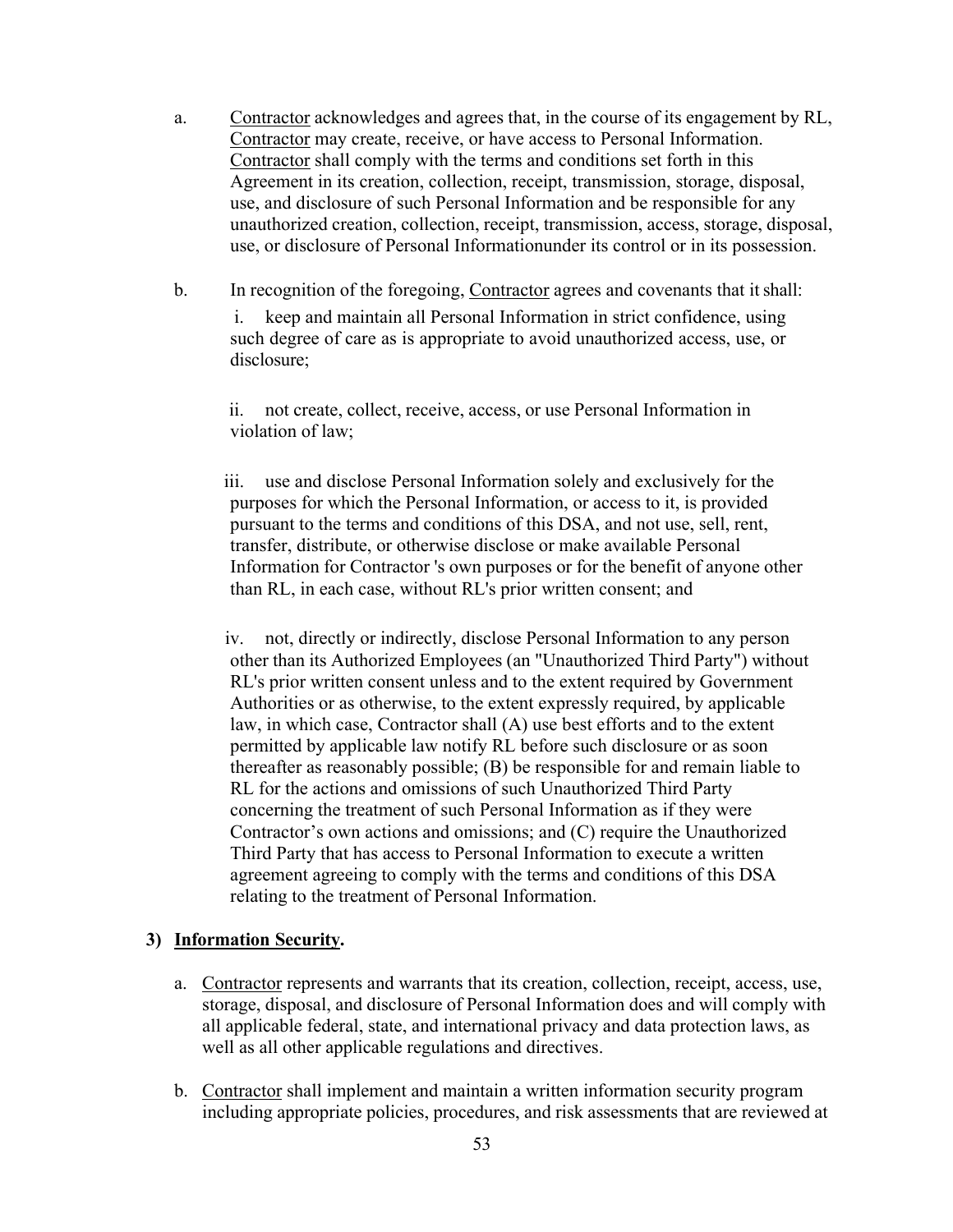least annually.

- c. Without limiting Contractor 's obligations under Section 3(a), Contractor shall implement administrative, physical, and technical safeguards to protect Personal Information from unauthorized access, acquisition, or disclosure, destruction, alteration, accidental loss, misuse, or damage that are no less rigorous than accepted industry practices, and shall ensure that all such safeguards, including the manner in which Personal Information is created, collected, accessed, received, used, stored, processed, disposed of, and disclosed, comply with applicable data protection and privacy laws, as well as the terms and conditions of this DSA.
- d. At a minimum, Contractor 's safeguards for the protection of Personal Information shall include: (i) limiting access of Personal Information to Authorized Employees; (ii) securing business facilities, data centers, paper files, servers, backup systems, and computing equipment, including, but not limited to, all mobile devices and other equipment with information storage capability; (iii) implementing network, application, database, and platform security; (iv) securing information transmission, storage, and disposal; (v) implementing authentication and access controls within media, applications, operating systems, and equipment; (vi) encrypting Personal Information stored on any media; (vii) encrypting Personal Information transmitted over public or wireless networks; (viii) strictly segregating Personal Information from information of Contractor and its other clients so that Personal Information is not commingled with any other types of information; (ix) conducting risk assessments, penetration testing, and vulnerability scans and promptly implementing, at Contractor's sole cost and expense, a corrective action plan to correct any issues that are reported as a result of the testing;  $(x)$  implementing appropriate personnel security and integrity procedures and practices, including, but not limited to, conducting background checks consistent with applicable law; and (xi) providing appropriate privacy and information security training to Contractor 's employees.
- e. During the term of each Authorized Employee's employment by Contractor, Contractor shall at all times cause such Authorized Employees to abide strictly by Contractor obligations under this DSA. Contractor further agrees that it shall maintain a disciplinary process to address any unauthorized access, use, or disclosure of Personal Information by any of Contractor 's officers, partners, principals, employees, agents, or contractors.

#### **4) Security Breach Procedures.**

- a. Contractor shall:
	- i. provide RL with the name and contact information for an employee of Contractor who shall serve as RL's primary security contact and shall be available to assist RL twenty-four (24) hours per day, seven (7) days per weekas a contact in resolving obligations associated with a Security Breach;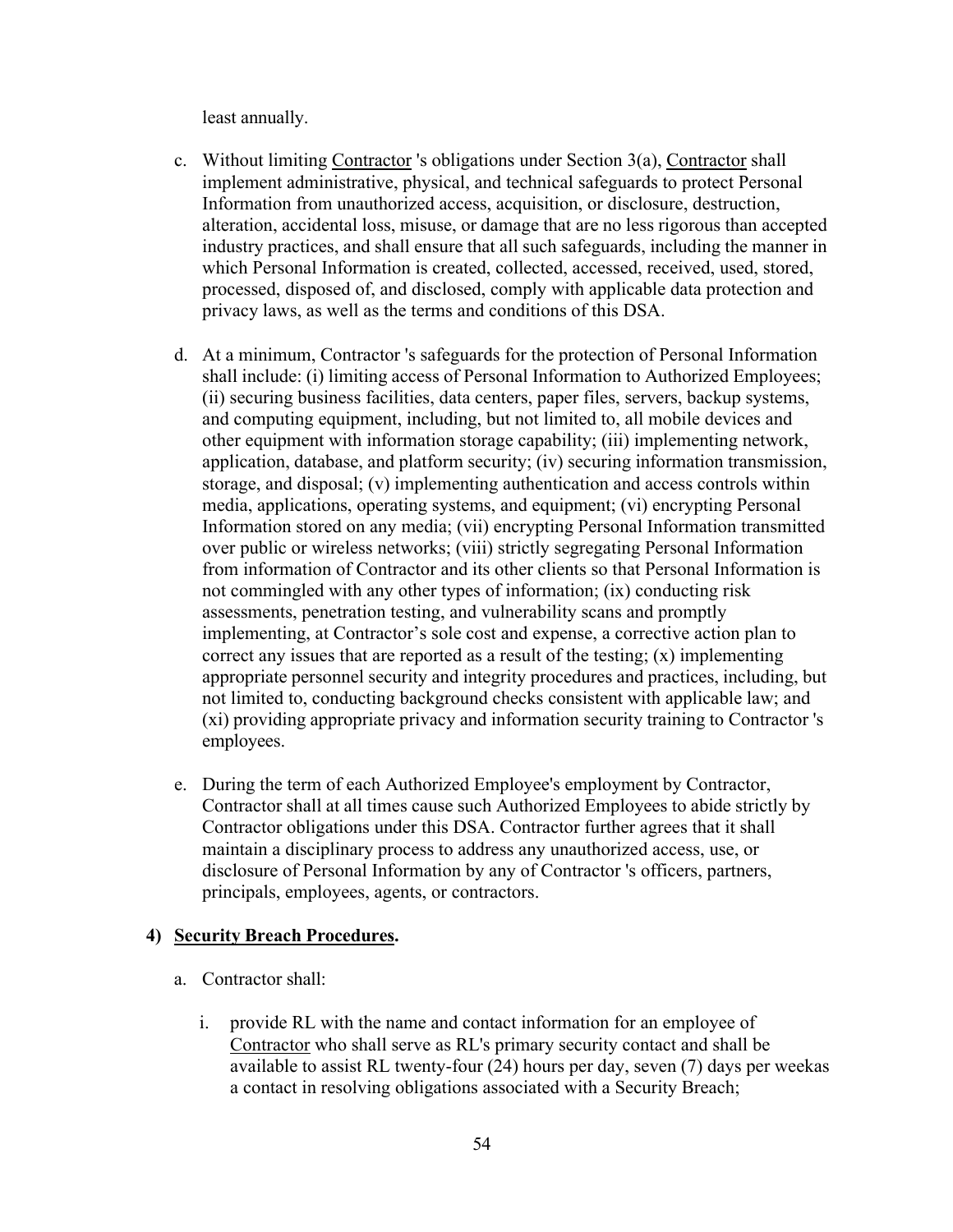- ii. notify RL of a Security Breach as soon as practicable, but no later than twentyfour (24) hours after Contractor becomes aware of it; and
- iii. notify RL of any Security Breaches by email to Contractor 's primary business contact within RL.
- b. Immediately following Contractor's notification to RL of a Security Breach, the parties shall coordinate with each other to investigate the Security Breach. Contractor agrees to fully cooperate with RL in RL's handling of the matter, including, without limitation: (i) assisting with any investigation; (ii) providing RL with physical access to the facilities and operations affected; (iii) facilitating interviews with Contractor 's employees and others involved in the matter; and (iv) making available all relevant records, logs, files, data reporting, and other materials required to comply with applicable law, regulation, industry standards, or as otherwise reasonably required by RL.
- c. Contractor shall at its own expense take reasonable steps to immediately contain and remedy any Security Breach and prevent any further Security Breach, including, but not limited to taking any and all action necessary to comply with applicable privacy rights, laws, regulations, and standards. Contractor shall reimburse RL for all actual costs incurred by RL in responding to, and mitigating damages caused by, any Security Breach, including all costs of notice and/or remediation pursuant to Section 4(d).
- d. Contractor agrees that it shall not inform any third party of any Security Breach without first obtaining RL's prior written consent, other than to inform a complainant that the matter has been forwarded to RL's legal counsel. Further, Contractor agrees that RL shall have the sole right to determine: (i) whether notice of the Security Breach is to be provided to any individuals, regulators, law enforcement agencies, consumer reporting agencies, or others as required by law or regulation, or otherwise in RL's discretion; and (ii) the contents of such notice, whether any type of remediation may be offered to affected persons, and the nature and extent of any such remediation.
- e. Contractor agrees to maintain and preserve all documents, records, and other data related to any Security Breach.
- f. Contractor agrees to fully cooperate at its own expense with RL in any litigation, investigation, or other action deemed reasonably necessary by RL to protect its rights relating to the use, disclosure, protection, and maintenance of Personal Information.

## **5) Oversight of Security Compliance.**

Upon RL's written request, to confirm Contractor's compliance with this DSA, as well as any applicable laws, regulations, and industry standards, Contractor grants RL or, upon RL's election, a third party on RL's behalf, permission to perform an assessment,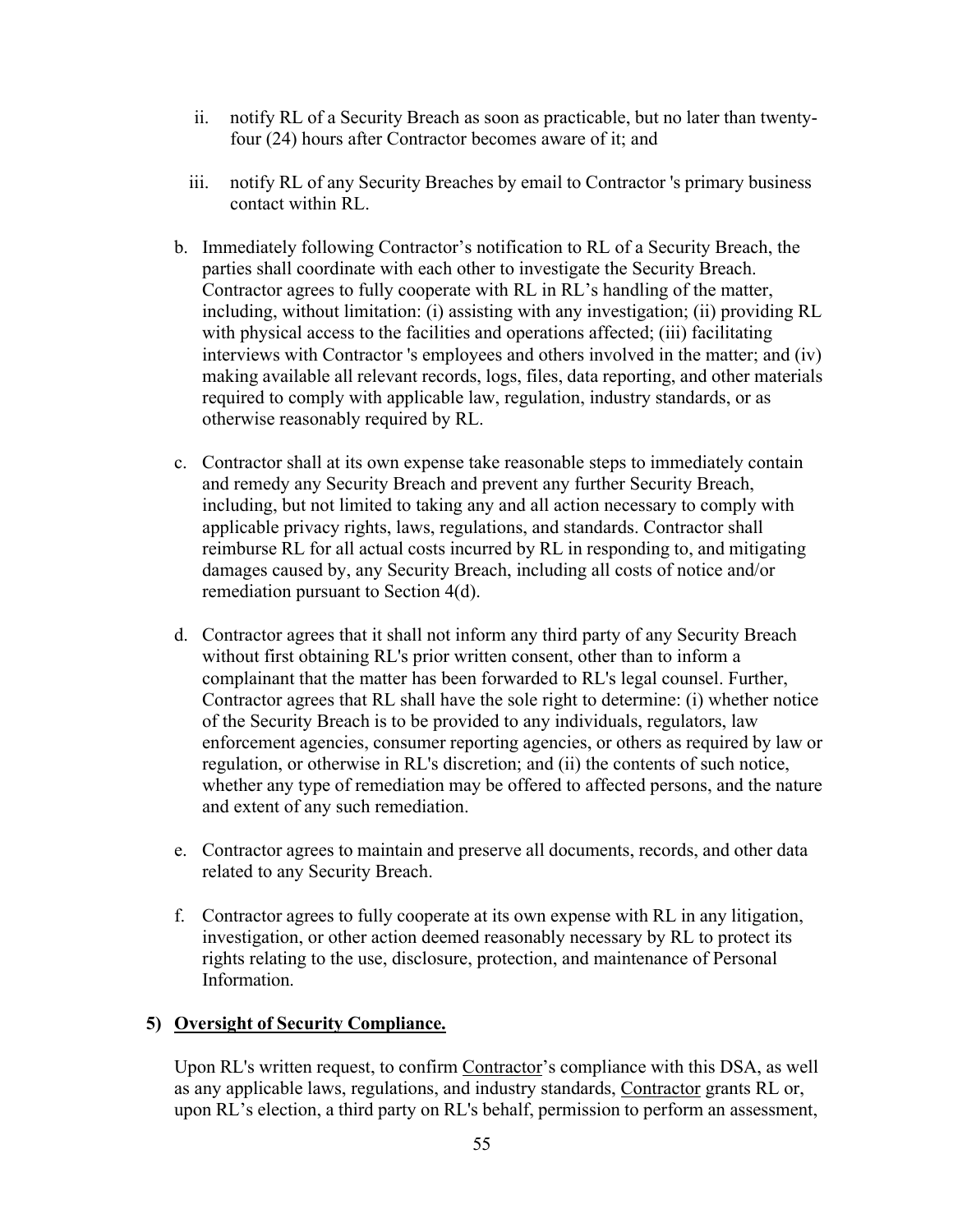audit, examination, or review of all controls in Contractor's physical and/or technical environment in relation to all Personal Information being handled and/or services being provided to RL pursuant to this DSA. Contractor shall fully cooperate with such assessment by providing access to knowledgeable personnel, physical premises, documentation, infrastructure, and application software that processes, stores, or transports Personal Information for RL pursuant to this DSA. In addition, upon RL's written request, Contractor shall provide RL with the results of any audit by or on behalf of Contractor performed that assesses the effectiveness of Contractor 's information security program as relevant to the security and confidentiality of Personal Information shared during the course of this Agreement.

#### **6) Return or Destruction of Personal Information.**

At any time during the term of this Agreement at RL's request or upon the termination or expiration of this Agreement for any reason, Contractor shall, and shall instruct all Authorized Persons to, promptly return to RL all copies, whether in written, electronic, or other form or media, of Personal Information in its possession or the possession of such Authorized Persons, or securely dispose of all such copies, and certify in writing to RL that such Personal Information has been returned to RL or disposed of securely. Contractor shall comply with all reasonable directions provided by RL with respect to the return or disposal of Personal Information.

#### **7) Equitable Relief.**

Contractor acknowledges that any breach of its covenants or obligations set forth in this DSA may cause RL irreparable harm for which monetary damages would not be adequate compensation and agrees that, in the event of such breach or threatened breach, RL is entitled to seek equitable relief, including a restraining order, injunctive relief, specific performance, and any other relief that may be available from any court, in addition to any other remedy to which RL may be entitled at law or in equity. Such remedies shall not be deemed to be exclusive but shall be in addition to all other remedies available at law or in equity, subject to any express exclusions or limitations in this DSA to the contrary.

#### **8) Material Breach.**

Contractor 's failure to comply with any of the provisions of this DSA is a material breach of the Engagement Letter. In such event, RL may terminate the Engagement Letter effective immediately upon written notice to the Contractor without further liability or obligation to Contractor.

#### **9) Indemnification.**

Contractor shall defend, indemnify, and hold harmless RL from and against all losses, damages, liabilities, deficiencies, actions, judgments, interest, awards, penalties, fines, costs, or expenses of whatever kind, including reasonable attorneys' fees, the cost of enforcing any right to indemnification hereunder, and the cost of pursuing any insurance providers, arising out of or resulting from any third-party claim against RL arising out of or resulting from Contractor.

#### **RESPONSE:**

This agreement sets forth the understanding of the engagement for RolkaLoube: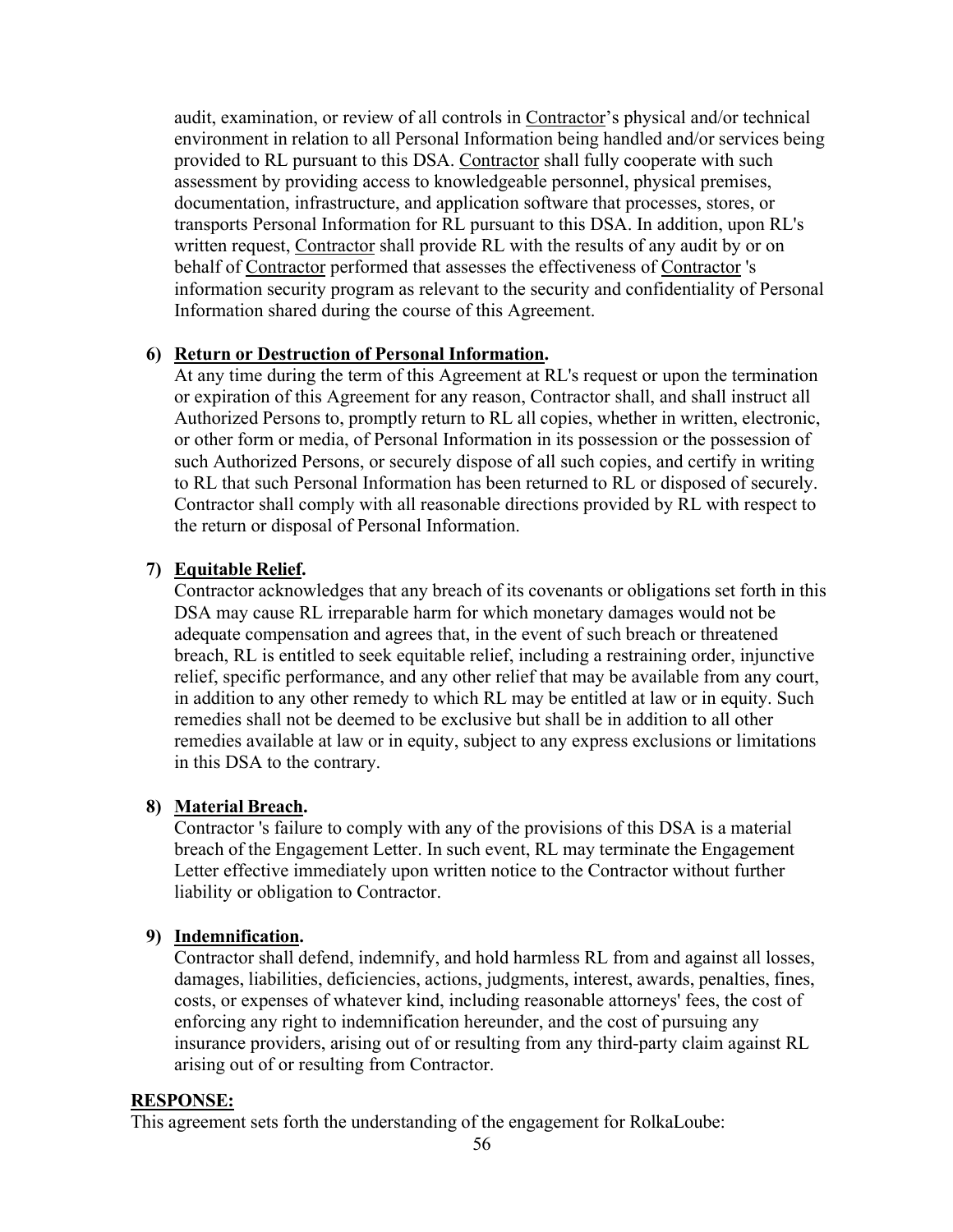| $\mathbf{I}$<br>R, |  |  |
|--------------------|--|--|
|                    |  |  |

Title: 2000 11

Date: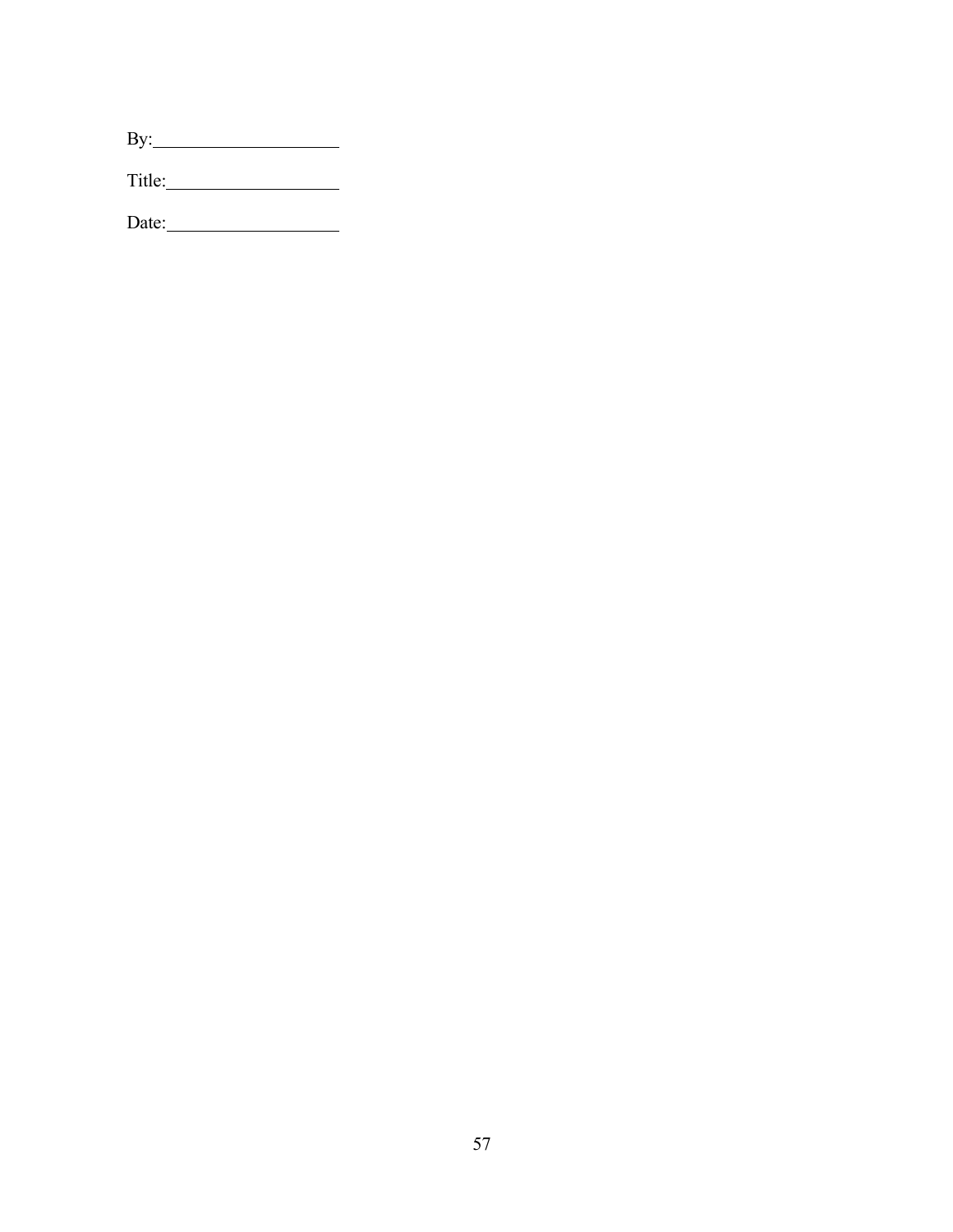#### **ATTACHMENT 6**

#### **RL VISITOR FORM**

#### **NAME:**

**RL ID Badge (VISITOR BADGE #** ) **Replacement value \$25.00.**

**Visitor Direction**: Visitor is required to sign the Visitors Log at the reception area each day he/she will be working at RL offices. RL hours of operations are from 8:30 a.m. – 5:00 p.m. A Visitor needing to work within RL space outside of these standard hours must have his/her RL employee point of contact onsite with them at all times. If no RL point of contact is available, Visitor will not be permitted to work within RL space. Visitors are required to visibly display the assigned RL ID Badge at all times while in RL space. Visitors must present the assigned badge to any inquiring RL employee for security purposes. If Visitor's RL ID Badge is lost, missing or has been left at home, Visitor must notify the HR Director and be assigned another temporary badge. Visitor is required to pay RL the replacement value stated in this form for the RL ID Badge if Visitor does not return it immediately upon request by any RL employee, or at the end of Visitor's assignment.

All Contractor's employees will follow the Covid Policy in place at Rolka Loube during the course of their contract and with any federal COVID requirements imposed upon federal contractors.

**RL Device and Network Security**: RL performs periodic scanning of network devices. Any device connected to the RL network is subject to these scans. Visitor understands that if he/she is connected to the RL network, he/she consents to these scans.

Visitor agrees that he/she shall use his/her best efforts to ensure that no software, device, or other undisclosed feature, including, without limitation, a time bomb, virus, software lock, spyware, adware, drop-dead device, malicious logic, worm, Trojan horse, back door or trap door, that is designed to delete, disable, deactivate, interfere with, harm any software or systems, or RL's information, or that is intended to provide access to or produce modifications not authorized by RL or similar items ("Malicious Software") will be introduced into RL's systems or networks. Visitor agrees that, in the event Malicious Software is found to have been introduced into the systems used by Visitor, Visitor or the company he/she represents shall use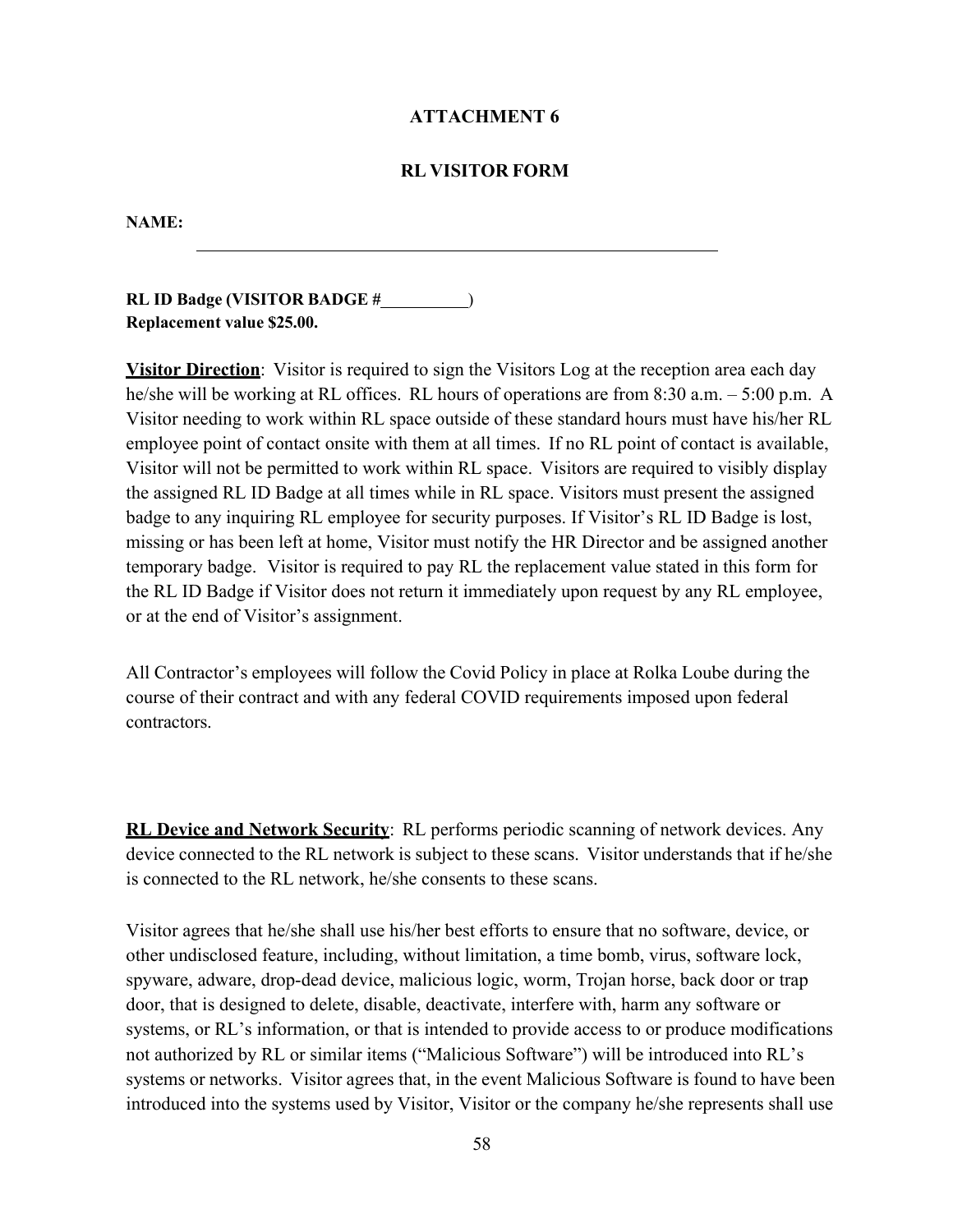its best efforts, at no charge to RL, to assist in reducing and eliminating the effects of the Malicious Software and, if the Malicious Software causes a loss of operational efficiency or loss of data, to mitigate and restore such losses.

If Visitor is using a RL workstation, laptop, mobile or other device and/or the RL network, then Visitor shall not, without the prior express written permission of the RL IT Security Manager, (i) install or download any software, personal content or 3rd party content through the RL network and/or onto a RL workstation, laptop, mobile or other device; or (ii) make any configuration changes to any RL workstation, laptop, mobile or other device. Visitor shall abide by all RL computer, email, internet and network usage policies.

**Space Agreement**: Visitor agrees to leave his/her assigned workspace in the same condition in which it was originally assigned. Visitor, or the company he/she represents, will be held financially responsible for any damages incurred as a direct result of the occupancy. RL reserves the right to inspect said workspace at any time. No workspace assignment is guaranteed and Visitors are subject to seat reassignment based on seating considerations at any time for any reason.

By signing this form I acknowledge and agree to the terms stated herein.

## **Visitor's Signature ("Visitor")**

| By: $\qquad \qquad$           |  |
|-------------------------------|--|
|                               |  |
|                               |  |
|                               |  |
| Company Name (if applicable): |  |
|                               |  |